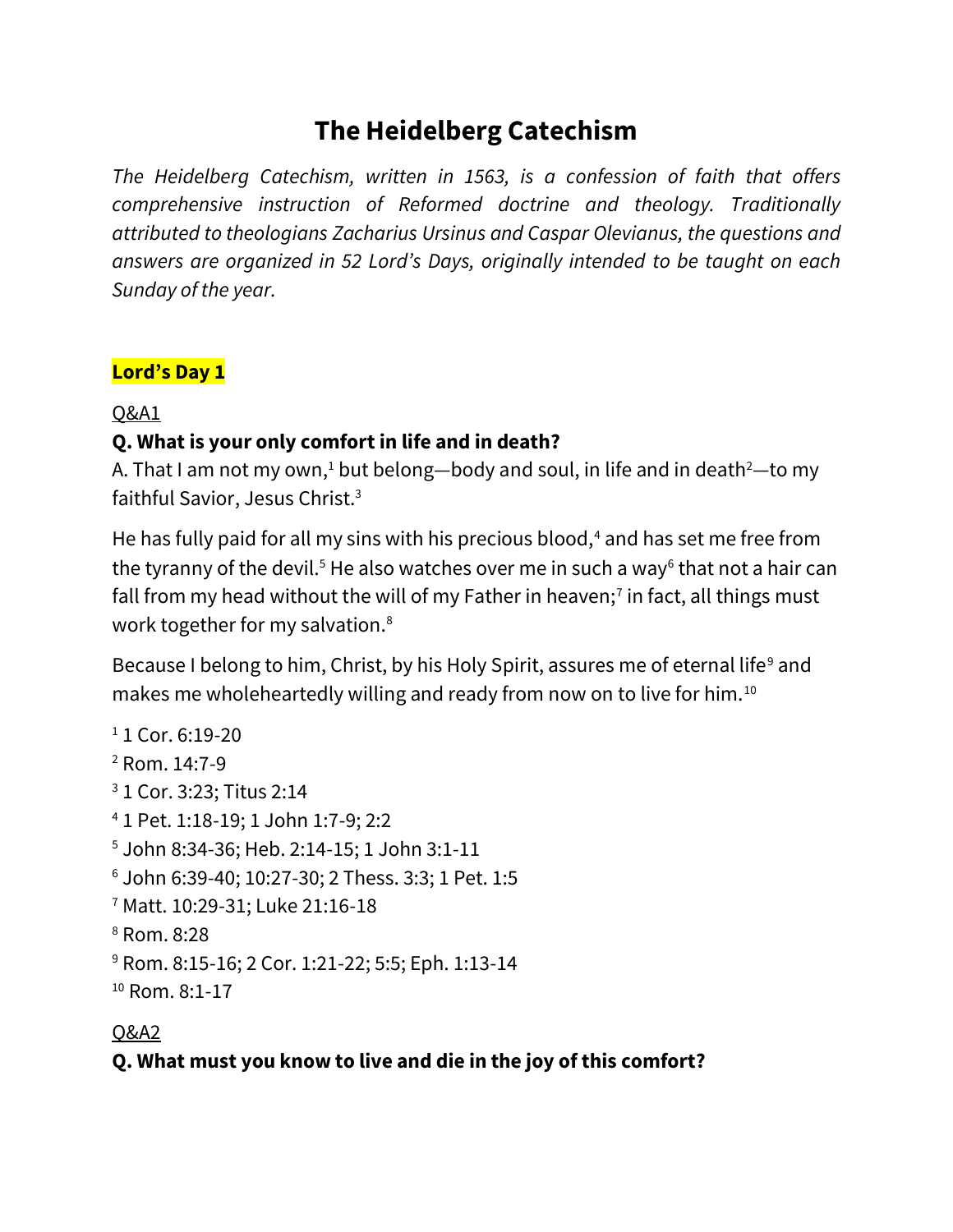A. Three things: first, how great my sin and misery are;<sup>1</sup> second, how I am set free from all my sins and misery; $^2$  third, how I am to thank God for such deliverance. $^3$ 

<sup>1</sup> Rom. 3:9-10; 1 John 1:10 <sup>2</sup> John 17:3; Acts 4:12; 10:43 <sup>3</sup> Matt. 5:16; Rom. 6:13; Eph. 5:8-10; 2 Tim. 2:15; 1 Pet. 2:9-10

# *Part I: Misery*

### **Lord's Day 2**

### Q&A3

### **Q. How do you come to know your misery?**

A. The law of God tells me. $1$ 

<sup>1</sup> Rom. 3:20; 7:7-25

### Q&A4

### **Q. What does God's law require of us?**

A. Christ teaches us this in summary in Matthew 22:37-40:

"'You shall love the Lord your God with all your heart, and with all your soul, and with all your mind.<sup>1</sup> This is the greatest and first commandment.

"And a second is like it: 'You shall love your neighbor as yourself.'<sup>2</sup>

"On these two commandments hang all the law and the prophets."

 $<sup>1</sup>$  Deut. 6:5</sup> <sup>2</sup> Lev. 19:18

# Q&A5

# **Q. Can you live up to all this perfectly?**

A. No.<sup>1</sup> I have a natural tendency to hate God and my neighbor.<sup>2</sup>

<sup>1</sup> Rom. 3:9-20, 23; 1 John 1:8, 10

<sup>2</sup> Gen. 6:5; Jer. 17:9; Rom. 7:23-24; 8:7; Eph. 2:1-3; Titus 3:3

**Lord's Day 3**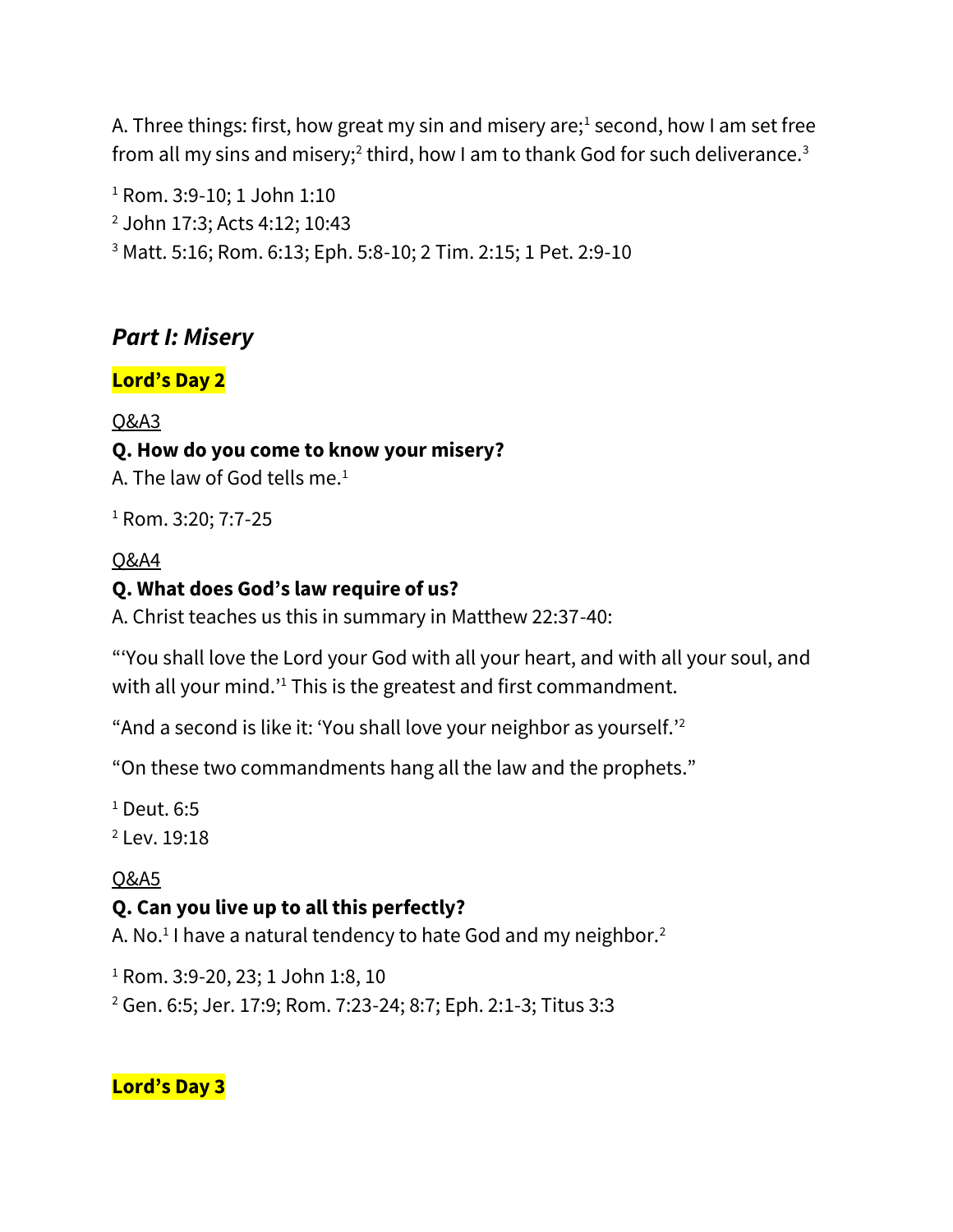### **Q. Did God create people so wicked and perverse?**

A. No. God created them good<sup>1</sup> and in his own image,<sup>2</sup> that is, in true righteousness and holiness, $3$  so that they might truly know God their creator, $4$  love him with all their heart, and live with God in eternal happiness, to praise and glorify him.<sup>5</sup>

- <sup>1</sup> Gen. 1:31
- <sup>2</sup> Gen. 1:26-27
- <sup>3</sup> Eph. 4:24
- <sup>4</sup> Col. 3:10
- $5$  Ps. 8

# Q&A 7

# **Q. Then where does this corrupt human nature come from?**

A. The fall and disobedience of our first parents, Adam and Eve, in Paradise.<sup>1</sup> This fall has so poisoned our nature<sup>2</sup> that we are all conceived and born in a sinful condition.<sup>3</sup>

 $1$  Gen. 3 <sup>2</sup> Rom. 5:12, 18-19 <sup>3</sup> Ps. 51:5

# Q&A 8

# **Q. But are we so corrupt that we are totally unable to do any good and inclined toward all evil?**

A. Yes, $1$  unless we are born again by the Spirit of God.<sup>2</sup>

<sup>1</sup> Gen. 6:5; 8:21; Job 14:4; Isa. 53:6 <sup>2</sup> John 3:3-5

# **Lord's Day 4**

Q&A9

### **Q. But doesn't God do us an injustice by requiring in his law what we are unable to do?**

A. No, God created human beings with the ability to keep the law.<sup>1</sup> They, however,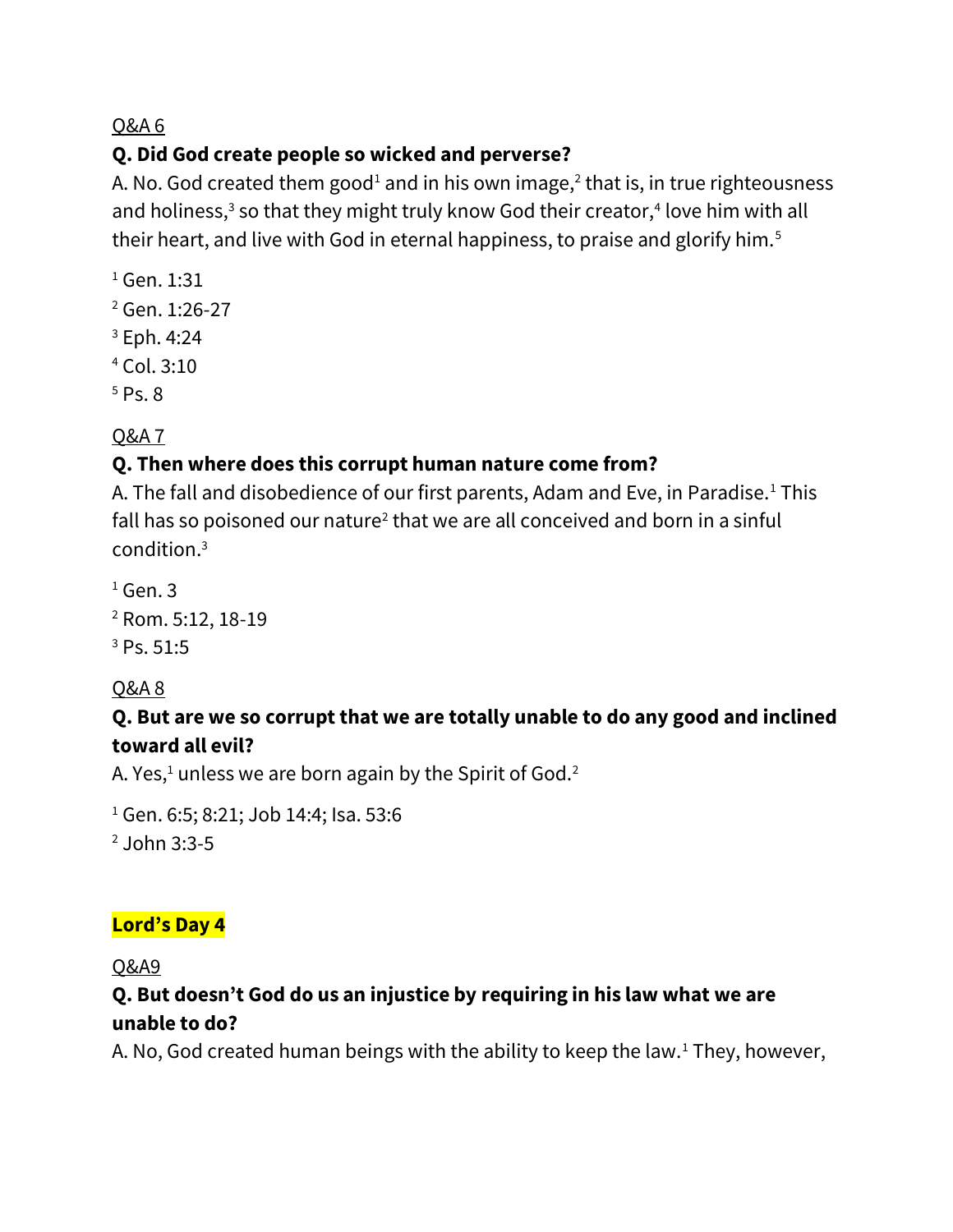provoked by the devil<sup>2</sup> in willful disobedience,<sup>3</sup> robbed themselves and all their descendants of these gifts.<sup>4</sup>

1 Gen. 1:31; Eph. 4:24 <sup>2</sup> Gen. 3:13; John 8:44 <sup>3</sup> Gen. 3:6 <sup>4</sup> Rom. 5:12, 18, 19

### Q&A10

# **Q. Does God permit such disobedience and rebellion to go unpunished?**

A. Certainly not. God is terribly angry with the sin we are born with as well as the sins we personally commit.

As a just judge, God will punish them both now and in eternity, $1$  having declared: "Cursed is everyone who does not observe and obey all the things written in the book of the law."<sup>2</sup>

<sup>1</sup> Ex. 34:7; Ps. 5:4-6; Nah. 1:2; Rom. 1:18; Eph. 5:6; Heb. 9:27 <sup>2</sup> Gal. 3:10; Deut. 27:26

# Q&A11

# **Q. But isn't God also merciful?**

A. God is certainly merciful, $1$  but also just.<sup>2</sup> God's justice demands that sin, committed against his supreme majesty, be punished with the supreme penalty eternal punishment of body and soul.<sup>3</sup>

 $1$  Ex. 34:6-7; Ps. 103:8-9 <sup>2</sup> Ex. 34:7; Deut. 7:9-11; Ps. 5:4-6; Heb. 10:30-31 <sup>3</sup> Matt. 25:35-46

# *Part II: Deliverance*

# **Lord's Day 5**

### Q&A 12

**Q. According to God's righteous judgment we deserve punishment both now and in eternity: how then can we escape this punishment and return to God's favor?**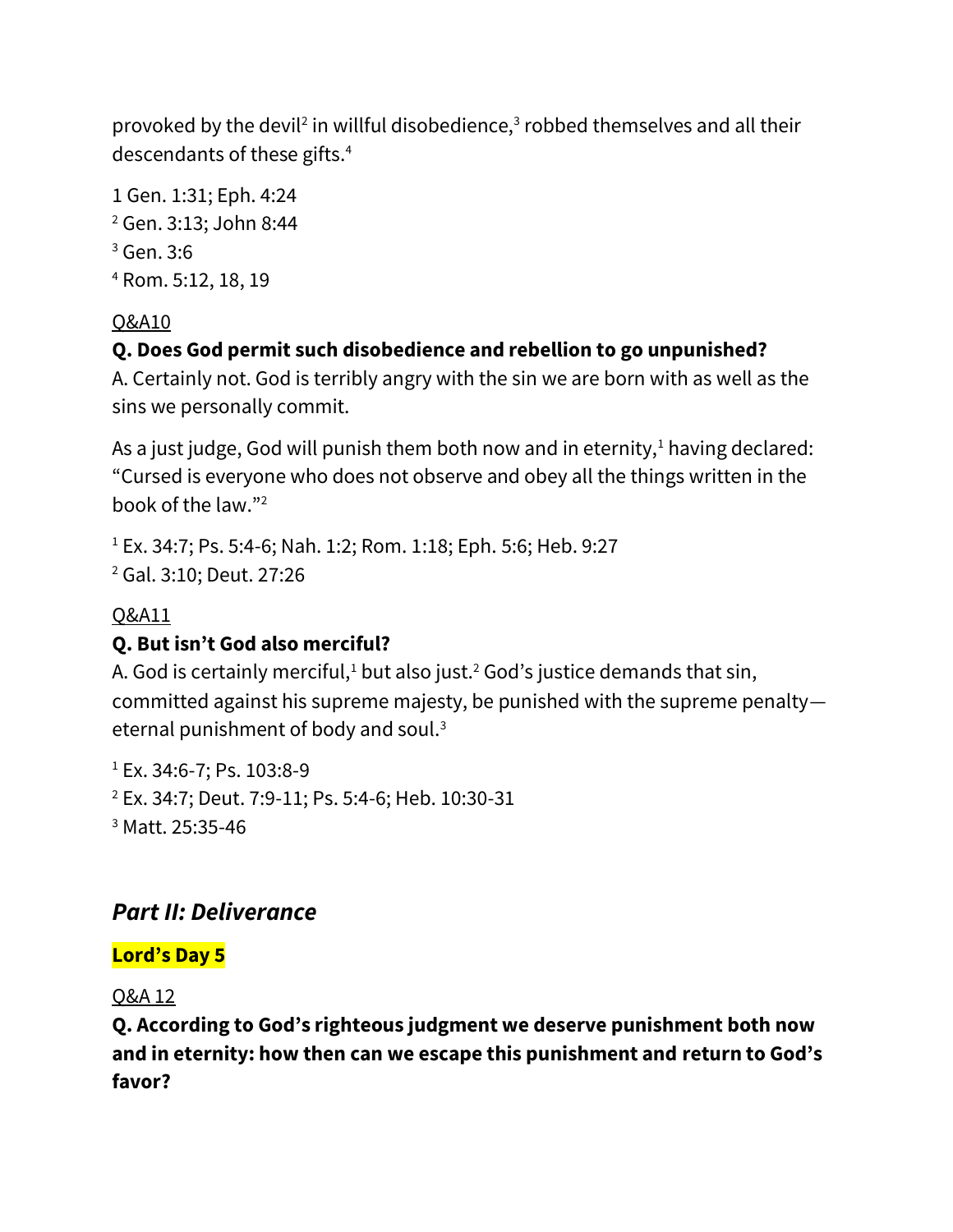A. God requires that his justice be satisfied.<sup>1</sup> Therefore the claims of this justice must be paid in full, either by ourselves or by another.<sup>2</sup>

<sup>1</sup> Ex. 23:7; Rom. 2:1-11 2 Isa. 53:11; Rom. 8:3-4

#### Q&A 13

#### **Q. Can we make this payment ourselves?**

A. Certainly not. Actually, we increase our debt every day. $<sup>1</sup>$ </sup>

<sup>1</sup> Matt. 6:12; Rom. 2:4-5

#### Q&A 14

### **Q. Can another creature—any at all—pay this debt for us?**

A. No. To begin with, God will not punish any other creature for what a human is guilty of.<sup>1</sup> Furthermore, no mere creature can bear the weight of God's eternal wrath against sin and deliver others from it.<sup>2</sup>

<sup>1</sup> Ezek. 18:4, 20; Heb. 2:14-18 <sup>2</sup> Ps. 49:7-9; 130:3

### Q&A 15

# **Q. What kind of mediator and deliverer should we look for then?**

A. One who is a true<sup>1</sup> and righteous<sup>2</sup> human, yet more powerful than all creatures, that is, one who is also true God. $3$ 

<sup>1</sup> Rom. 1:3; 1 Cor. 15:21; Heb. 2:17 2 Isa. 53:9; 2 Cor. 5:21; Heb. 7:26 3 Isa. 7:14; 9:6; Jer. 23:6; John 1:1

### **Lord's Day 6**

#### Q&A 16

### **Q. Why must the mediator be a true and righteous human?**

A. God's justice demands that human nature, which has sinned, must pay for  $sin<sup>1</sup>$  but a sinful human could never pay for others.<sup>2</sup>

<sup>1</sup> Rom. 5:12, 15; 1 Cor. 15:21; Heb. 2:14-16

<sup>2</sup> Heb. 7:26-27; 1 Pet. 3:18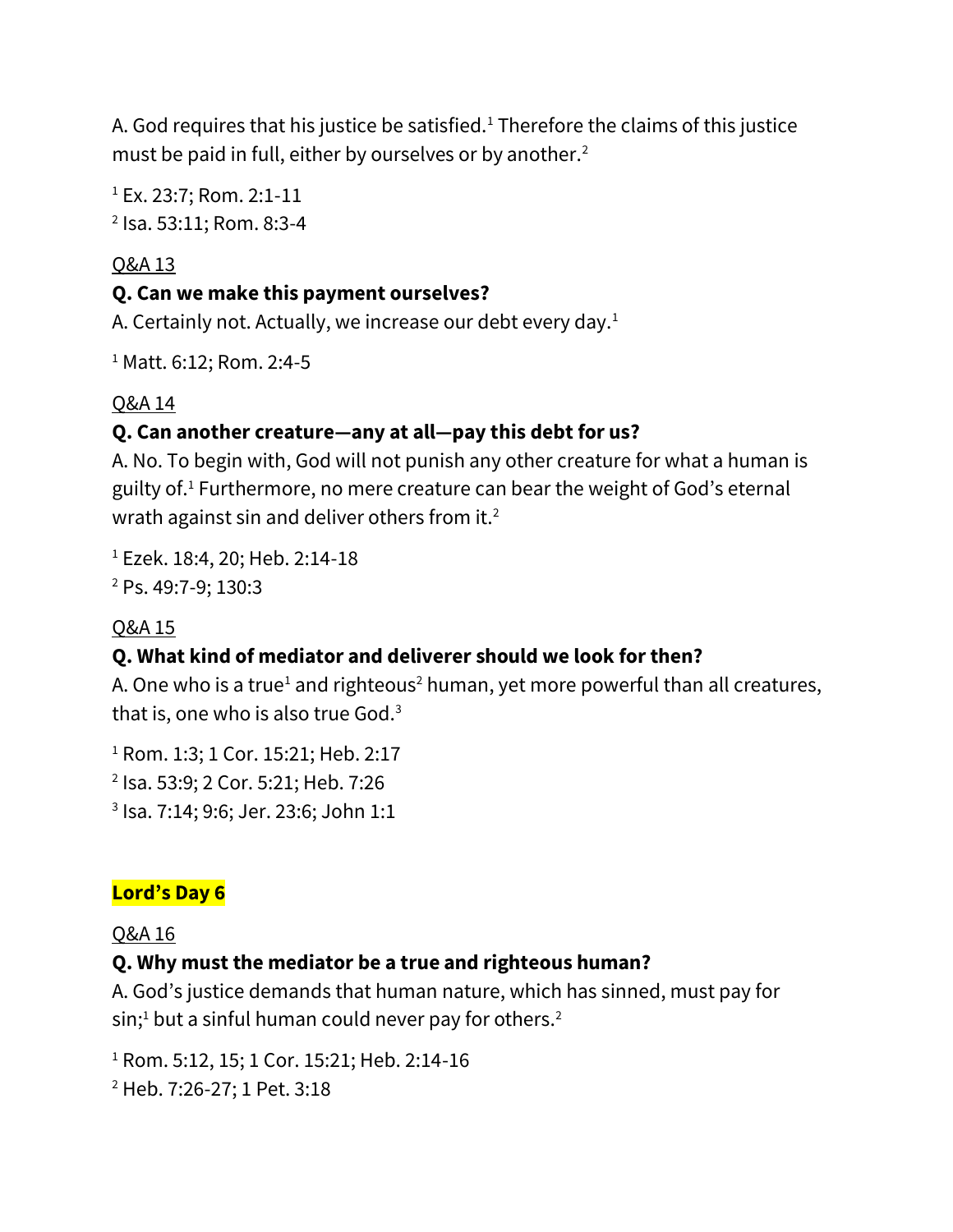# **Q. Why must the mediator also be true God?**

A. So that the mediator, by the power of his divinity, might bear the weight of God's wrath in his humanity and earn for us and restore to us righteousness and life.<sup>1</sup>

1 Isa. 53; John 3:16; 2 Cor. 5:21

### Q&A 18

### **Q. Then who is this mediator—true God and at the same time a true and righteous human?**

A. Our Lord Jesus Christ,<sup>1</sup> who was given to us to completely deliver us and make us right with God.<sup>2</sup>

<sup>1</sup> Matt. 1:21-23; Luke 2:11; 1 Tim. 2:5 <sup>2</sup> 1 Cor. 1:30

### Q&A 19

### **Q. How do you come to know this?**

A. The holy gospel tells me. God began to reveal the gospel already in Paradise;<sup>1</sup> later God proclaimed it by the holy patriarchs<sup>2</sup> and prophets<sup>3</sup> and foreshadowed it by the sacrifices and other ceremonies of the law;<sup>4</sup> and finally God fulfilled it through his own beloved Son.<sup>5</sup>

 Gen. 3:15 Gen. 22:18; 49:10 Isa. 53; Jer. 23:5-6; Mic. 7:18-20; Acts 10:43; Heb. 1:1-2 Lev. 1-7; John 5:46; Heb. 10:1-10 Rom. 10:4; Gal. 4:4-5; Col. 2:17

# **Lord's Day 7**

#### Q&A 20

### **Q. Are all people then saved through Christ just as they were lost through Adam?**

A. No. Only those are saved who through true faith are grafted into Christ and accept all his benefits.<sup>1</sup>

<sup>1</sup> Matt. 7:14; John 3:16, 18, 36; Rom. 11:16-21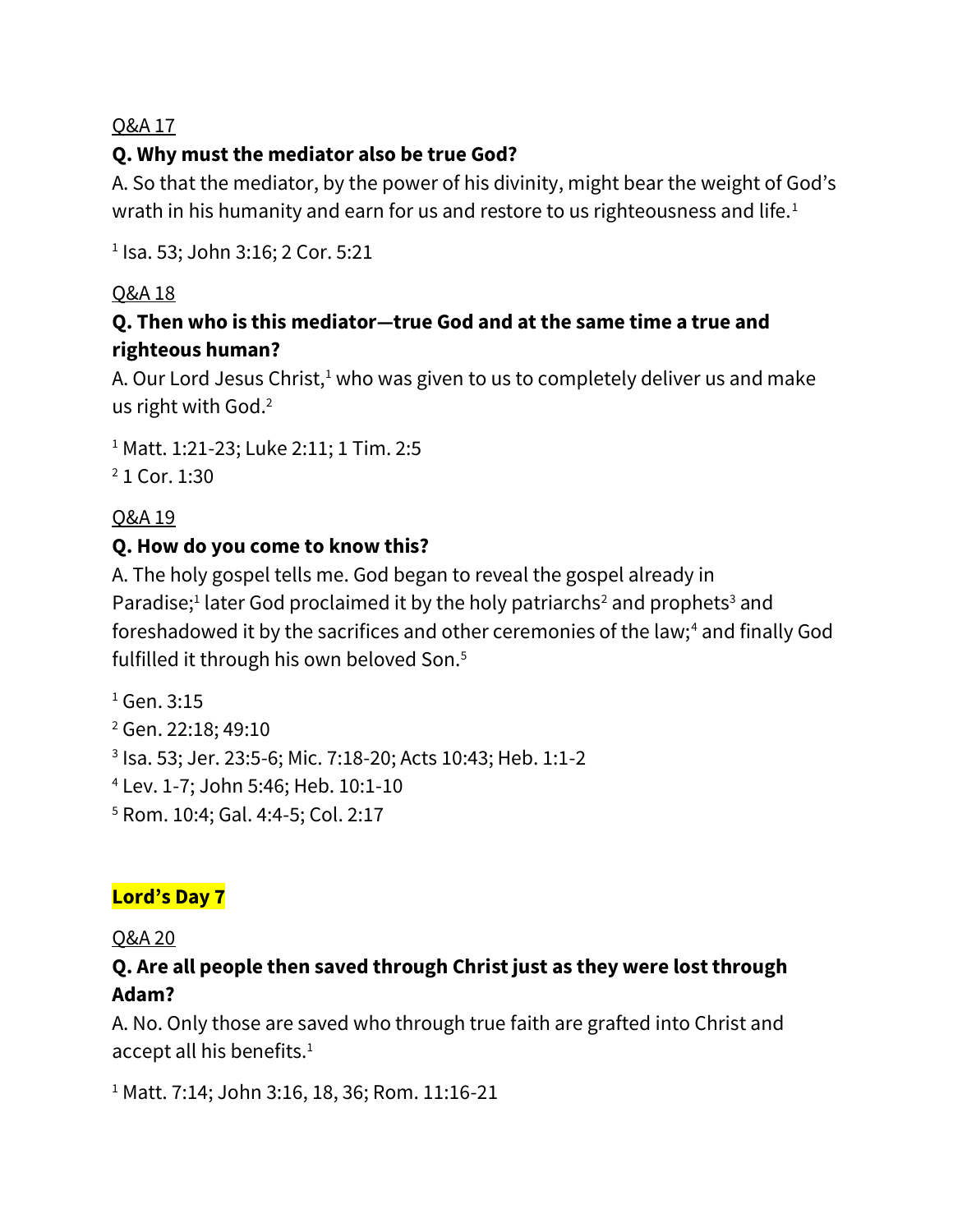### **Q. What is true faith?**

A. True faith is not only a sure knowledge by which I hold as true all that God has revealed to us in Scripture;<sup>1</sup> it is also a wholehearted trust,<sup>2</sup> which the Holy Spirit creates in me<sup>3</sup> by the gospel,<sup>4</sup> that God has freely granted, not only to others but to me also,<sup>5</sup> forgiveness of sins, eternal righteousness, and salvation.<sup>6</sup> These are gifts of sheer grace, granted solely by Christ's merit.<sup>7</sup>

<sup>1</sup> John 17:3, 17; Heb. 11:1-3; James 2:19

<sup>2</sup> Rom. 4:18-21; 5:1; 10:10; Heb. 4:14-16

- <sup>3</sup> Matt. 16:15-17; John 3:5; Acts 16:14
- <sup>4</sup> Rom. 1:16; 10:17; 1 Cor. 1:21

<sup>5</sup> Gal. 2:20

- <sup>6</sup> Rom. 1:17; Heb. 10:10
- <sup>7</sup> Rom. 3:21-26; Gal. 2:16; Eph. 2:8-10

#### Q&A 22

#### **Q. What then must a Christian believe?**

A. All that is promised us in the gospel, $1$  a summary of which is taught us in the articles of our universal and undisputed Christian faith.

<sup>1</sup> Matt. 28:18-20; John 20:30-31

#### Q&A 23

#### **Q. What are these articles?**

A. I believe in God, the Father almighty, creator of heaven and earth.

I believe in Jesus Christ, his only begotten Son, our Lord, who was conceived by the Holy Spirit and born of the virgin Mary. He suffered under Pontius Pilate, was crucified, died, and was buried; he descended to hell. The third day he rose again from the dead. He ascended to heaven and is seated at the right hand of God the Father almighty. From there he will come to judge the living and the dead.

I believe in the Holy Spirit, the holy catholic church, the communion of saints, the forgiveness of sins, the resurrection of the body, and the life everlasting. Amen.

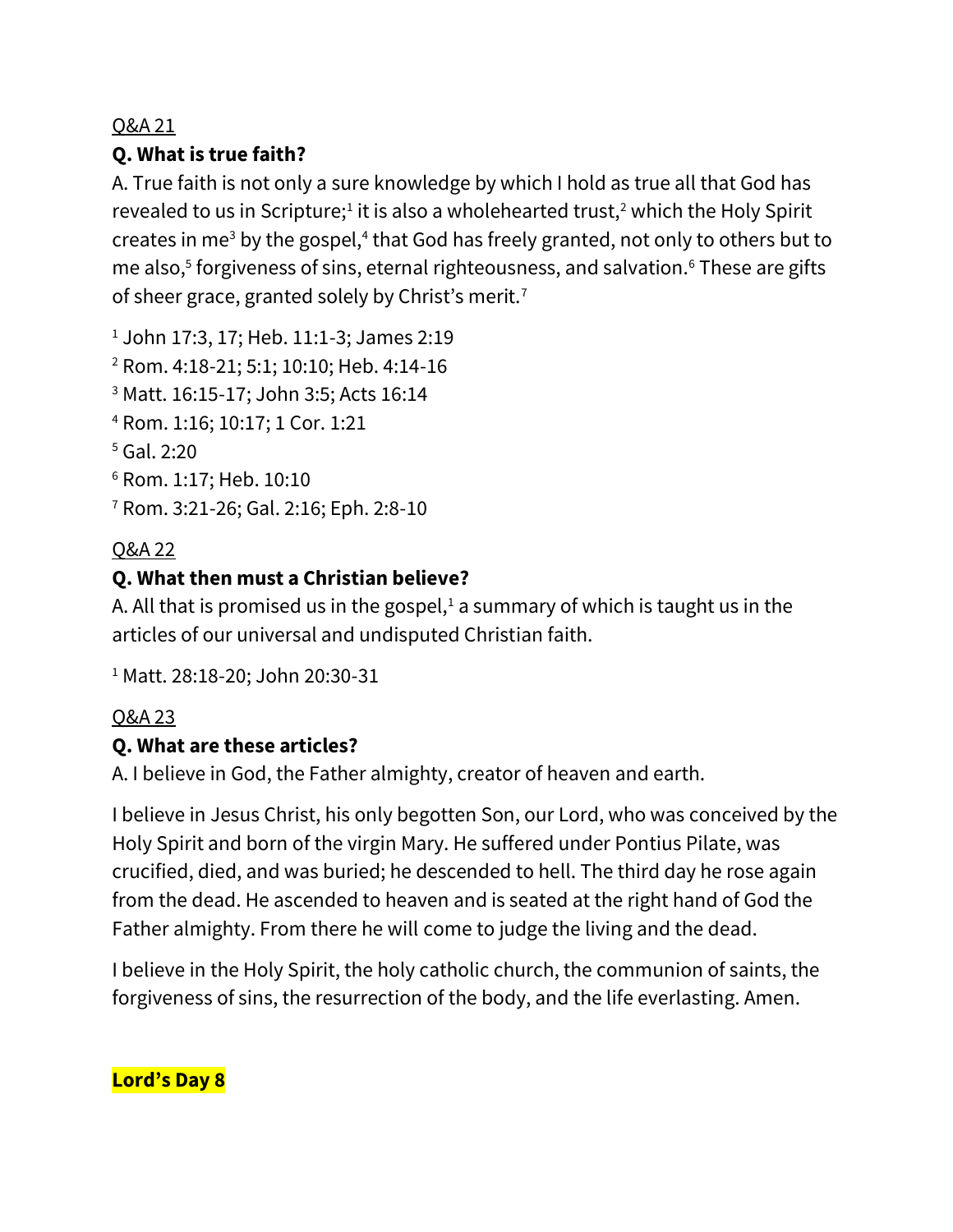### **Q. How are these articles divided?**

A. Into three parts: God the Father and our creation; God the Son and our deliverance; and God the Holy Spirit and our sanctification.

#### Q&A 25

# **Q. Since there is only one divine being,<sup>1</sup> why do you speak of three: Father, Son, and Holy Spirit?**

A. Because that is how God has revealed himself in his Word: $2$  these three distinct persons are one, true, eternal God.

<sup>1</sup> Deut. 6:4; 1 Cor. 8:4, 6

<sup>2</sup> Matt. 3:16-17; 28:18-19; Luke 4:18 (Isa. 61:1); John 14:26; 15:26; 2 Cor. 13:14; Gal. 4:6; Titus 3:5-6

#### *God the Father*

### **Lord's Day 9**

#### Q&A 26

### **Q. What do you believe when you say, "I believe in God, the Father almighty, creator of heaven and earth"?**

A. That the eternal Father of our Lord Jesus Christ, who out of nothing created heaven and earth and everything in them, $1$  who still upholds and rules them by his eternal counsel and providence,<sup>2</sup> is my God and Father because of Christ the Son.<sup>3</sup>

I trust God so much that I do not doubt he will provide whatever I need for body and soul, $4$  and will turn to my good whatever adversity he sends upon me in this sad world.<sup>5</sup>

God is able to do this because he is almighty God,<sup>6</sup> and desires to do this because he is a faithful Father.<sup>7</sup>

 Gen. 1-2; Ex. 20:11; Ps. 33:6; Isa. 44:24; Acts 4:24; 14:15 Ps. 104; Matt. 6:30; 10:29; Eph. 1:11 John 1:12-13; Rom. 8:15-16; Gal. 4:4-7; Eph. 1:5 Ps. 55:22; Matt. 6:25-26; Luke 12:22-31 <sup>5</sup> Rom. 8:28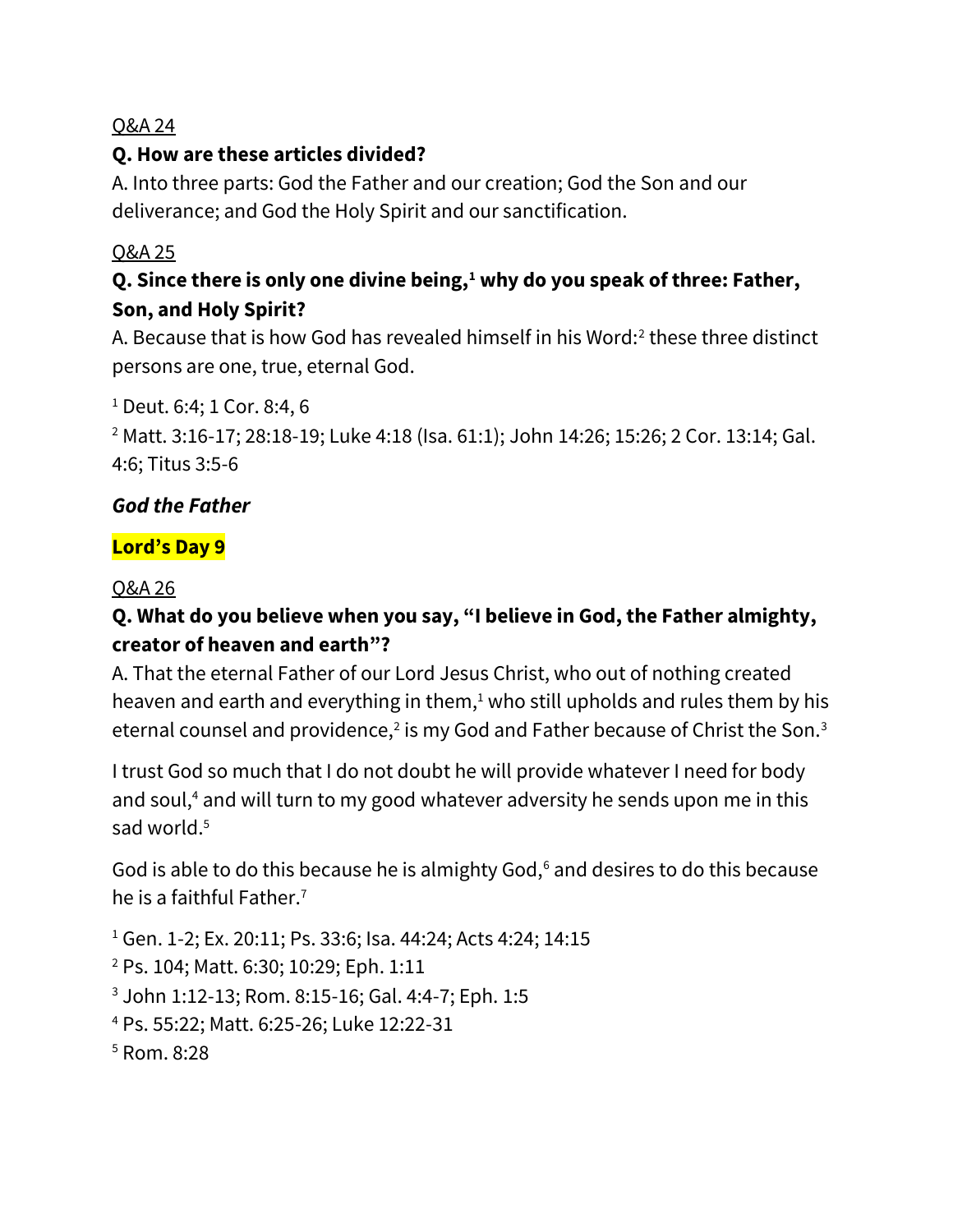<sup>6</sup> Gen. 18:14; Rom. 8:31-39 <sup>7</sup> Matt. 7:9-11

#### **Lord's Day 10**

#### Q&A 27

### **Q. What do you understand by the providence of God?**

A. The almighty and ever present power of  $God<sup>1</sup>$  by which God upholds, as with his hand, heaven and earth and all creatures,<sup>2</sup> and so rules them that leaf and blade, rain and drought, fruitful and lean years, food and drink, health and sickness, prosperity and poverty— $3$ all things, in fact, come to us not by chance<sup>4</sup> but by his fatherly hand.<sup>5</sup>

<sup>1</sup> Jer. 23:23-24; Acts 17:24-28

<sup>2</sup> Heb. 1:3

<sup>3</sup> Jer. 5:24; Acts 14:15-17; John 9:3; Prov. 22:2

<sup>4</sup> Prov. 16:33

<sup>5</sup> Matt. 10:29

### Q&A 28

# **Q. How does the knowledge of God's creation and providence help us?**

A. We can be patient when things go against us, $^1$  thankful when things go well, $^2$  and for the future we can have good confidence in our faithful God and Father that nothing in creation will separate us from his love.<sup>3</sup> For all creatures are so completely in God's hand that without his will they can neither move nor be moved.<sup>4</sup>

- <sup>1</sup> Job 1:21-22; James 1:3
- <sup>2</sup> Deut. 8:10; 1 Thess. 5:18
- <sup>3</sup> Ps. 55:22; Rom. 5:3-5; 8:38-39
- <sup>4</sup> Job 1:12; 2:6; Prov. 21:1; Acts 17:24-28

#### *God the Son*

**Lord's Day 11**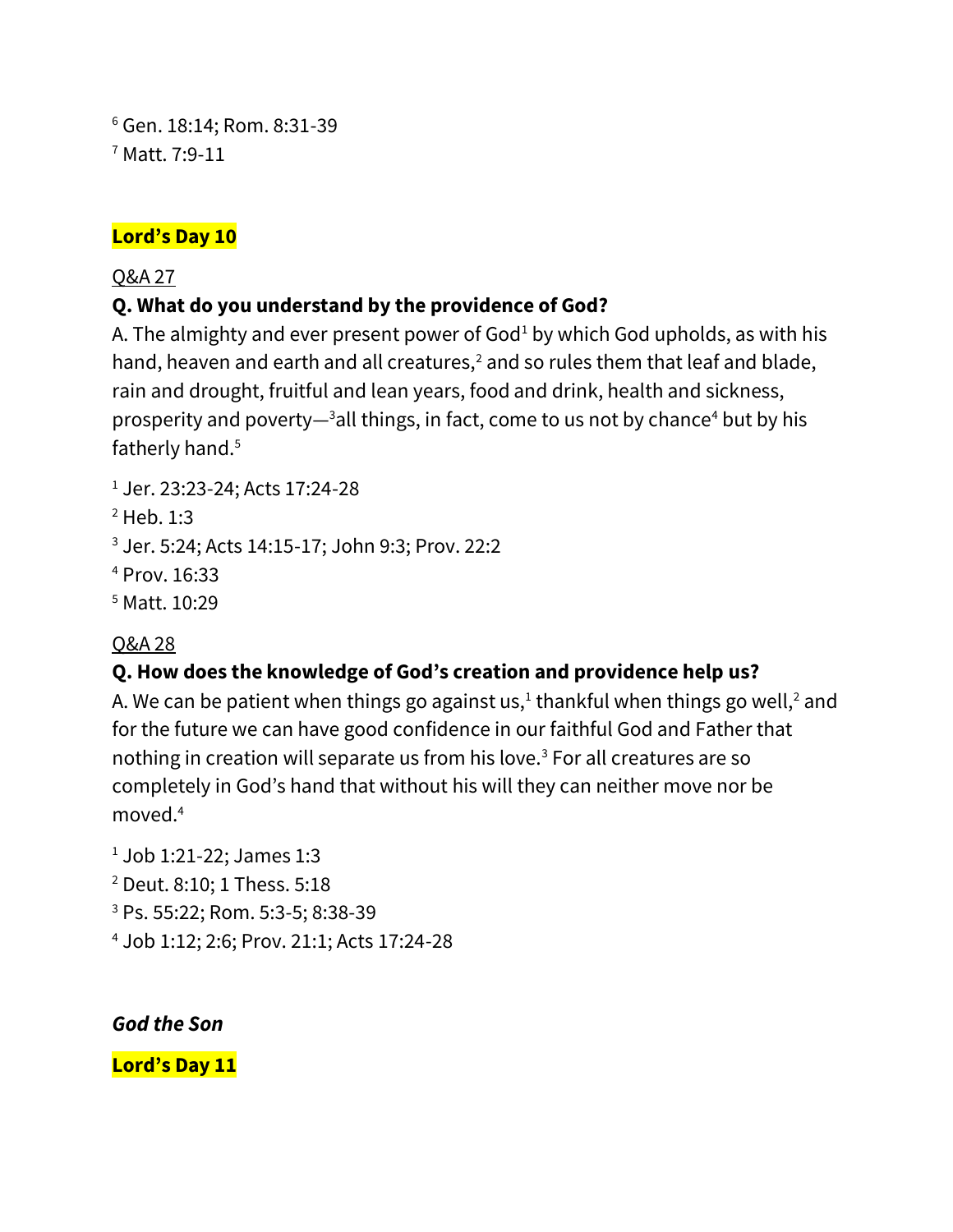### **Q. Why is the Son of God called "Jesus," meaning "savior"?**

A. Because he saves us from our sins, $1$  and because salvation should not be sought and cannot be found in anyone else.<sup>2</sup>

<sup>1</sup> Matt. 1:21; Heb. 7:25 2 Isa. 43:11; John 15:5; Acts 4:11-12; 1 Tim. 2:5

Q&A 30

### **Q. Do those who look for their salvation in saints, in themselves, or elsewhere really believe in the only savior Jesus?**

A. No. Although they boast of being his, by their actions they deny the only savior,  $J$ esus. $1$ 

Either Jesus is not a perfect savior, or those who in true faith accept this savior have in him all they need for their salvation.<sup>2</sup>

<sup>1</sup> 1 Cor. 1:12-13; Gal. 5:4 <sup>2</sup> Col. 1:19-20; 2:10; 1 John 1:7

### **Lord's Day 12**

#### Q&A 31

### **Q. Why is he called "Christ," meaning "anointed"?**

A. Because he has been ordained by God the Father and has been anointed with the Holy Spirit<sup>1</sup> to be our chief prophet and teacher<sup>2</sup> who fully reveals to us the secret counsel and will of God concerning our deliverance;<sup>3</sup> our only high priest<sup>4</sup> who has delivered us by the one sacrifice of his body,<sup>5</sup> and who continually pleads our cause with the Father; $6$  and our eternal king<sup>7</sup> who governs us by his Word and Spirit, and who guards us and keeps us in the freedom he has won for  $US.<sup>8</sup>$ 

 Luke 3:21-22; 4:14-19 (Isa. 61:1); Heb. 1:9 (Ps. 45:7) Acts 3:22 (Deut. 18:15) John 1:18; 15:15 Heb. 7:17 (Ps. 110:4) Heb. 9:12; 10:11-14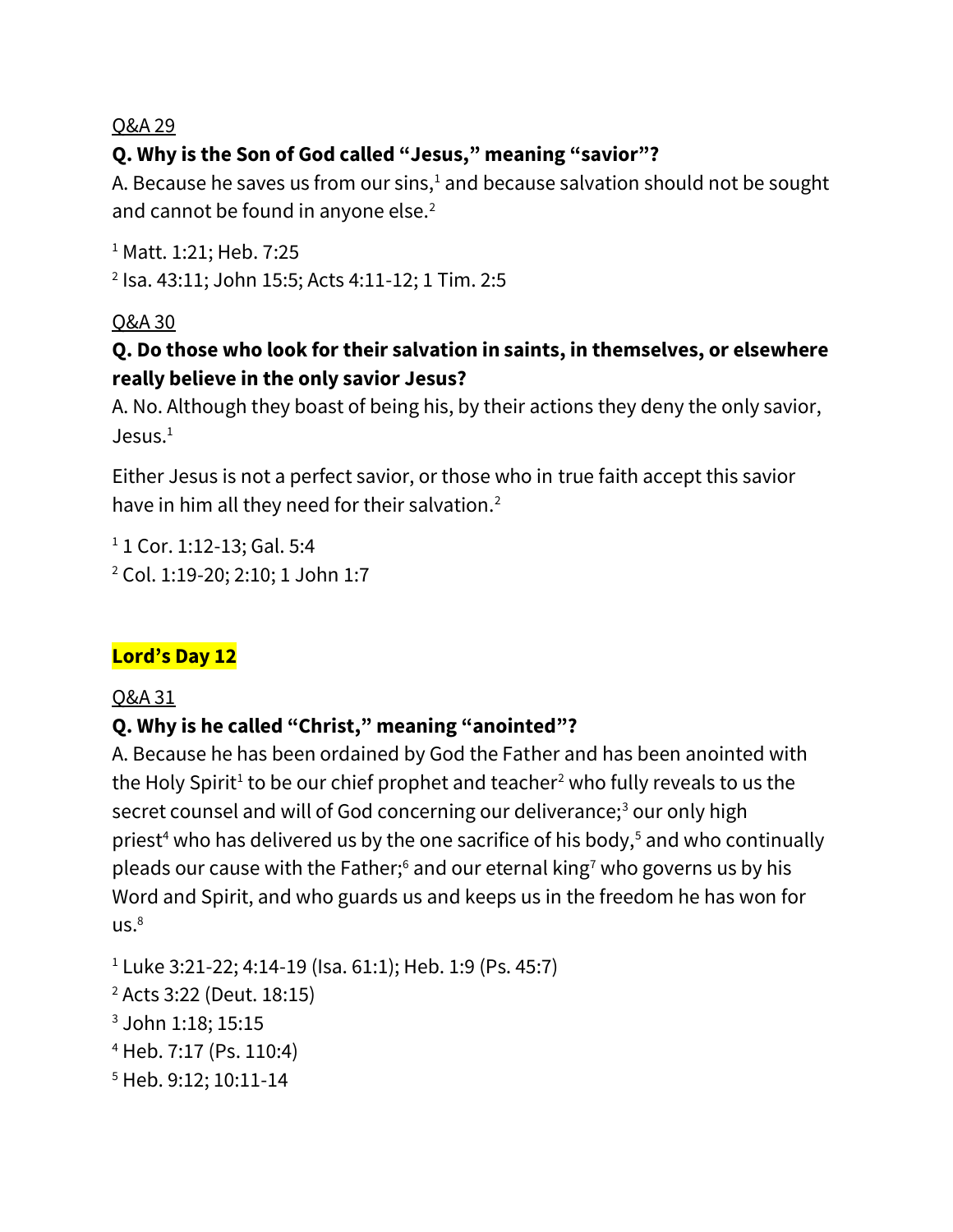<sup>6</sup> Rom. 8:34; Heb. 9:24 <sup>7</sup> Matt. 21:5 (Zech. 9:9) <sup>8</sup> Matt. 28:18-20; John 10:28; Rev. 12:10-11

#### Q&A 32

### **Q. But why are you called a Christian?**

A. Because by faith I am a member of Christ<sup>1</sup> and so I share in his anointing.<sup>2</sup> I am anointed to confess his name, $3$  to present myself to him as a living sacrifice of thanks,<sup>4</sup> to strive with a free conscience against sin and the devil in this life,<sup>5</sup> and afterward to reign with Christ over all creation for eternity.<sup>6</sup>

<sup>1</sup> 1 Cor. 12:12-27 Acts 2:17 (Joel 2:28); 1 John 2:27 Matt. 10:32; Rom. 10:9-10; Heb. 13:15 Rom. 12:1; 1 Pet. 2:5, 9 Gal. 5:16-17; Eph. 6:11; 1 Tim. 1:18-19 Matt. 25:34; 2 Tim. 2:12

# **Lord's Day 13**

#### Q&A 33

### **Q. Why is he called God's "only begotten Son" when we also are God's children?**

A. Because Christ alone is the eternal, natural Son of God.<sup>1</sup> We, however, are adopted children of God—adopted by grace through Christ.<sup>2</sup>

<sup>1</sup> John 1:1-3, 14, 18; Heb. 1

<sup>2</sup> John 1:12; Rom. 8:14-17; Eph. 1:5-6

#### Q&A 34

### **Q. Why do you call him "our Lord"?**

A. Because—not with gold or silver, but with his precious blood<sup>1</sup>— he has set us free from sin and from the tyranny of the devil, $2$  and has bought us, body and soul, to be his very own.3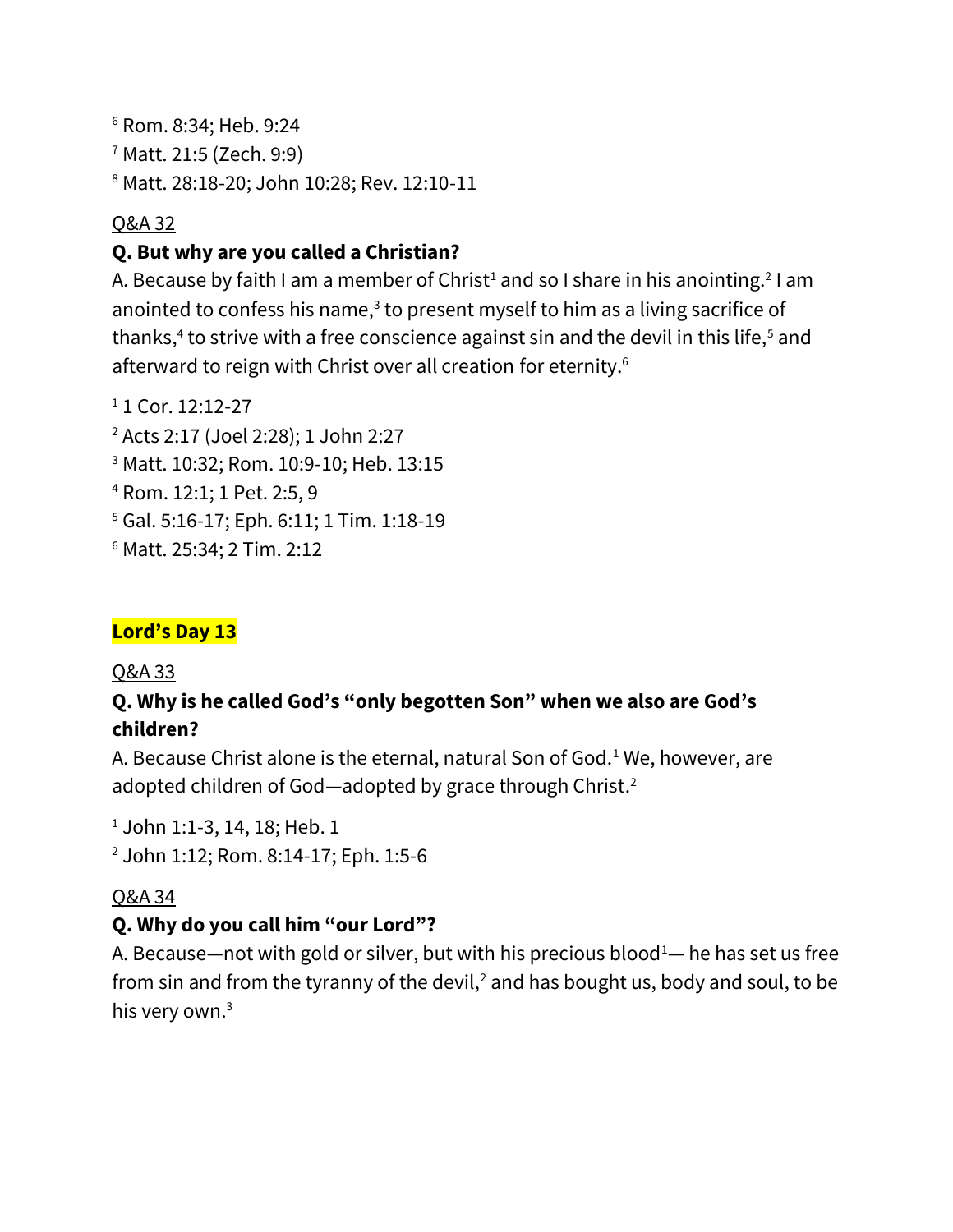```
<sup>1</sup> 1 Pet. 1:18-19
2 Col. 1:13-14; Heb. 2:14-15
3 1 Cor. 6:20; 1 Tim. 2:5-6
```
#### **Lord's Day 14**

Q&A 35

# **Q. What does it mean that he "was conceived by the Holy Spirit and born of the virgin Mary"?**

A. That the eternal Son of God, who is and remains true and eternal God, $^1$  took to himself, through the working of the Holy Spirit,<sup>2</sup> from the flesh and blood of the virgin Mary,<sup>3</sup> a truly human nature so that he might also become David's true descendant, $^4$  like his brothers and sisters in every way $^5$  except for sin. $^6$ 

<sup>1</sup> John 1:1; 10:30-36; Acts 13:33 (Ps. 2:7); Col. 1:15-17; 1 John 5:20

 Luke 1:35 Matt. 1:18-23; John 1:14; Gal. 4:4; Heb. 2:14 2 Sam. 7:12-16; Ps. 132:11; Matt. 1:1; Rom. 1:3 Phil. 2:7; Heb. 2:17 Heb. 4:15; 7:26-27

# Q&A 36

# **Q. How does the holy conception and birth of Christ benefit you?**

A. He is our mediator<sup>1</sup> and, in God's sight, he covers with his innocence and perfect holiness my sinfulness in which I was conceived.<sup>2</sup>

<sup>1</sup> 1 Tim. 2:5-6; Heb. 9:13-15

<sup>2</sup> Rom. 8:3-4; 2 Cor. 5:21; Gal. 4:4-5; 1 Pet. 1:18-19

# **Lord's Day 15**

Q&A 37

# **Q. What do you understand by the word "suffered"?**

A. That during his whole life on earth, but especially at the end, Christ sustained in body and soul the wrath of God against the sin of the whole human race.<sup>1</sup>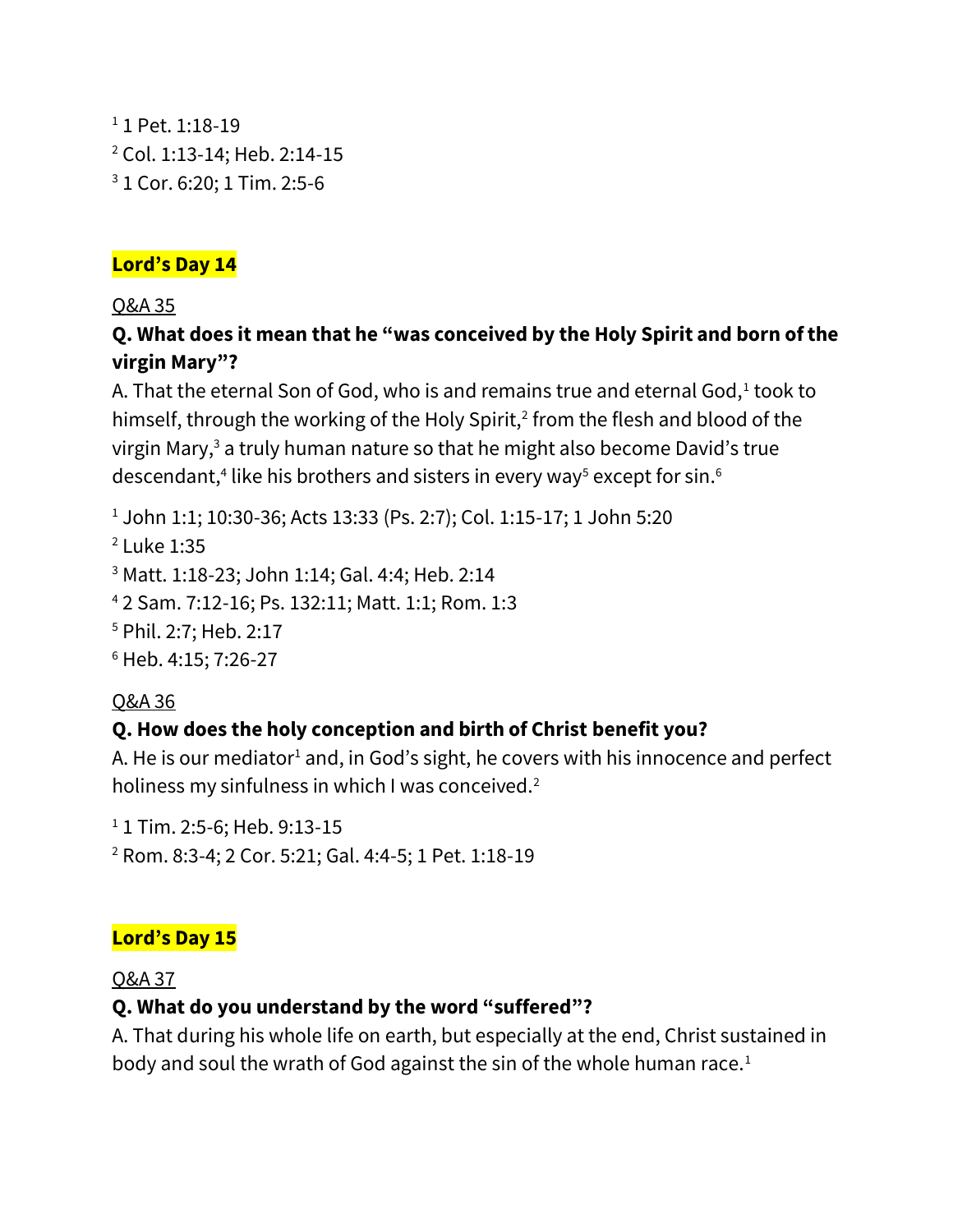This he did in order that, by his suffering as the only atoning sacrifice, $2$  he might deliver us, body and soul, from eternal condemnation, $3$  and gain for us God's grace, righteousness, and eternal life.<sup>4</sup>

 Isa. 53; 1 Pet. 2:24; 3:18 Rom. 3:25; Heb. 10:14; 1 John 2:2; 4:10 Rom. 8:1-4; Gal. 3:13 John 3:16; Rom. 3:24-26

### Q&A 38

### **Q. Why did he suffer "under Pontius Pilate" as judge?**

A. So that he, though innocent, might be condemned by an earthly judge, $1$  and so free us from the severe judgment of God that was to fall on us.<sup>2</sup>

<sup>1</sup> Luke 23:13-24; John 19:4, 12-16 2 Isa. 53:4-5; 2 Cor. 5:21; Gal. 3:13

#### Q&A 39

### **Q. Is it significant that he was "crucified" instead of dying some other way?**

A. Yes. By this I am convinced that he shouldered the curse which lay on me, since death by crucifixion was cursed by  $God.<sup>1</sup>$ 

1 Gal. 3:10-13 (Deut. 21:23)

### **Lord's Day 16**

#### Q&A 40

### **Q. Why did Christ have to suffer death?**

A. Because God's justice and truth require it:<sup>1</sup> nothing else could pay for our sins except the death of the Son of God.<sup>2</sup>

<sup>1</sup> Gen. 2:17 <sup>2</sup> Rom. 8:3-4; Phil. 2:8; Heb. 2:9

#### Q&A 41

#### **Q. Why was he "buried"?**

A. His burial testifies that he really died. $1$ 

1 Isa. 53:9; John 19:38-42; Acts 13:29; 1 Cor. 15:3-4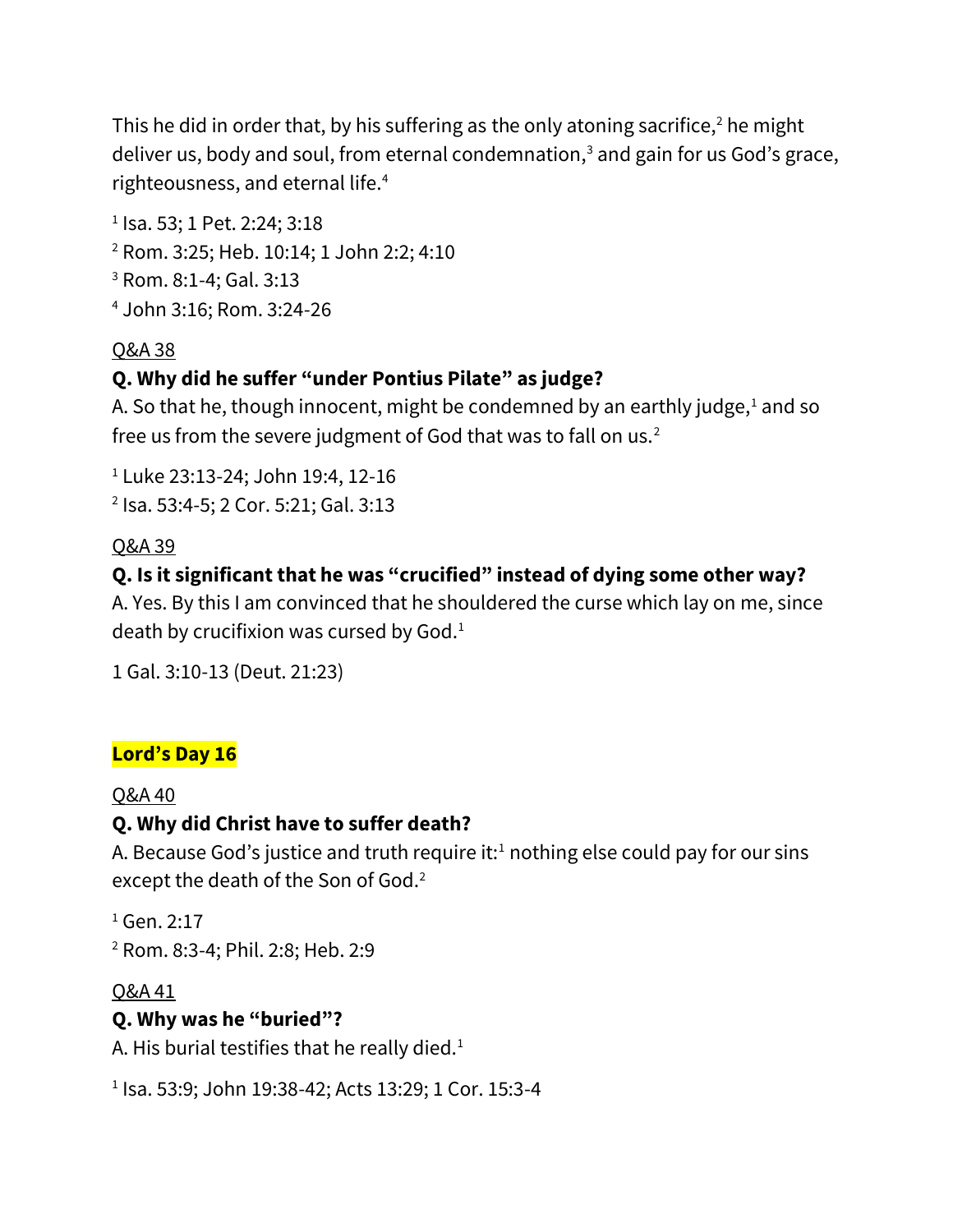# **Q. Since Christ has died for us, why do we still have to die?**

A. Our death does not pay the debt of our sins.<sup>1</sup> Rather, it puts an end to our sinning and is our entrance into eternal life.<sup>2</sup>

 $1 Ps$ . 49.7

<sup>2</sup> John 5:24; Phil. 1:21-23; 1 Thess. 5:9-10

### Q&A 43

# **Q. What further benefit do we receive from Christ's sacrifice and death on the cross?**

A. By Christ's power our old selves are crucified, put to death, and buried with him, $<sup>1</sup>$  so that the evil desires of the flesh may no longer rule us, $<sup>2</sup>$  but that instead we</sup></sup> may offer ourselves as a sacrifice of gratitude to him.<sup>3</sup>

- <sup>1</sup> Rom. 6:5-11; Col. 2:11-12
- <sup>2</sup> Rom. 6:12-14
- <sup>3</sup> Rom. 12:1; Eph. 5:1-2

### Q&A 44

# **Q. Why does the creed add, "He descended to hell"?**

A. To assure me during attacks of deepest dread and temptation that Christ my Lord, by suffering unspeakable anguish, pain, and terror of soul, on the cross but also earlier, has delivered me from hellish anguish and torment.<sup>1</sup>

1 Isa. 53; Matt. 26:36-46; 27:45-46; Luke 22:44; Heb. 5:7-10

# **Lord's Day 17**

### Q&A 45

# **Q. How does Christ's resurrection benefit us?**

A. First, by his resurrection he has overcome death, so that he might make us share in the righteousness he obtained for us by his death. $<sup>1</sup>$ </sup>

Second, by his power we too are already raised to a new life.<sup>2</sup>

Third, Christ's resurrection is a sure pledge to us of our blessed resurrection.3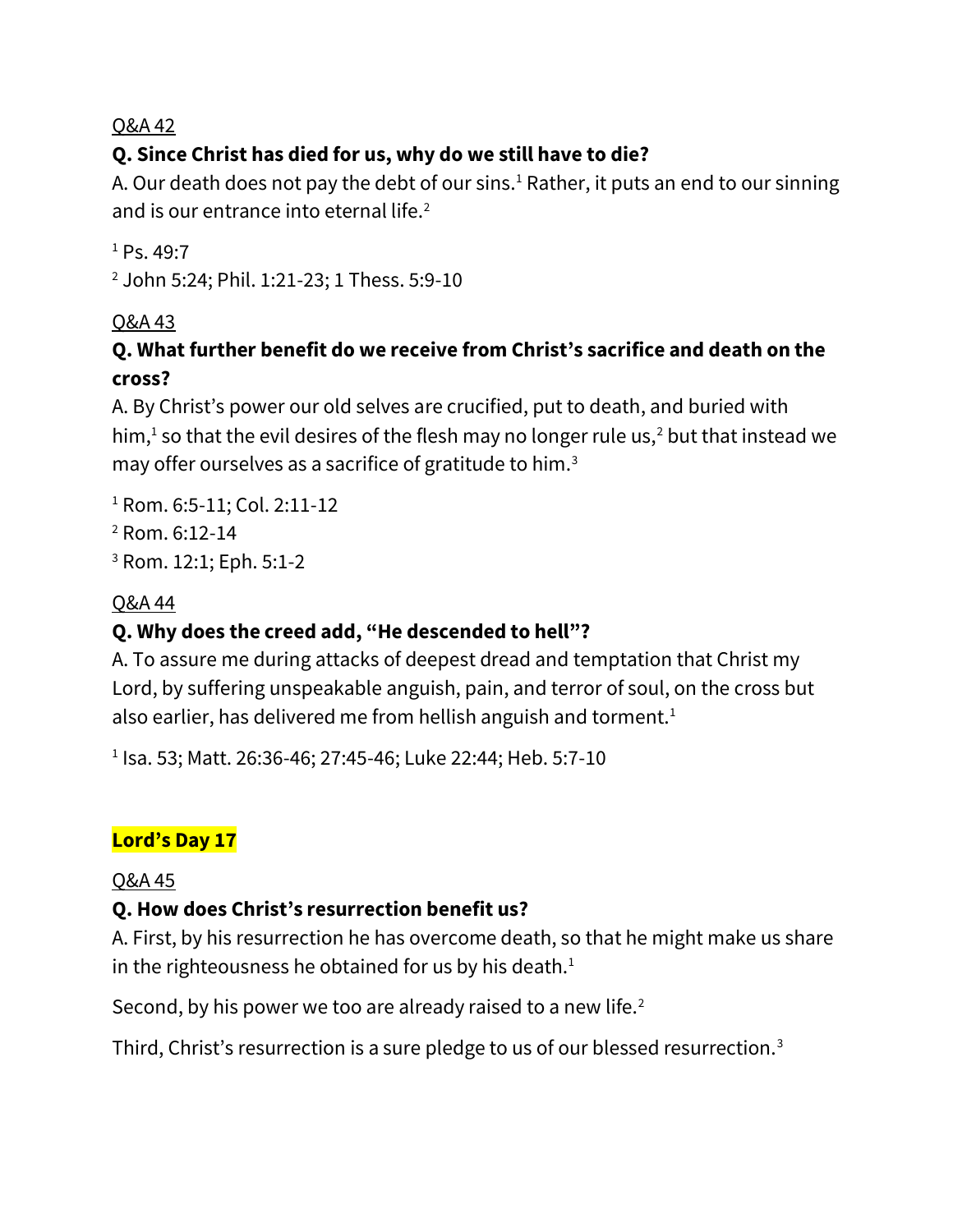<sup>1</sup> Rom. 4:25; 1 Cor. 15:16-20; 1 Pet. 1:3-5 <sup>2</sup> Rom. 6:5-11; Eph. 2:4-6; Col. 3:1-4 <sup>3</sup> Rom. 8:11; 1 Cor. 15:12-23; Phil. 3:20-21

#### **Lord's Day 18**

#### Q&A 46

### **Q. What do you mean by saying, "He ascended to heaven"?**

A. That Christ while his disciples watched, was taken up from the earth into heaven<sup>1</sup> and remains there on our behalf<sup>2</sup> until he comes again to judge the living and the dead.<sup>3</sup>

<sup>1</sup> Luke 24:50-51; Acts 1:9-11 <sup>2</sup> Rom. 8:34; Eph. 4:8-10; Heb. 7:23-25; 9:24

 $3$  Acts 1:11

### Q&A 47

### **Q. But isn't Christ with us until the end of the world as he promised us?<sup>1</sup>**

A. Christ is true human and true God. In his human nature Christ is not now on earth;<sup>2</sup> but in his divinity, majesty, grace, and Spirit he is never absent from us.<sup>3</sup>

<sup>1</sup> Matt. 28:20 <sup>2</sup> Acts 1:9-11; 3:19-21 <sup>3</sup> Matt. 28:18-20; John 14:16-19

### Q&A 48

### **Q. If his humanity is not present wherever his divinity is, then aren't the two natures of Christ separated from each other?**

A. Certainly not. Since divinity is not limited and is present everywhere, $^1$  it is evident that Christ's divinity is surely beyond the bounds of the humanity that has been taken on, but at the same time his divinity is in and remains personally united to his humanity.<sup>2</sup>

 $1$  Jer. 23:23-24; Acts 7:48-49 (Isa. 66:1)

<sup>2</sup> John 1:14; 3:13; Col. 2:9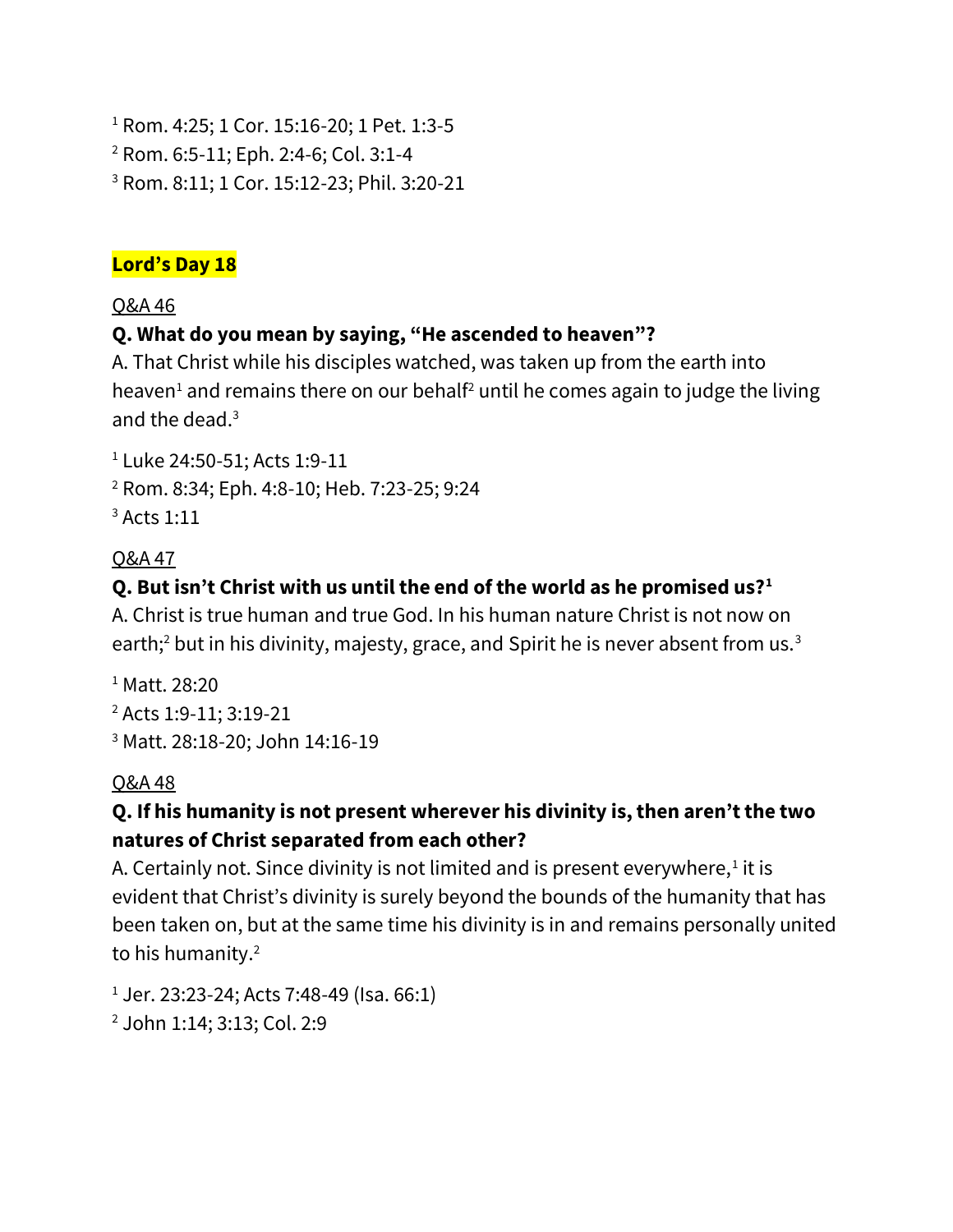# **Q. How does Christ's ascension to heaven benefit us?**

A. First, he is our advocate in heaven in the presence of his Father.<sup>1</sup>

Second, we have our own flesh in heaven as a sure pledge that Christ our head will also take us, his members, up to himself.<sup>2</sup>

Third, he sends his Spirit to us on earth as a corresponding pledge.<sup>3</sup> By the Spirit's power we seek not earthly things but the things above, where Christ is, sitting at God's right hand.<sup>4</sup>

 Rom. 8:34; 1 John 2:1 John 14:2; 17:24; Eph. 2:4-6 John 14:16; 2 Cor. 1:21-22; 5:5 Col. 3:1-4

### **Lord's Day 19**

#### Q&A 50

# **Q. Why the next words: "and is seated at the right hand of God"?**

A. Because Christ ascended to heaven to show there that he is head of his church, $<sup>1</sup>$  the one through whom the Father rules all things.<sup>2</sup></sup>

<sup>1</sup> Eph. 1:20-23; Col. 1:18<sup>2</sup> Matt. 28:18; John 5:22-23

### Q&A 51

### **Q. How does this glory of Christ our head benefit us?**

A. First, through his Holy Spirit he pours out gifts from heaven upon us his members.<sup>1</sup>

Second, by his power he defends us and keeps us safe from all enemies.<sup>2</sup>

1 Acts 2:33; Eph. 4:7-12 2 Ps. 110:1-2; John 10:27-30; Rev. 19:11-16

### Q&A 52

# **Q. How does Christ's return "to judge the living and the dead" comfort you?**

A. In all distress and persecution, with uplifted head I confidently await the very judge who has already offered himself to the judgment of God in my place and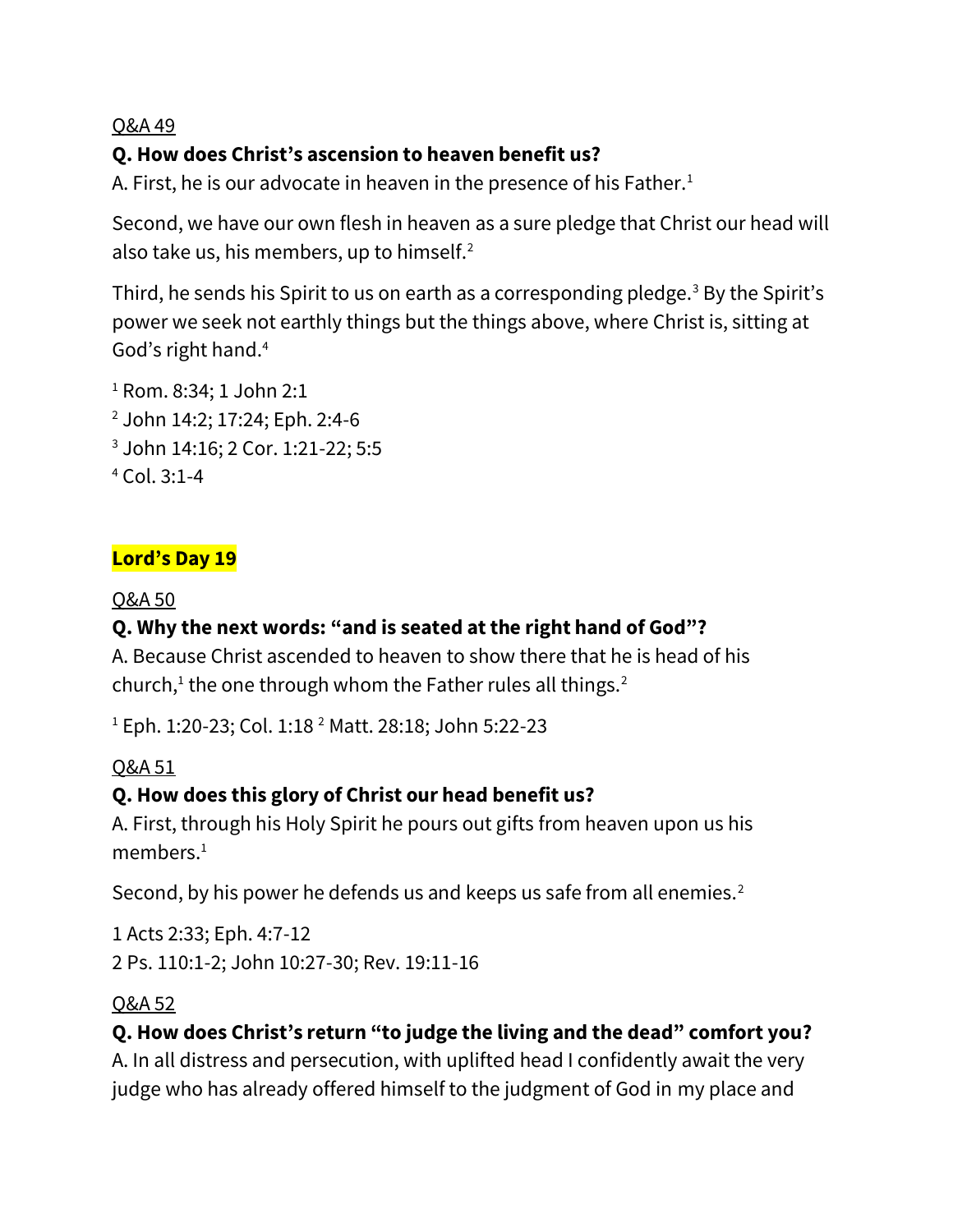removed the whole curse from me.<sup>1</sup> Christ will cast all his enemies and mine into everlasting condemnation, but will take me and all his chosen ones to himself into the joy and glory of heaven. $2$ 

<sup>1</sup> Luke 21:28; Rom. 8:22-25; Phil. 3:20-21; Titus 2:13-14 <sup>2</sup> Matt. 25:31-46; 2 Thess. 1:6-10

### *God the Holy Spirit*

#### **Lord's Day 20**

#### Q&A 53

### **Q. What do you believe concerning "the Holy Spirit"?**

A. First, that the Spirit, with the Father and the Son, is eternal God.<sup>1</sup>

Second, that the Spirit is given also to me, $^2$  so that, through true faith, he makes me share in Christ and all his benefits<sup>3</sup> through true faith, comforts me,<sup>4</sup> and will remain with me forever.<sup>5</sup>

<sup>1</sup> Gen. 1:1-2; Matt. 28:19; Acts 5:3-4 1 Cor. 6:19; 2 Cor. 1:21-22; Gal. 4:6 Gal. 3:14 John 15:26; Acts 9:31 John 14:16-17; 1 Pet. 4:14

#### **Lord's Day 21**

#### Q&A 54

# **Q. What do you believe concerning "the holy catholic church"?**

A. I believe that the Son of God through his Spirit and Word, $1$  out of the entire human race,<sup>2</sup> from the beginning of the world to its end,<sup>3</sup> gathers, protects, and preserves for himself a community chosen for eternal life<sup>4</sup> and united in true faith.<sup>5</sup> And of this community I am<sup>6</sup> and always will be<sup>7</sup> a living member.

<sup>1</sup> John 10:14-16; Acts 20:28; Rom. 10:14-17; Col. 1:18

<sup>2</sup> Gen. 26:3b-4; Rev. 5:9

3 Isa. 59:21; 1 Cor. 11:26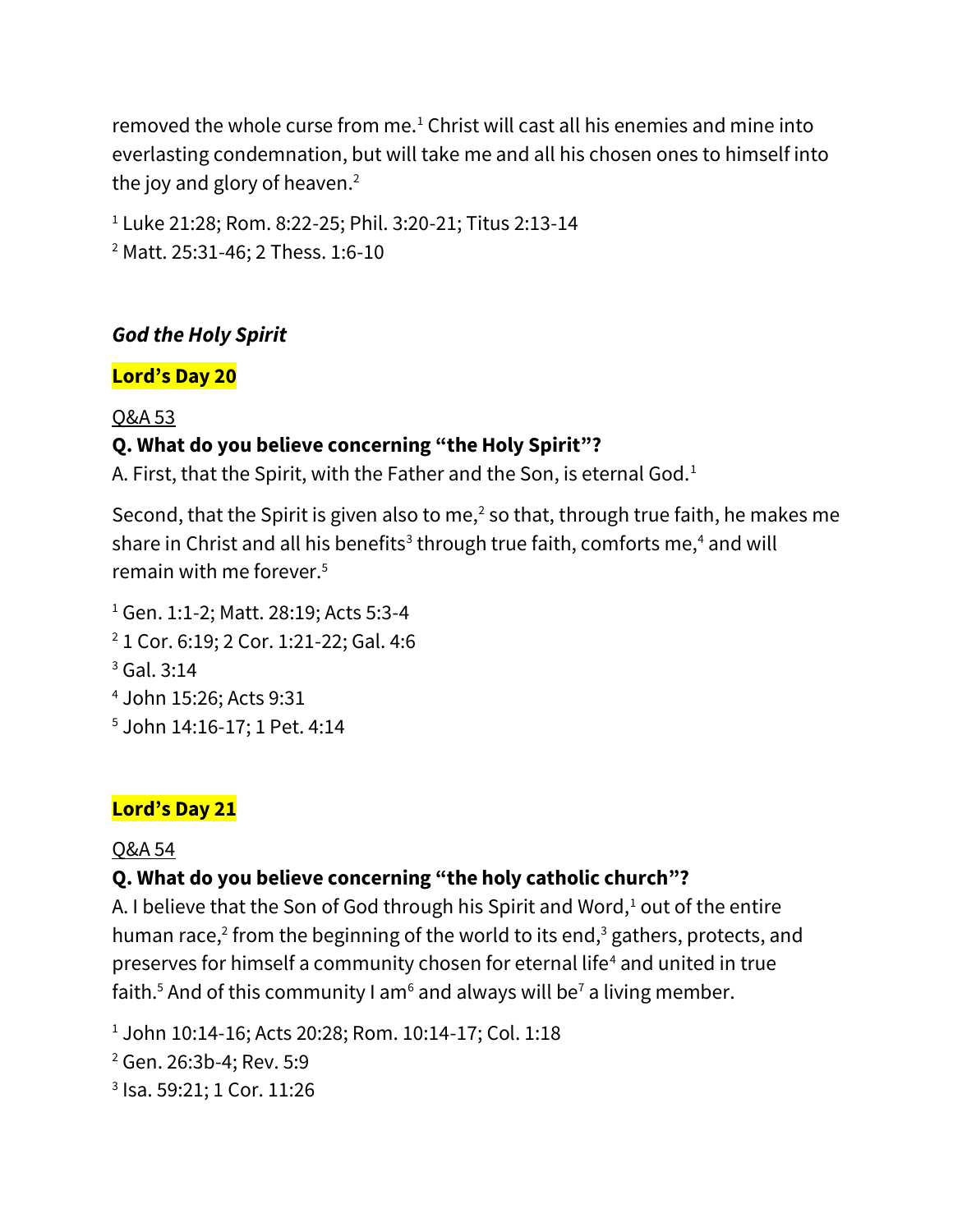Matt. 16:18; John 10:28-30; Rom. 8:28-30; Eph. 1:3-14 Acts 2:42-47; Eph. 4:1-6 1 John 3:14, 19-21 John 10:27-28; 1 Cor. 1:4-9; 1 Pet. 1:3-5

### Q&A 55

# **Q. What do you understand by "the communion of saints"?**

A. First, that believers one and all, as members of this community, share in Christ and in all his treasures and gifts.<sup>1</sup>

Second, that each member should consider it a duty to use these gifts readily and joyfully for the service and enrichment of the other members.<sup>2</sup>

<sup>1</sup> Rom. 8:32; 1 Cor. 6:17; 12:4-7, 12-13; 1 John 1:3 <sup>2</sup> Rom. 12:4-8; 1 Cor. 12:20-27; 13:1-7; Phil. 2:4-8

### Q&A 56

# **Q. What do you believe concerning "the forgiveness of sins"?**

A. I believe that God, because of Christ's satisfaction, will no longer remember any of my sins<sup>1</sup> or my sinful nature which I need to struggle against all my life.<sup>2</sup>

Rather, by grace God grants me the righteousness of Christ to free me forever from judgment.<sup>3</sup>

<sup>1</sup> Ps. 103:3-4, 10, 12; Mic. 7:18-19; 2 Cor. 5:18-21; 1 John 1:7; 2:2 <sup>2</sup> Rom. 7:21-25 <sup>3</sup> John 3:17-18; Rom. 8:1-2

# **Lord's Day 22**

### Q&A 57

# **Q. How does "the resurrection of the body" comfort you?**

A. Not only will my soul be taken immediately after this life to Christ its head, $1$  but also my very flesh will be raised by the power of Christ, reunited with my soul and made like Christ's glorious body.<sup>2</sup>

<sup>1</sup> Luke 23:43; Phil. 1:21-23

<sup>2</sup> 1 Cor. 15:20, 42-46, 54; Phil. 3:21; 1 John 3:2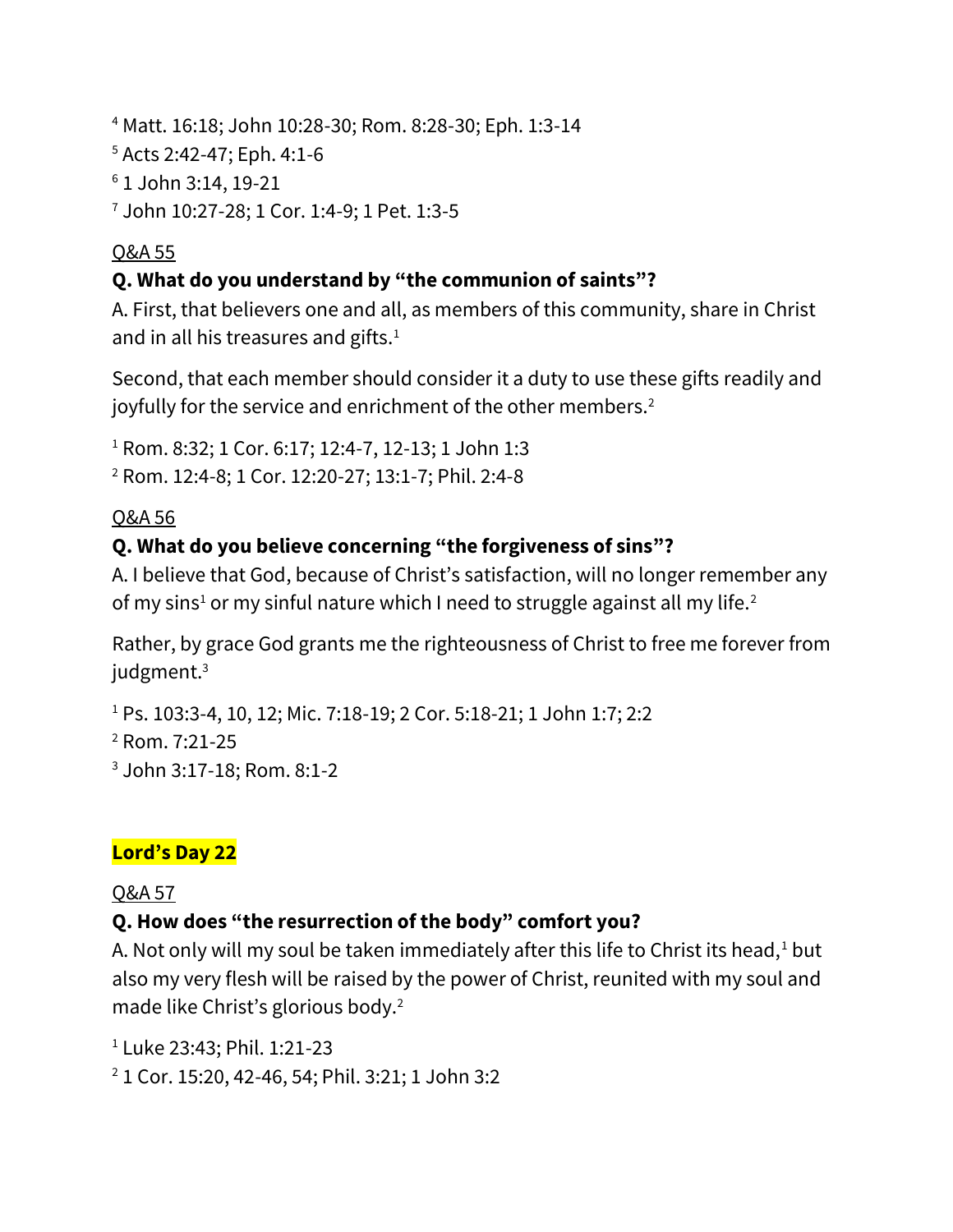### **Q. How does the article concerning "life everlasting" comfort you?**

A. Even as I already now experience in my heart the beginning of eternal joy, $^1$  so after this life I will have perfect blessedness such as no eye has seen, no ear has heard, no human heart has ever imagined: a blessedness in which to praise God forever.<sup>2</sup>

 $1$  Rom. 14:17 <sup>2</sup> John 17:3; 1 Cor. 2:9

### **Lord's Day 23**

Q&A 59

#### **Q. What good does it do you, however, to believe all this?**

A. In Christ I am righteous before God and heir to life everlasting.<sup>1</sup>

 $1$  1 John 3:36; Rom. 1:17 (Hab. 2:4); Rom. 5:1-2

#### Q&A 60

### **Q. How are you righteous before God?**

A. Only by true faith in Jesus Christ.<sup>1</sup>

Even though my conscience accuses me of having grievously sinned against all God's commandments, of never having kept any of them,<sup>2</sup> and of still being inclined toward all evil,<sup>3</sup> nevertheless, without any merit of my own,<sup>4</sup> out of sheer grace,<sup>5</sup> God grants and credits to me the perfect satisfaction, righteousness, and holiness of Christ,<sup>6</sup> as if I had never sinned nor been a sinner, and as if I had been as perfectly obedient as Christ was obedient for me.<sup>7</sup>

All I need to do is accept this gift with a believing heart.<sup>8</sup>

 Rom. 3:21-28; Gal. 2:16; Eph. 2:8-9; Phil 3:8-11 Rom. 3:9-10 Rom. 7:23 Titus 3:4-5 Rom. 3:24; Eph. 2:8 Rom. 4:3-5 (Gen. 15:6); 2 Cor. 5:17-19; 1 John 2:1-2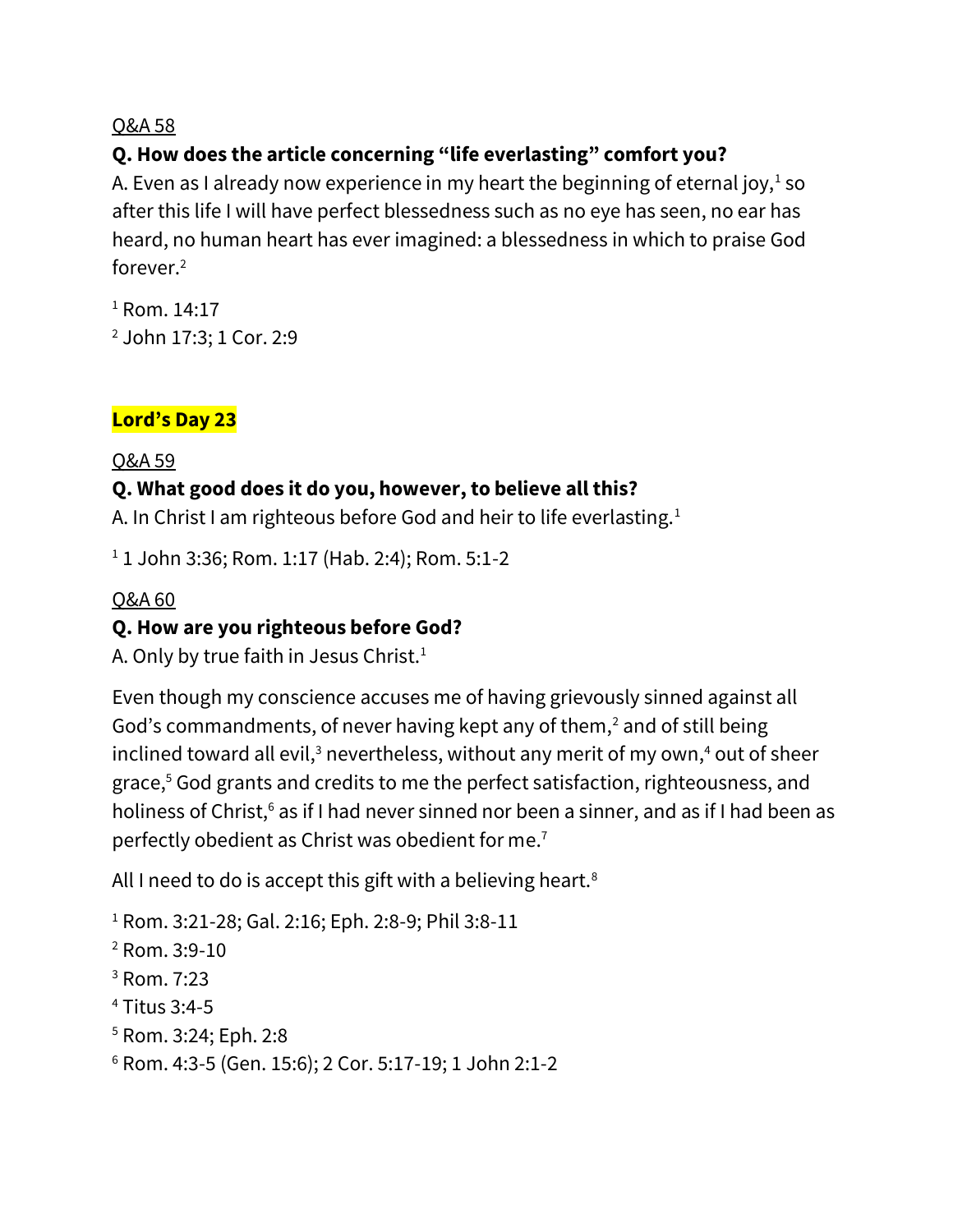<sup>7</sup> Rom. 4:24-25; 2 Cor. 5:21 <sup>8</sup> John 3:18; Acts 16:30-31

#### Q&A 61

# **Q. Why do you say that through faith alone you are righteous?**

A. Not because I please God by the worthiness of my faith. It is because only Christ's satisfaction, righteousness, and holiness make me righteous before God,<sup>1</sup> and because I can accept this righteousness and make it mine in no other way than through faith.<sup>2</sup>

 $11$  Cor. 1:30-31 <sup>2</sup> Rom. 10:10; 1 John 5:10-12

# **Lord's Day 24**

#### Q&A 62

# **Q. Why can't our good works be our righteousness before God, or at least a part of our righteousness?**

A. Because the righteousness which can pass God's judgment must be entirely perfect and must in every way measure up to the divine law.<sup>1</sup> But even our best works in this life are imperfect and stained with sin.<sup>2</sup>

<sup>1</sup> Rom. 3:20; Gal. 3:10 (Deut. 27:26)  $<sup>2</sup>$  Isa. 64:6</sup>

### Q&A 63

### **Q. How can our good works be said to merit nothing when God promises to reward them in this life and the next?<sup>1</sup>**

A. This reward is not earned; it is a gift of grace. $2$ 

<sup>1</sup> Matt. 5:12; Heb. 11:6 <sup>2</sup> Luke 17:10; 2 Tim. 4:7-8

### Q&A 64

# **Q. But doesn't this teaching make people indifferent and wicked?**

A. No. It is impossible for those grafted into Christ through true faith not to produce fruits of gratitude.<sup>1</sup>

<sup>1</sup> Luke 6:43-45; John 15:5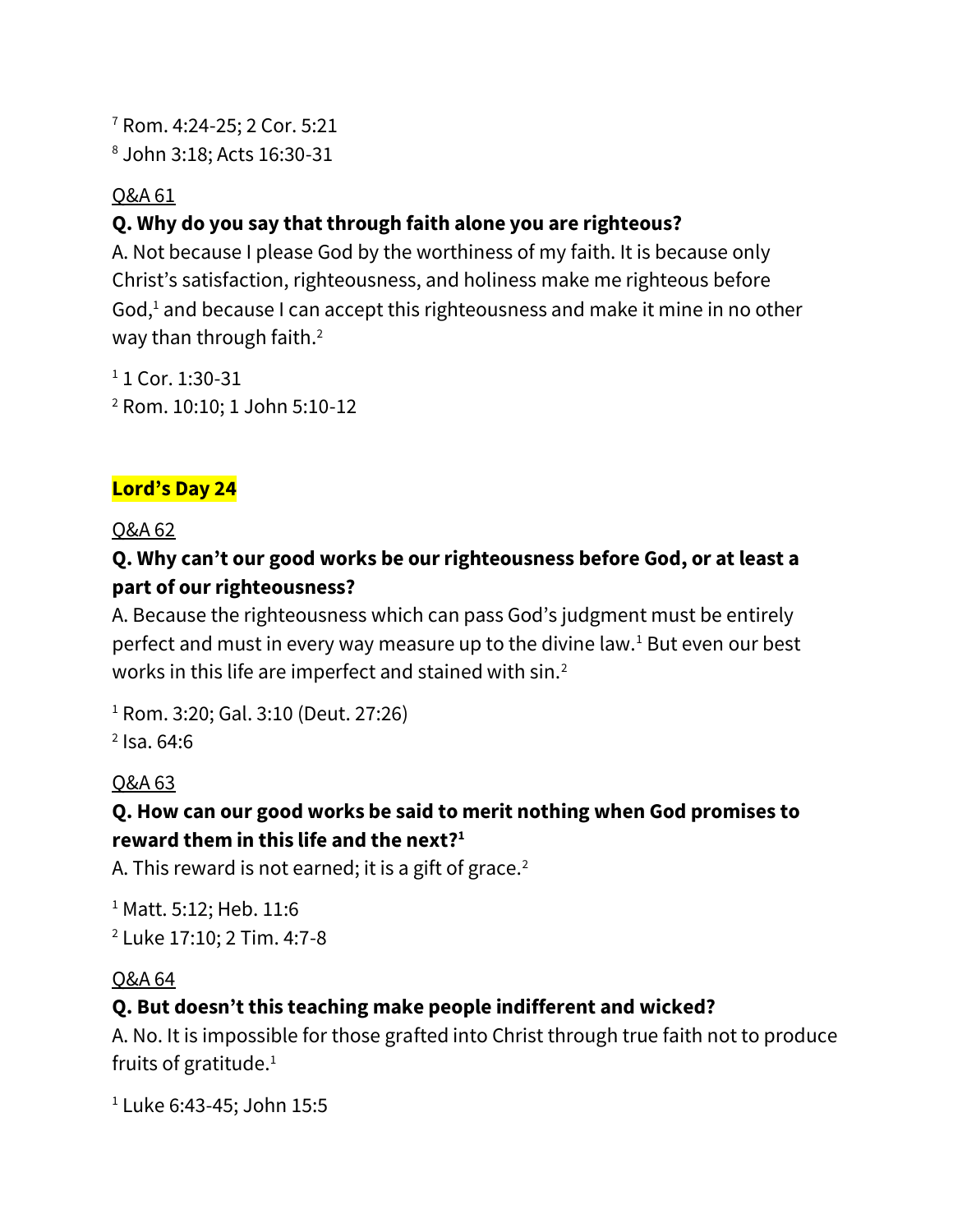### *The Holy Sacraments*

# **Lord's Day 25**

#### Q&A 65

### **Q. It is through faith alone that we share in Christ and all his benefits: where then does that faith come from?**

A. The Holy Spirit produces it in our hearts<sup>1</sup> by the preaching of the holy gospel, $2$  and confirms it by the use of the holy sacraments.<sup>3</sup>

<sup>1</sup> John 3:5; 1 Cor. 2:10-14; Eph. 2:8 <sup>2</sup> Rom. 10:17; 1 Pet. 1:23-25 <sup>3</sup> Matt. 28:19-20; 1 Cor. 10:16

### Q&A 66

#### **Q. What are sacraments?**

A. Sacraments are visible, holy signs and seals. They were instituted by God so that by our use of them he might make us understand more clearly the promise of the gospel, and seal that promise.<sup>1</sup>

And this is God's gospel promise: to grant us forgiveness of sins and eternal life by grace because of Christ's one sacrifice accomplished on the cross.<sup>2</sup>

<sup>1</sup> Gen. 17:11; Deut. 30:6; Rom. 4:11 <sup>2</sup> Matt. 26:27-28; Acts 2:38; Heb. 10:10

### Q&A 67

### **Q. Are both the word and the sacraments then intended to focus our faith on the sacrifice of Jesus Christ on the cross as the only ground of our salvation?**

A. Yes! In the gospel the Holy Spirit teaches us and by the holy sacraments confirms that our entire salvation rests on Christ's one sacrifice for us on the cross. $1$ 

<sup>1</sup> Rom. 6:3; 1 Cor. 11:26; Gal. 3:27

#### Q&A 68

### **Q. How many sacraments did Christ institute in the New Testament?**

A. Two: holy baptism and the holy supper. $<sup>1</sup>$ </sup>

<sup>1</sup> Matt. 28:19-20; 1 Cor. 11:23-26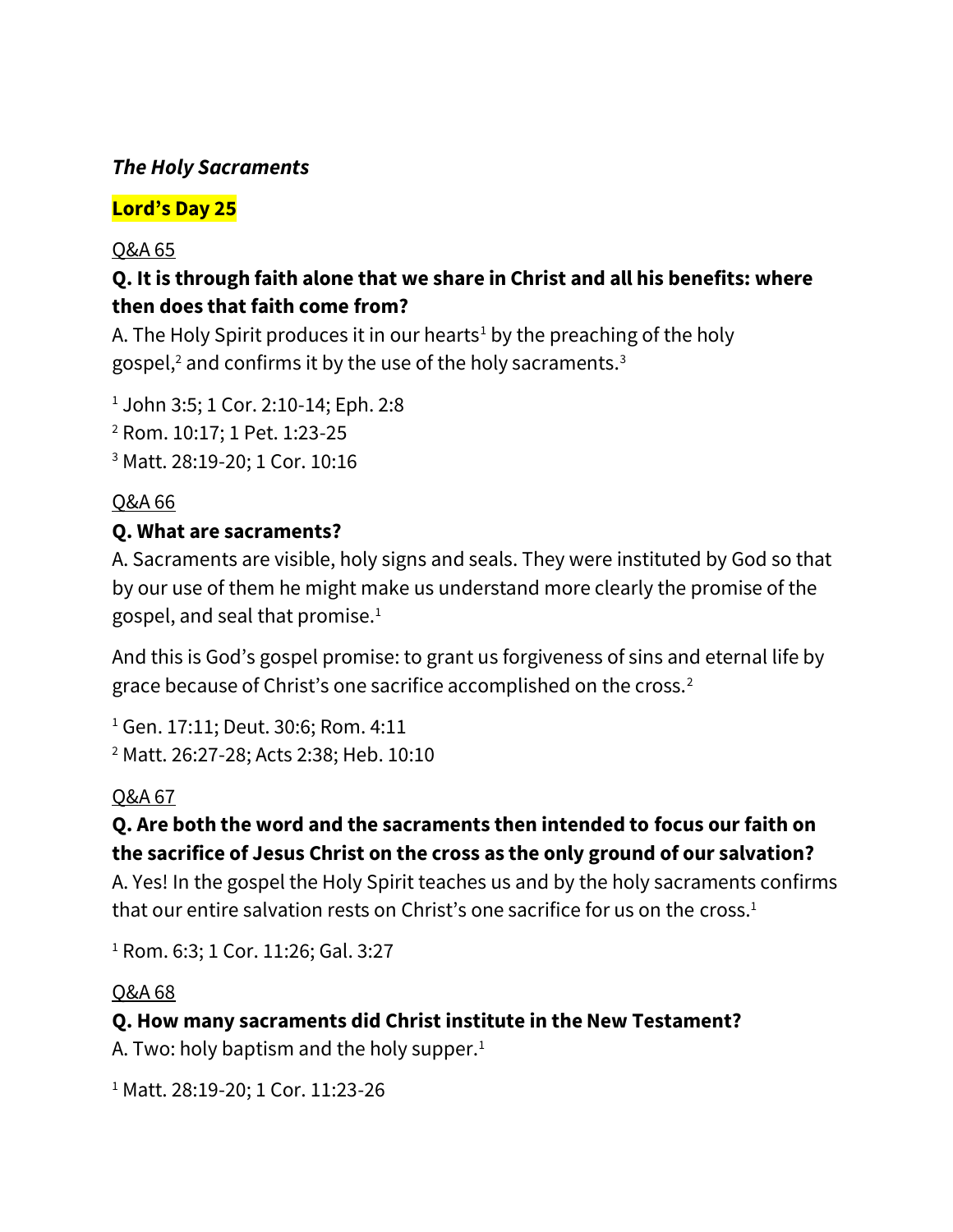### *Holy Baptism*

# **Lord's Day 26**

#### Q&A 69

# **Q. How does holy baptism remind and assure you that Christ's one sacrifice on the cross benefits you personally?**

A. In this way: Christ instituted this outward washing<sup>1</sup> and with it promised that, as surely as water washes away the dirt from the body, so certainly his blood and his Spirit wash away my soul's impurity, that is, all my sins. $2$ 

 $<sup>1</sup>$  Acts 2:38</sup> <sup>2</sup> Matt. 3:11; Rom. 6:3-10; 1 Pet. 3:21

# Q&A 70

### **Q. What does it mean to be washed with Christ's blood and Spirit?**

A. To be washed with Christ's blood means that God, by grace, has forgiven our sins because of Christ's blood poured out for us in his sacrifice on the cross.<sup>1</sup>

To be washed with Christ's Spirit means that the Holy Spirit has renewed and sanctified us to be members of Christ, so that more and more we become dead to sin and live holy and blameless lives.<sup>2</sup>

<sup>1</sup> Zech. 13:1; Eph. 1:7-8; Heb. 12:24; 1 Pet. 1:2; Rev. 1:5 <sup>2</sup> Ezek. 36:25-27; John 3:5-8; Rom. 6:4; 1 Cor. 6:11; Col. 2:11-12

### Q&A 71

### **Q. Where does Christ promise that we are washed with his blood and Spirit as surely as we are washed with the water of baptism?**

A. In the institution of baptism, where he says:

"Go therefore and make disciples of all nations, baptizing them in the name of the Father and of the Son and of the Holy Spirit."<sup>1</sup>

"The one who believes and is baptized will be saved; but the one who does not believe will be condemned."<sup>2</sup>

This promise is repeated when Scripture calls baptism "the water of rebirth"<sup>3</sup> and the washing away of sins.<sup>4</sup>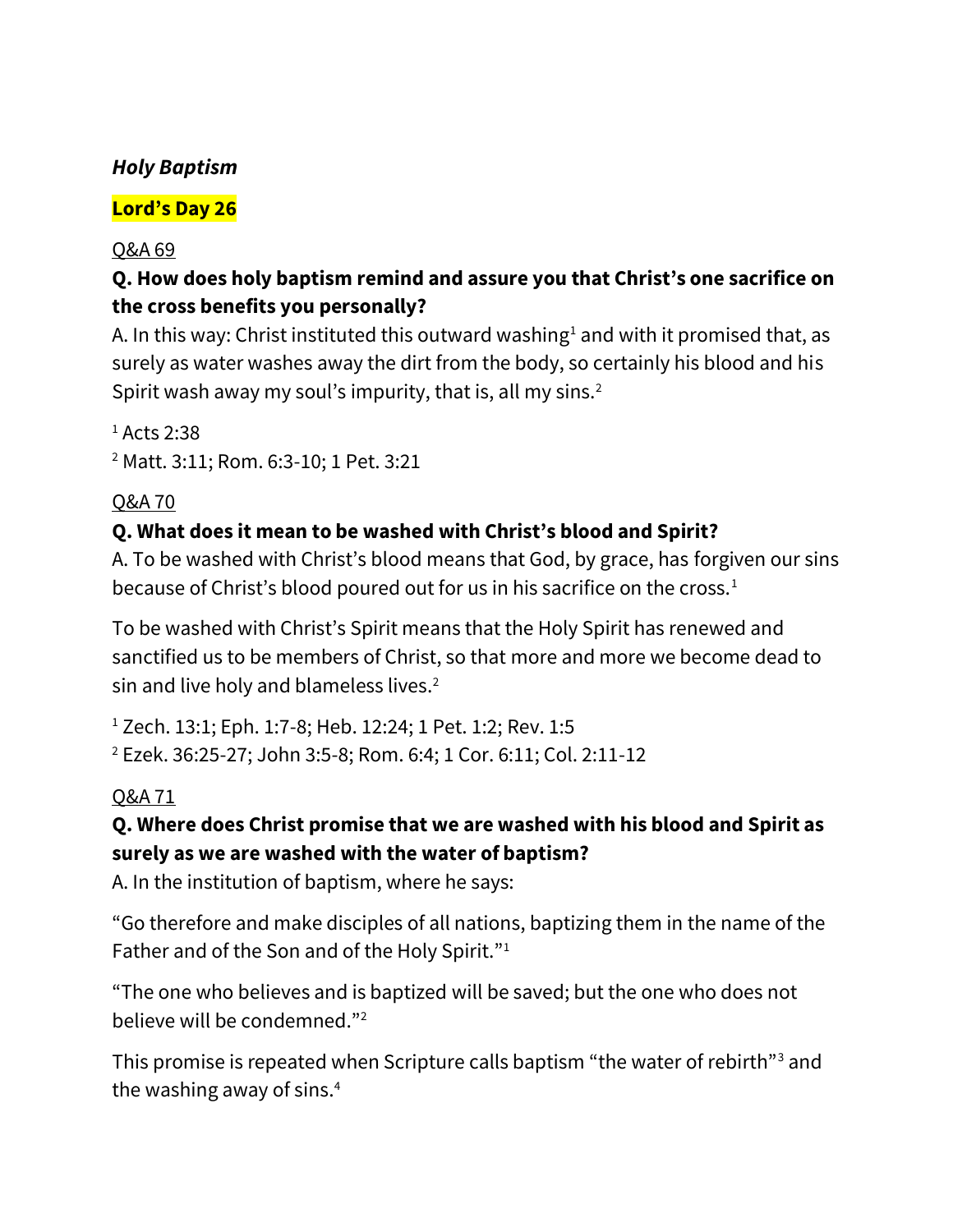<sup>1</sup> Matt. 28:19 Mark 16:16 Titus 3:5 Acts 22:16

# **Lord's Day 27**

### Q&A 72

### **Q. Does this outward washing with water itself wash away sins?**

A. No, only Jesus Christ's blood and the Holy Spirit cleanse us from all sins.<sup>1</sup>

<sup>1</sup> Matt. 3:11; 1 Pet. 3:21; 1 John 1:7

### Q&A 73

# **Q. Why then does the Holy Spirit call baptism the washing of rebirth and the washing away of sins?**

A. God has good reason for these words. To begin with, God wants to teach us that the blood and Spirit of Christ take away our sins just as water removes dirt from the body.<sup>1</sup>

But more important, God wants to assure us, by this divine pledge and sign, that we are as truly washed of our sins spiritually as our bodies are washed with water physically.<sup>2</sup>

<sup>1</sup> 1 Cor. 6:11; Rev. 1:5; 7:14 2 Acts 2:38; Rom. 6:3-4; Gal. 3:27

### Q&A 74

### **Q. Should infants also be baptized?**

A. Yes, Infants as well as adults are included in God's covenant and people,<sup>1</sup> and they, no less than adults, are promised deliverance from sin through Christ's blood and the Holy Spirit who produces faith.<sup>2</sup>

Therefore, by baptism, the sign of the covenant, they too should be incorporated into the Christian church and distinguished from the children of unbelievers.<sup>3</sup> This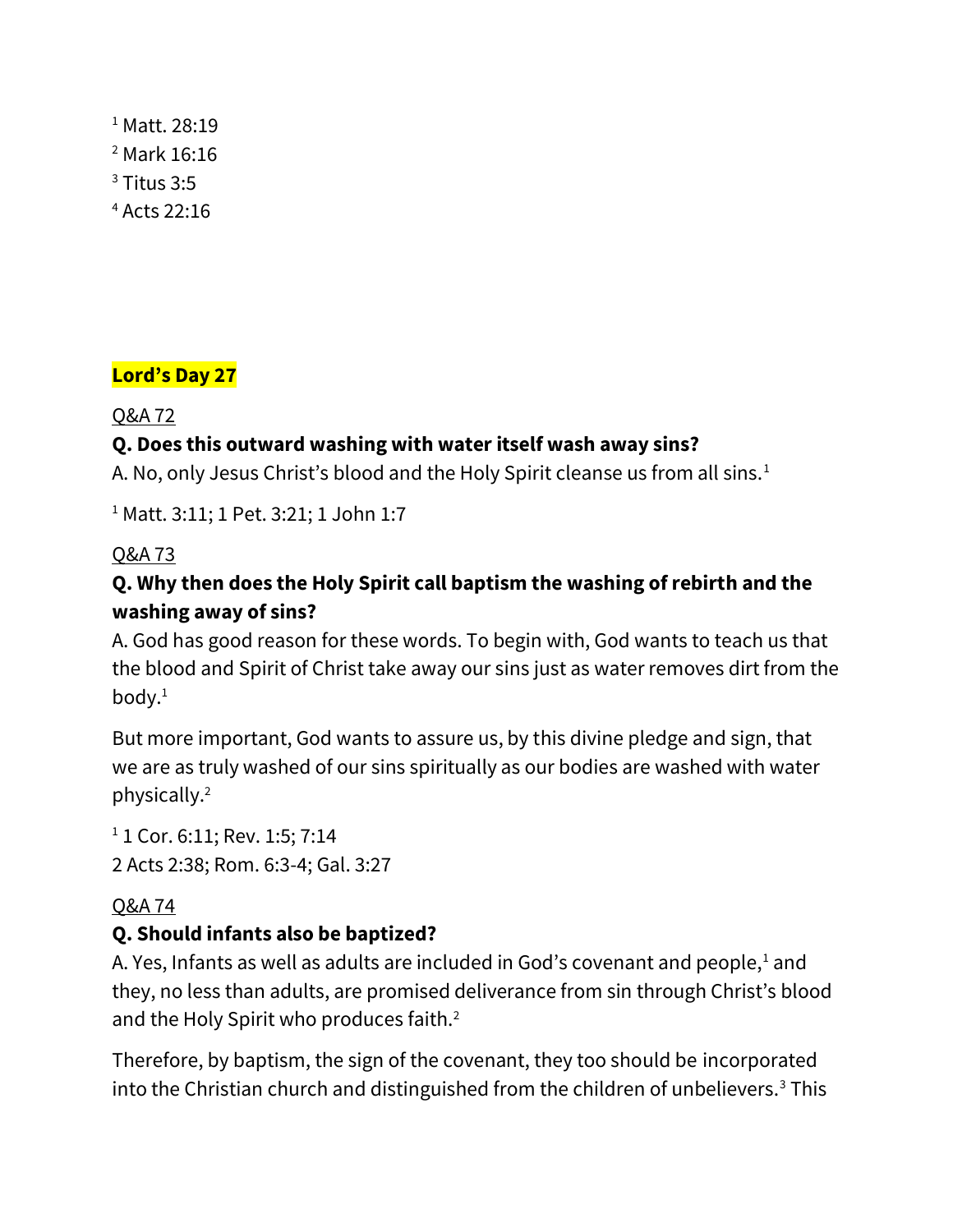was done in the Old Testament by circumcision, $4$  which was replaced in the New Testament by baptism.<sup>5</sup>

 Gen. 17:7; Matt. 19:14 Isa. 44:1-3; Acts 2:38-39; 16:31 Acts 10:47; 1 Cor. 7:14 Gen. 17:9-14 Col. 2:11-13

# *The Holy Supper of Jesus Christ*

### **Lord's Day 28**

#### Q&A 75

### **Q. How does the holy supper remind and assure you that you share in Christ's one sacrifice on the cross and in all his benefits?**

A. In this way: Christ has commanded me and all believers to eat this broken bread and to drink this cup in remembrance of him. With this command come these promises:<sup>1</sup>

First, as surely as I see with my eyes the bread of the Lord broken for me and the cup shared with me, so surely his body was offered and broken for me and his blood poured out for me on the cross.

Second, as surely as I receive from the hand of the one who serves, and taste with my mouth the bread and cup of the Lord, given me as sure signs of Christ's body and blood, so surely he nourishes and refreshes my soul for eternal life with his crucified body and poured-out blood.

<sup>1</sup> Matt. 26:26-28; Mark 14:22-24; Luke 22:19-20; 1 Cor. 11:23-25

#### Q&A 76

### **Q. What does it mean to eat the crucified body of Christ and to drink his poured-out blood?**

A. It means to accept with a believing heart the entire suffering and death of Christ and thereby to receive forgiveness of sins and eternal life.<sup>1</sup>

But it means more. Through the Holy Spirit, who lives both in Christ and in us, we are united more and more to Christ's blessed body.<sup>2</sup> And so, although he is in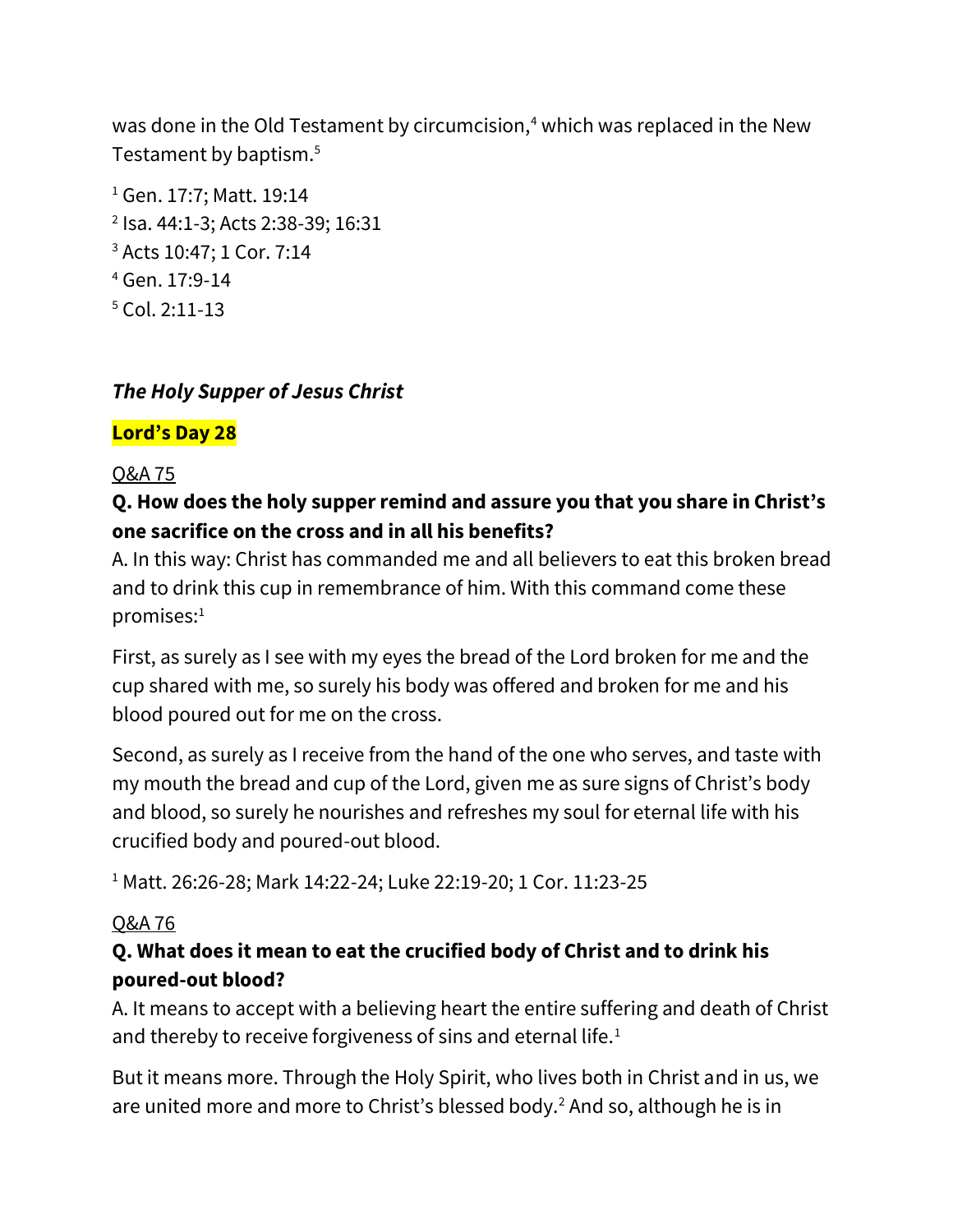heaven<sup>3</sup> and we are on earth, we are flesh of his flesh and bone of his bone.<sup>4</sup> And we forever live on and are governed by one Spirit, as the members of our body are by one soul.<sup>5</sup>

 $1$  John 6:35, 40, 50-54

- <sup>2</sup> John 6:55-56; 1 Cor. 12:13
- <sup>3</sup> Acts 1:9-11; 1 Cor. 11:26; Col. 3:1
- <sup>4</sup> 1 Cor. 6:15-17; Eph. 5:29-30; 1 John 4:13
- <sup>5</sup> John 6:56-58; 15:1-6; Eph. 4:15-16; 1 John 3:24

# Q&A 77

# **Q. Where does Christ promise to nourish and refresh believers with his body and blood as surely as they eat this broken bread and drink this cup?**

A. In the institution of the Lord's Supper:

"The Lord Jesus on the night when he was betrayed took a loaf of bread, and when he had given thanks, he broke it and said, 'This is my body that is [broken]\* for you. Do this in remembrance of me.' In the same way he took the cup also, after supper, saying, 'This cup is the new covenant in my blood. Do this, as often as you drink it, in remembrance of me.' For as often as you eat this bread and drink the cup, you proclaim the Lord's death until he comes."<sup>1</sup>

This promise is repeated by Paul in these words:

"The cup of blessing that we bless, is it not a sharing in the blood of Christ? The bread that we break, is it not a sharing in the body of Christ? Because there is one bread, we who are many are one body, for we all partake of the one bread."<sup>2</sup>

<sup>1</sup> 1 Cor. 11:23-26

<sup>2</sup> 1 Cor. 10:16-17

\*The word "broken" does not appear in the NRSV text, but it was present in the original German of the Heidelberg Catechism

# **Lord's Day 29**

Q&A 78

# **Q. Do the bread and wine become the real body and blood of Christ?**

A. No. Just as the water of baptism is not changed into Christ's blood and does not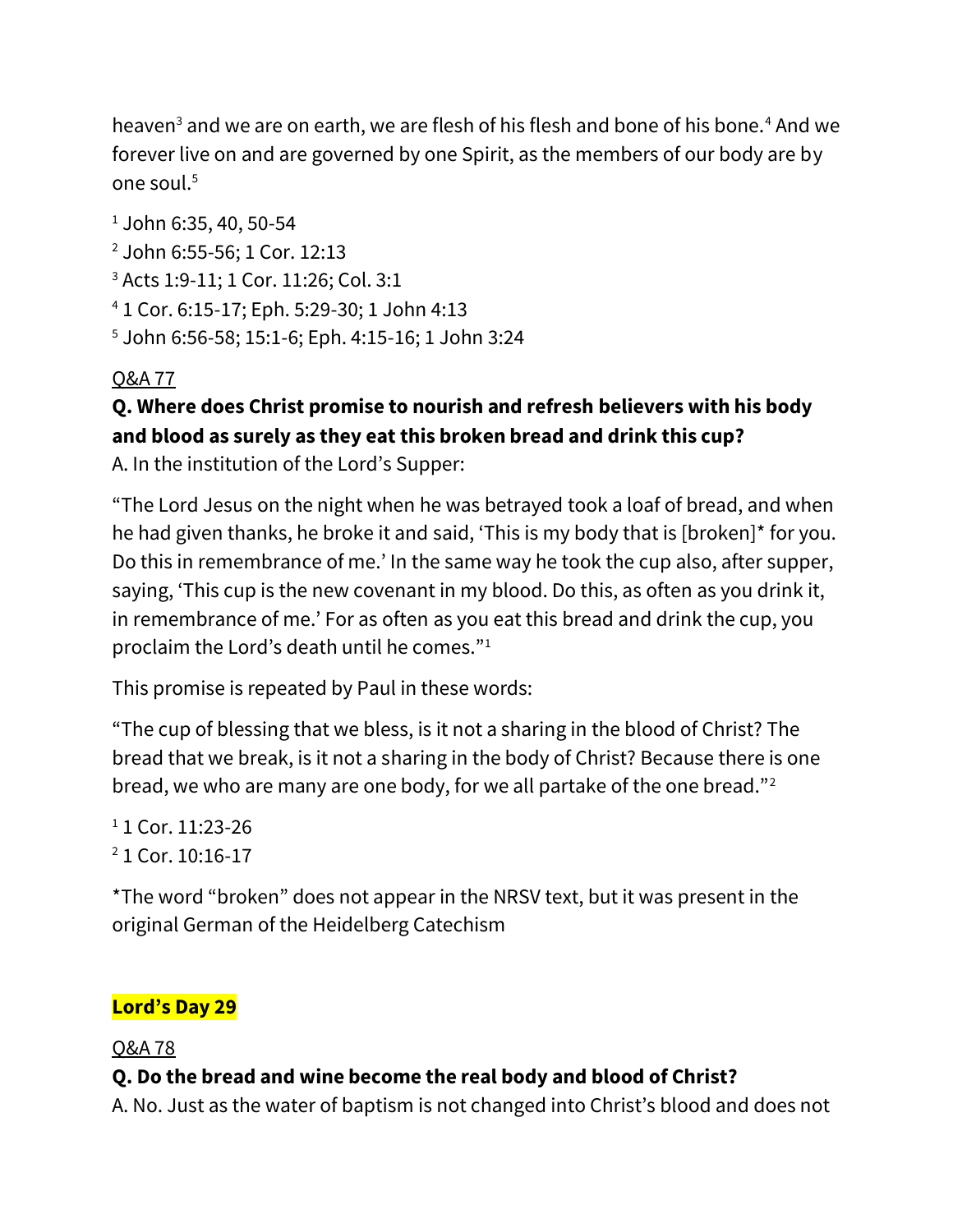itself wash away sins but is simply a divine sign and assurance<sup>1</sup> of these things, so too the holy bread of the Lord's Supper does not become the actual body of Christ,<sup>2</sup> even though it is called the body of Christ<sup>3</sup> in keeping with the nature and language of sacraments.<sup>4</sup>

 Eph. 5:26; Titus 3:5 Matt. 26:26-29 1 Cor. 10:16-17; 11:26-28 Gen. 17:10-11; Ex. 12:11, 13; 1 Cor. 10:1-4

### Q&A 79

# **Q. Why then does Christ call the bread his body and the cup his blood, or the new covenant in his blood, and Paul use the words, a participation in Christ's body and blood?**

A. Christ has good reason for these words. He wants to teach us that just as bread and wine nourish the temporal life, so too his crucified body and poured-out blood are the true food and drink of our souls for eternal life.<sup>1</sup>

But more important, he wants to assure us, by this visible sign and pledge, that we, through the Holy Spirit's work, share in his true body and blood as surely as our mouths receive these holy signs in his remembrance,<sup>2</sup> and that all of his suffering and obedience are as definitely ours as if we personally had suffered and made satisfaction for our sins.<sup>3</sup>

 $1$  John 6:51, 55 <sup>2</sup> 1 Cor. 10:16-17; 11:26 <sup>3</sup> Rom. 6:5-11

# **Lord's Day 30**

### Q&A 80\*

# **Q. How does the Lord's Supper differ from the Roman Catholic Mass?**

A. The Lord's Supper declares to us that all our sins are completely forgiven through the one sacrifice of Jesus Christ, which he himself accomplished on the cross once for all.<sup>1</sup> It also declares to us that the Holy Spirit grafts us into Christ, $2$  who with his true body is now in heaven at the right hand of the Father<sup>3</sup> where he wants us to worship him.<sup>4</sup>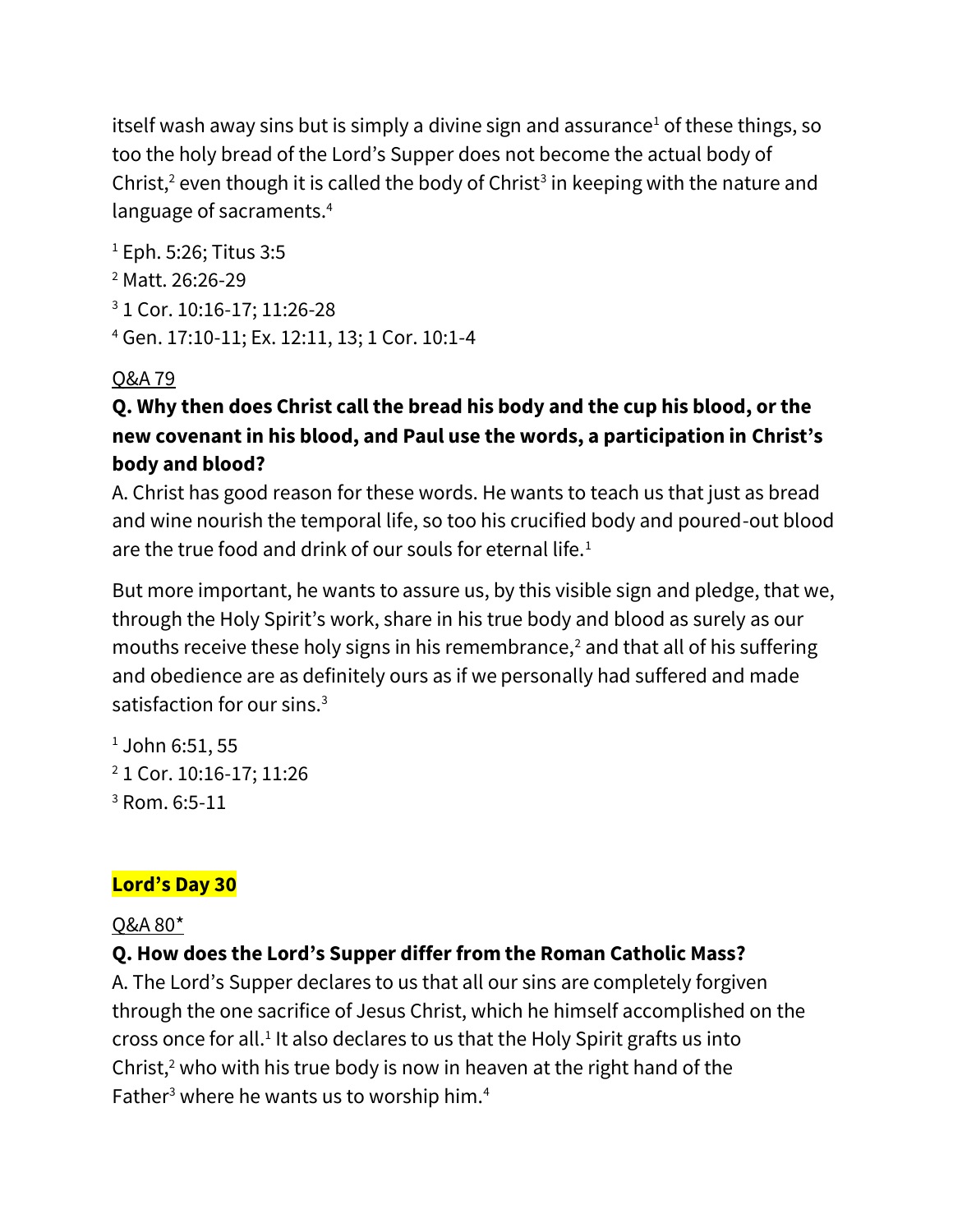But the Mass teaches that the living and the dead do not have their sins forgiven through the suffering of Christ unless Christ is still offered for them daily by the priests. It also teaches that Christ is bodily present under the form of bread and wine where Christ is therefore to be worshiped. Thus the Mass is basically nothing but a denial of the one sacrifice and suffering of Jesus Christ and a condemnable idolatry.

<sup>1</sup> John 19:30; Heb. 7:27; 9:12, 25-26; 10:10-18

- <sup>2</sup> 1 Cor. 6:17; 10:16-17
- <sup>3</sup> Acts 7:55-56; Heb. 1:3; 8:1

<sup>4</sup> Matt. 6:20-21; John 4:21-24; Phil. 3:20; Col. 3:1-3

\*Q&A 80 was altogether absent from the first edition of the catechism but was present in a shorter form in the second edition. The translation here given is of the expanded text of the third edition.

# Q&A 81

# **Q. Who should come to the Lord's table?**

A. Those who are displeased with themselves because of their sins, but who nevertheless trust that their sins are pardoned and that their remaining weakness is covered by the suffering and death of Christ, and who also desire more and more to strengthen their faith and to lead a better life.

Hypocrites and those who are unrepentant, however, eat and drink judgment on themselves. $1$ 

<sup>1</sup> 1 Cor. 10:19-22; 11:26-32

# Q&A 82

### **Q. Should those be admitted to the Lord's Supper who show by what they profess and how they live that they are unbelieving and ungodly?**

A. No, that would dishonor God's covenant and bring down God's wrath upon the entire congregation.<sup>1</sup> Therefore, according to the instruction of Christ and his apostles, the Christian church is duty-bound to exclude such people, by the official use of the keys of the kingdom, until they reform their lives.

<sup>1</sup> 1 Cor. 11:17-32; Ps. 50:14-16; Isa. 1:11-17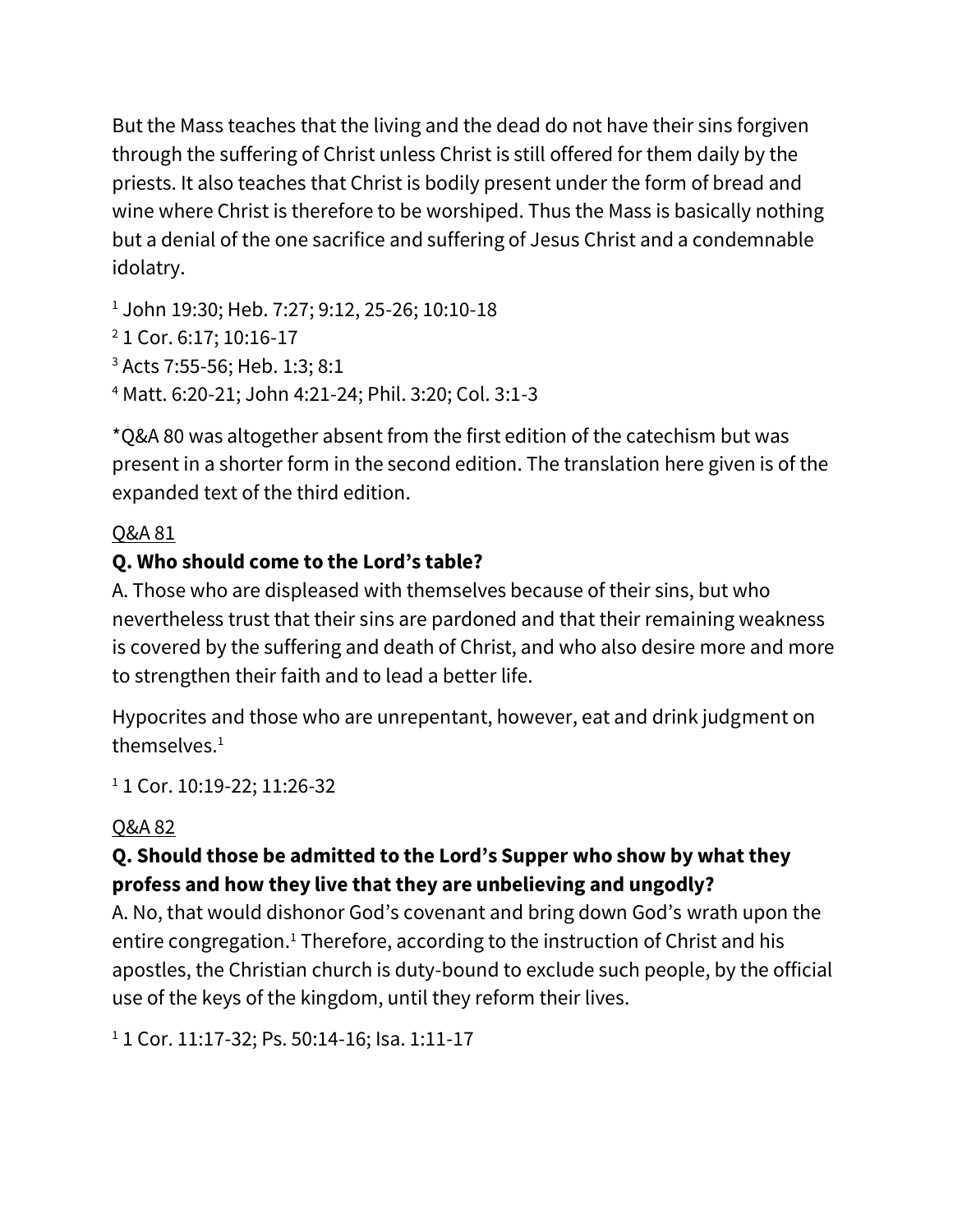# **Lord's Day 31**

#### Q&A 83

#### **Q. What are the keys of the kingdom?**

A. The preaching of the holy gospel and Christian discipline toward repentance. Both of them open the kingdom of heaven to believers and close it to unbelievers.<sup>1</sup>

<sup>1</sup> Matt. 16:19; John 20:22-23

#### Q&A 84

### **Q. How does preaching the holy gospel open and close the kingdom of heaven?**

A. According to the command of Christ, The kingdom of heaven is opened by proclaiming and publicly declaring to all believers, each and every one, that, as often as they accept the gospel promise in true faith, God, because of Christ's merit, truly forgives all their sins.

The kingdom of heaven is closed, however, by proclaiming and publicly declaring to unbelievers and hypocrites that, as long as they do not repent, the wrath of God and eternal condemnation rest on them. God's judgment, both in this life and in the life to come, is based on this gospel testimony.<sup>1</sup>

<sup>1</sup> Matt. 16:19; John 3:31-36; 20:21-23

#### Q&A 85

#### **Q. How is the kingdom of heaven closed and opened by Christian discipline?**

A. According to the command of Christ: Those who, though called Christians, profess unchristian teachings or live unchristian lives, and who after repeated personal and loving admonitions, refuse to abandon their errors and evil ways, and who after being reported to the church, that is, to those ordained by the church for that purpose, fail to respond also to the church's admonitions—such persons the church excludes from the Christian community by withholding the sacraments from them, and God also excludes them from the kingdom of Christ.<sup>1</sup> Such persons, when promising and demonstrating genuine reform, are received again as members of Christ and of his church.<sup>2</sup>

<sup>1</sup> Matt. 18:15-20; 1 Cor. 5:3-5, 11-13; 2 Thess. 3:14-15

<sup>2</sup> Luke 15:20-24; 2 Cor. 2:6-11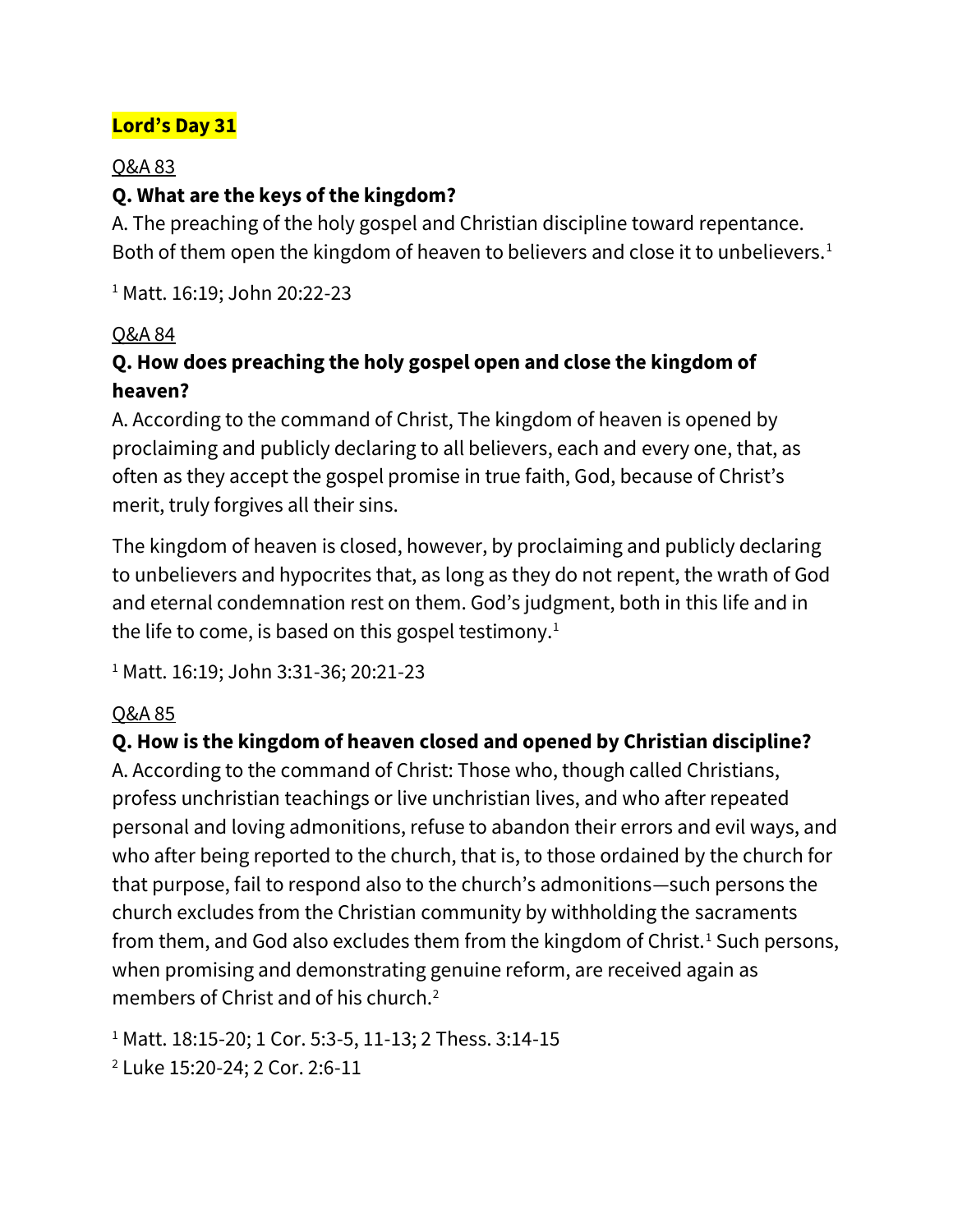# *Part III: Gratitude*

### **Lord's Day 32**

#### Q&A 86

### **Q. Since we have been delivered from our misery by grace through Christ without any merit of our own, why then should we do good works?**

A. Because Christ, having redeemed us by his blood, is also restoring us by his Spirit into his image, so that with our whole lives we may show that we are thankful to God for his benefits,<sup>1</sup> so that he may be praised through us,<sup>2</sup> so that we may be assured of our faith by its fruits, $3$  and so that by our godly living our neighbors may be won over to Christ.<sup>4</sup>

<sup>1</sup> Rom. 6:13; 12:1-2; 1 Pet. 2:5-10

<sup>2</sup> Matt. 5:16; 1 Cor. 6:19-20

<sup>3</sup> Matt. 7:17-18; Gal. 5:22-24; 2 Pet. 1:10-11

<sup>4</sup> Matt. 5:14-16; Rom. 14:17-19; 1 Pet. 2:12; 3:1-2

#### Q&A 87

### **Q. Can those be saved who do not turn to God from their ungrateful and unrepentant ways?**

A. By no means. Scripture tells us that no unchaste person, no idolater, adulterer, thief, no covetous person, no drunkard, slanderer, robber, or the like will inherit the kingdom of God.<sup>1</sup>

<sup>1</sup> 1 Cor. 6:9-10; Gal. 5:19-21; Eph. 5:1-20; 1 John 3:14

### **Lord's Day 33**

Q&A 88

### **Q. What is involved in genuine repentance or conversion?**

A. Two things: the dying-away of the old self, and the rising-to-life of the new.<sup>1</sup>

<sup>1</sup> Rom. 6:1-11; 2 Cor. 5:17; Eph. 4:22-24; Col. 3:5-10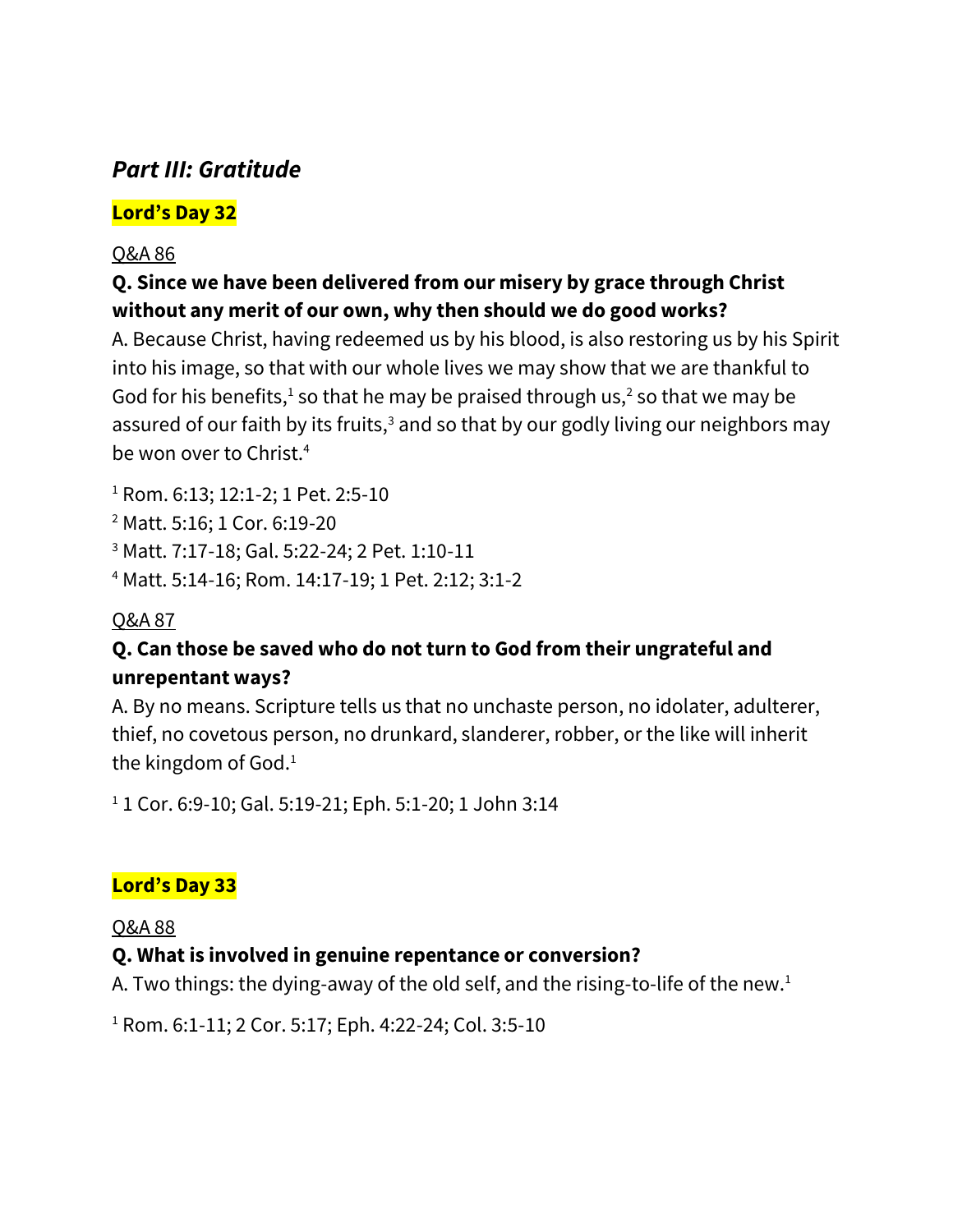### **Q. What is the dying-away of the old self?**

A. To be genuinely sorry for sin and more and more to hate and run away from it.<sup>1</sup>

<sup>1</sup> Ps. 51:3-4, 17; Joel 2:12-13; Rom. 8:12-13; 2 Cor. 7:10

#### Q&A 90

#### **Q. What is the rising-to-life of the new self?**

A. Wholehearted joy in God through Christ<sup>1</sup> and a love and delight to live according to the will of God by doing every kind of good work.<sup>2</sup>

<sup>1</sup> Ps. 51:8, 12; Isa. 57:15; Rom. 5:1; 14:17 <sup>2</sup> Rom. 6:10-11; Gal. 2:20

#### Q&A 91

#### **Q. What are good works?**

A. Only those which are done out of true faith, $1$  conform to God's law, $2$  and are done for God's glory;<sup>3</sup> and not those based on our own opinion or human tradition.<sup>4</sup>

 John 15:5; Heb. 11:6 Lev. 18:4; 1 Sam. 15:22; Eph. 2:10 1 Cor. 10:31 Deut. 12:32; Isa. 29:13; Ezek. 20:18-19; Matt. 15:7-9

#### *The Ten Commandments*

#### **Lord's Day 34**

Q&A 92 **Q. What is God's law?** A. God spoke all these words:

THE FIRST COMMANDMENT

"I am the LORD your God, who brought you out of the land of Egypt, out of the house of slavery; you shall have no other gods before me."

#### THE SECOND COMMANDMENT

"You shall not make for yourself an idol, whether in form of anything that is in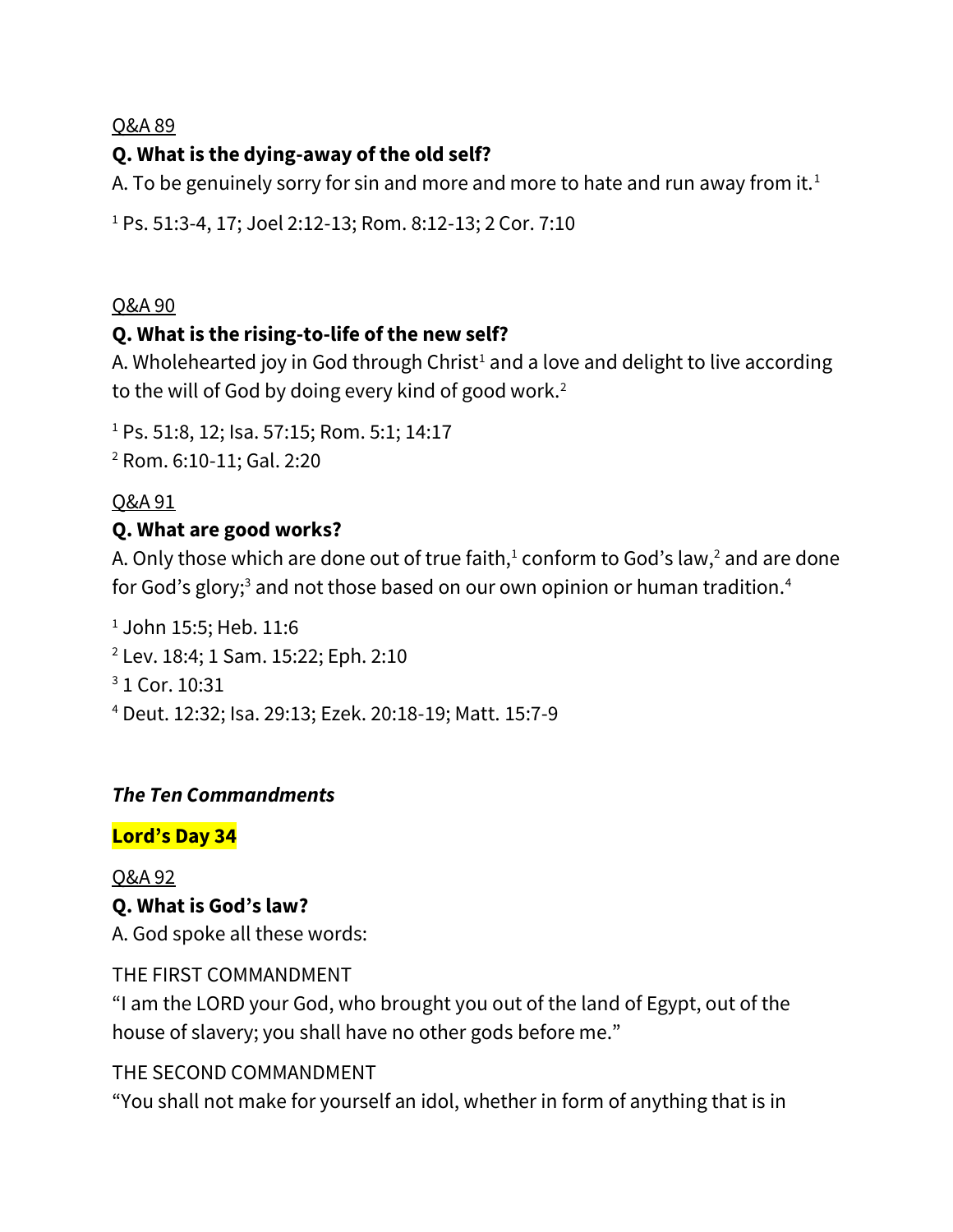heaven above, or that is on the earth beneath, or that is in the water under the earth. You shall not bow down to them or worship them; for I the LORD your God am a jealous God, punishing children for the iniquity of parents, to the third and the fourth generation of those who reject me, but showing love to the thousandth generation of those who love me and keep my commandments."

#### THE THIRD COMMANDMENT

"You shall not make wrongful use of the name of the LORD your God, for the LORD will not acquit anyone who misuses his name."

#### THE FOURTH COMMANDMENT

"Remember the sabbath day, and keep it holy. Six days you shall labor and do all your work. But the seventh day is a sabbath to the LORD your God; you shall not do any work—you, your son or your daughter, your male or female slave, your livestock, or the alien resident in your towns. For in six days the LORD made heaven and earth, the sea, and all that is in them, but rested the seventh day; therefore the LORD blessed the sabbath day and consecrated it."

#### THE FIFTH COMMANDMENT

"Honor your father and your mother, so that your days may be long in the land that the LORD your God is giving to you."

THE SIXTH COMMANDMENT "You shall not murder."

THE SEVENTH COMMANDMENT "You shall not commit adultery."

THE EIGHTH COMMANDMENT "You shall not steal."

THE NINTH COMMANDMENT "You shall not bear false witness against your neighbor."

#### THE TENTH COMMANDMENT

"You shall not covet your neighbor's house; you shall not covet your neighbor's wife, or male or female slave, or ox, or donkey, or anything that belongs to your neighbor."<sup>1</sup>

<sup>1</sup> Ex. 20:1-17; Deut. 5:6-21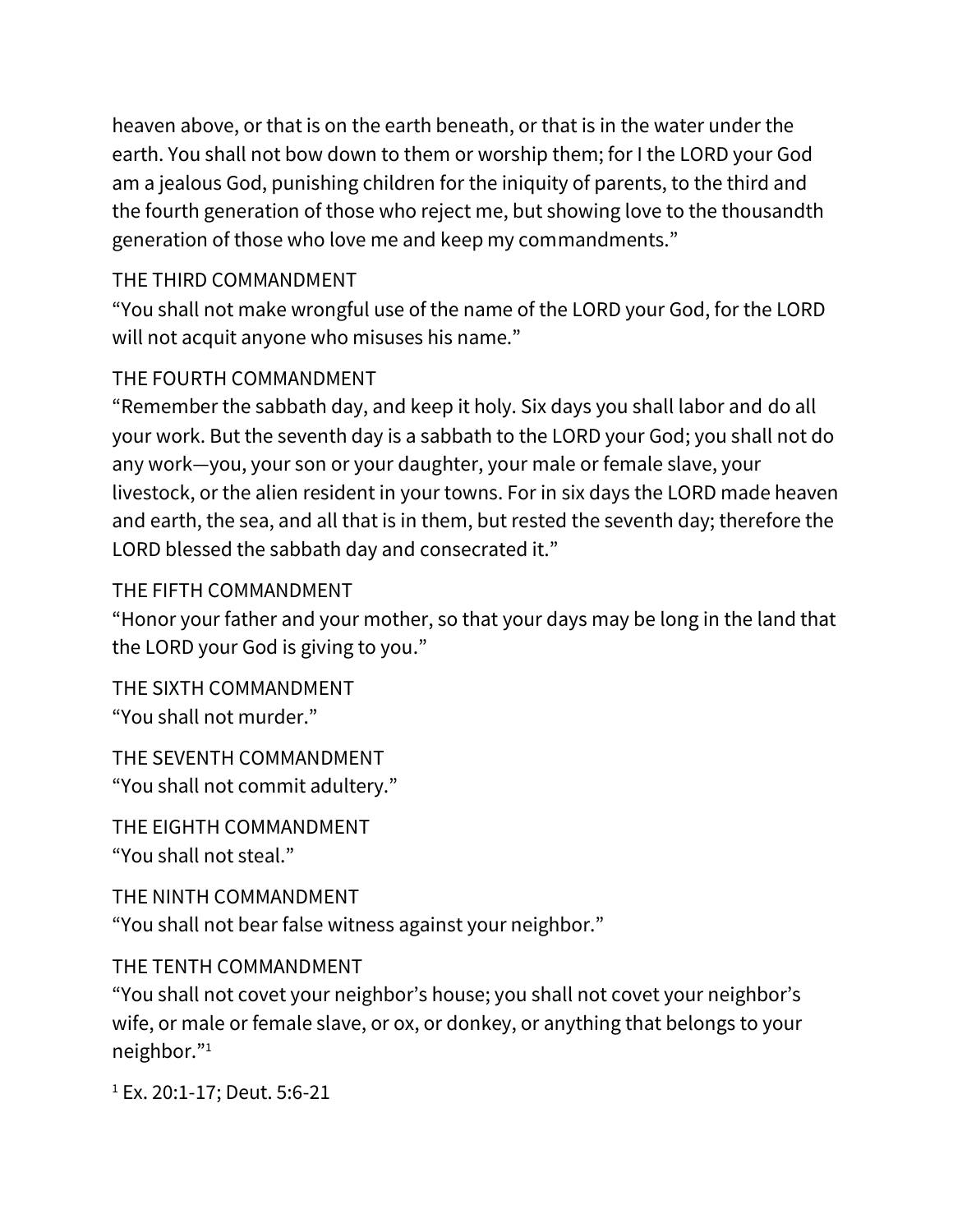# **Q. How are these commandments divided?**

A. Into two tables. The first has four commandments, teaching us how we ought to live in relation to God. The second has six commandments, teaching us what we owe our neighbor.<sup>1</sup>

<sup>1</sup> Matt. 22:37-39

### Q&A 94

# **Q. What does the Lord require in the first commandment?**

A. That I, not wanting to endanger my own salvation, avoid and shun all idolatry, $^1$  sorcery, superstitious rites, $^2$  and prayer to saints or to other creatures. $^3$ 

That I rightly know the only true God, $^4$  trust him alone, $^5$  and look to God for every good thing $^6$  humbly<sup>7</sup> and patiently, $^8$  and love, $^9$  fear, $^{10}$  and honor $^{11}$  God with all my heart.

In short, that I give up anything rather than go against God's will in any way.<sup>12</sup>

```
<sup>1</sup> 1 Cor. 6:9-10; 10:5-14; 1 John 5:21
2 Lev. 19:31; Deut. 18:9-12
3 Matt. 4:10; Rev. 19:10; 22:8-9
4 John 17:3
5 Jer. 17:5, 7
6 Ps. 104:27-28; James 1:17
7 1 Pet. 5:5-6
8 Col. 1:11; Heb. 10:36
9 Matt. 22:37 (Deut. 6:5)
<sup>10</sup> Prov. 9:10; 1 Pet. 1:17
11 Matt. 4:10 (Deut. 6:13)
12 Matt. 5:29-30; 10:37-39
```
### Q&A 95

# **Q. What is idolatry?**

A. Idolatry is having or inventing something in which one trusts in place of or alongside of the only true God, who has revealed himself in the Word.<sup>1</sup>

```
1 1 Chron. 16:26; Gal. 4:8-9; Eph. 5:5; Phil. 3:19
```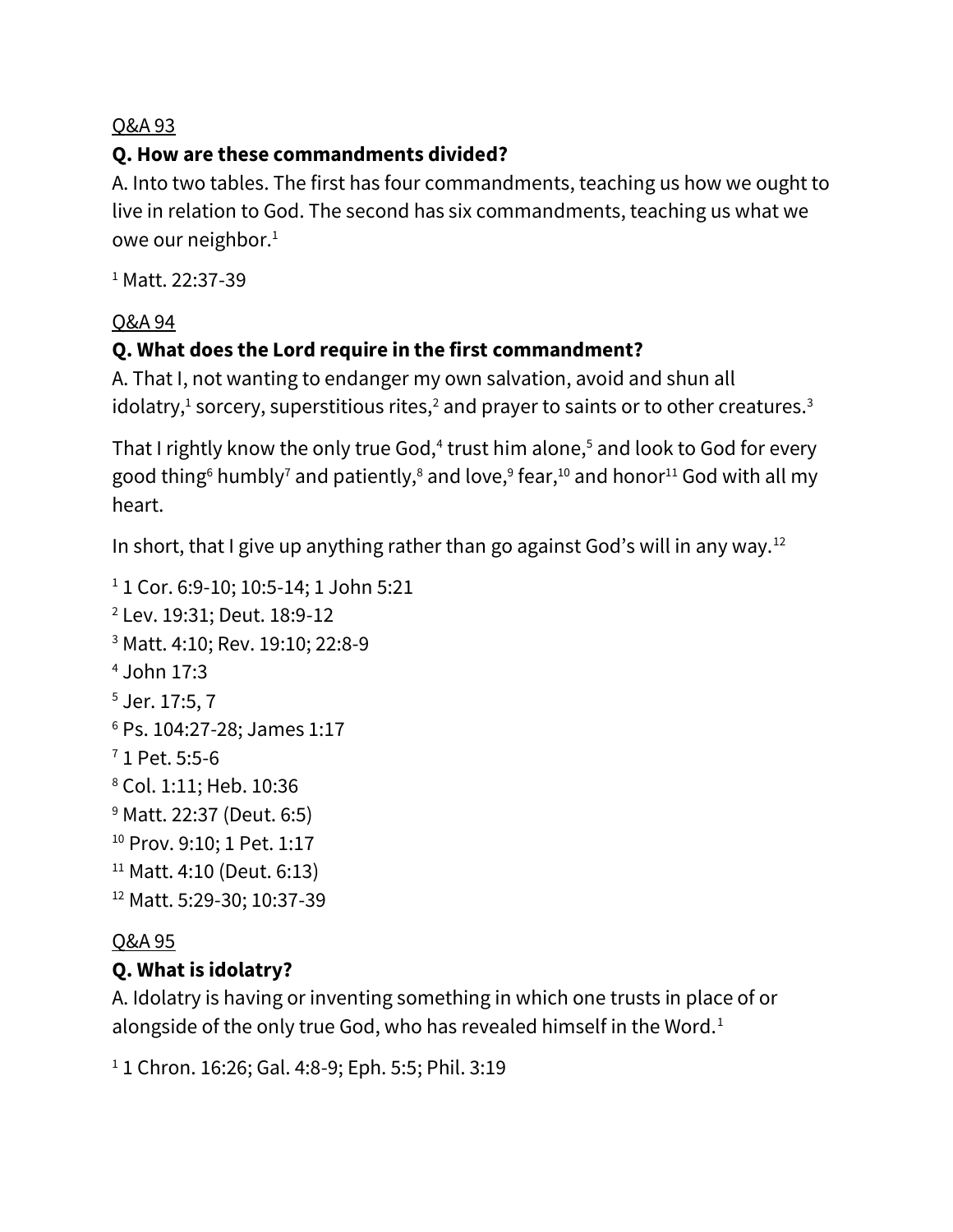#### **Lord's Day 35**

#### Q&A 96

#### **Q. What is God's will for us in the second commandment?**

A. That we in no way make any image of God<sup>1</sup> nor worship him in any other way than has been commanded in God's Word.<sup>2</sup>

<sup>1</sup> Deut. 4:15-19; Isa. 40:18-25; Acts 17:29; Rom. 1:22-23

<sup>2</sup> Lev. 10:1-7; 1 Sam. 15:22-23; John 4:23-24

#### Q&A 97

#### **Q. May we then not make any image at all?**

A. God can not and may not be visibly portrayed in any way.

Although creatures may be portrayed, yet God forbids making or having such images if one's intention is to worship them or to serve God through them.<sup>1</sup>

<sup>1</sup> Ex. 34:13-14, 17; 2 Kings 18:4-5

#### Q&A 98

#### **Q. But may not images be permitted in churches in place of books for the unlearned?**

A. No, we should not try to be wiser than God. God wants the Christian community instructed by the living preaching of his Word<sup>1</sup>—not by idols that cannot even talk.<sup>2</sup>

<sup>1</sup> Rom. 10:14-15, 17; 2 Tim. 3:16-17; 2 Pet. 1:19 <sup>2</sup> Jer. 10:8; Hab. 2:18-20

### **Lord's Day 36**

#### Q&A 99

#### **Q. What is the aim of the third commandment?**

A. That we neither blaspheme nor misuse the name of God by cursing, $1$  perjury, $2$  or unnecessary oaths,<sup>3</sup> nor share in such horrible sins by being silent bystanders.<sup>4</sup>

In summary, we should use the holy name of God only with reverence and awe, $5$  so that we may properly confess God, $6$  pray to God, $7$  and glorify God in all our words and works.<sup>8</sup>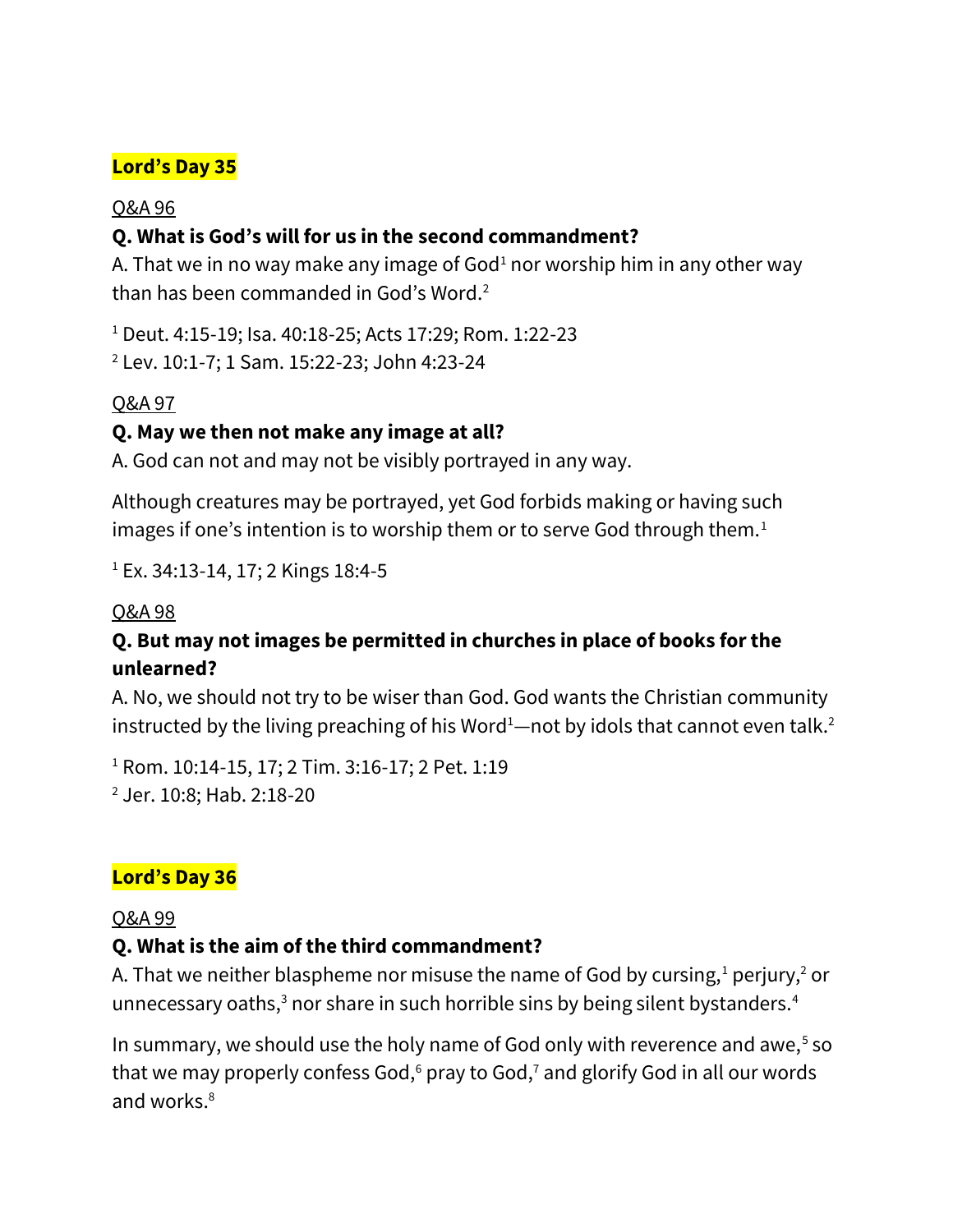Lev. 24:10-17 Lev. 19:12 Matt. 5:37; James 5:12 Lev. 5:1; Prov. 29:24 Ps. 99:1-5; Jer. 4:2 Matt. 10:32-33; Rom. 10:9-10 Ps. 50:14-15; 1 Tim. 2:8 Col. 3:17

#### Q&A 100

# **Q. Is blasphemy of God's name by swearing and cursing really such serious sin that God is angry also with those who do not do all they can to help prevent and forbid it?**

A. Yes, indeed;<sup>1</sup> No sin is greater or provokes God's wrath more than blaspheming his name. That is why God commanded it to be punished with death.<sup>2</sup>

 $1$  Lev. 5:1  $2$  Lev. 24:10-17

# **Lord's Day 37**

#### Q&A 101

### **Q. But may we swear an oath in God's name if we do it reverently?**

A. Yes, when the government demands it, or when necessity requires it, in order to maintain and promote truth and trustworthiness for God's glory and our neighbor's good.

Such oaths are grounded in God's Word<sup>1</sup> and were rightly used by the people of God in the Old and New Testaments.<sup>2</sup>

<sup>1</sup> Deut. 6:13; 10:20; Jer. 4:1-2; Heb. 6:16

<sup>2</sup> Gen. 21:24; Josh. 9:15; 1 Kings 1:29-30; Rom. 1:9; 2 Cor. 1:23

#### Q&A 102

#### **Q. May we also swear by saints or other creatures?**

A. No. A legitimate oath means calling upon God as the only one who knows my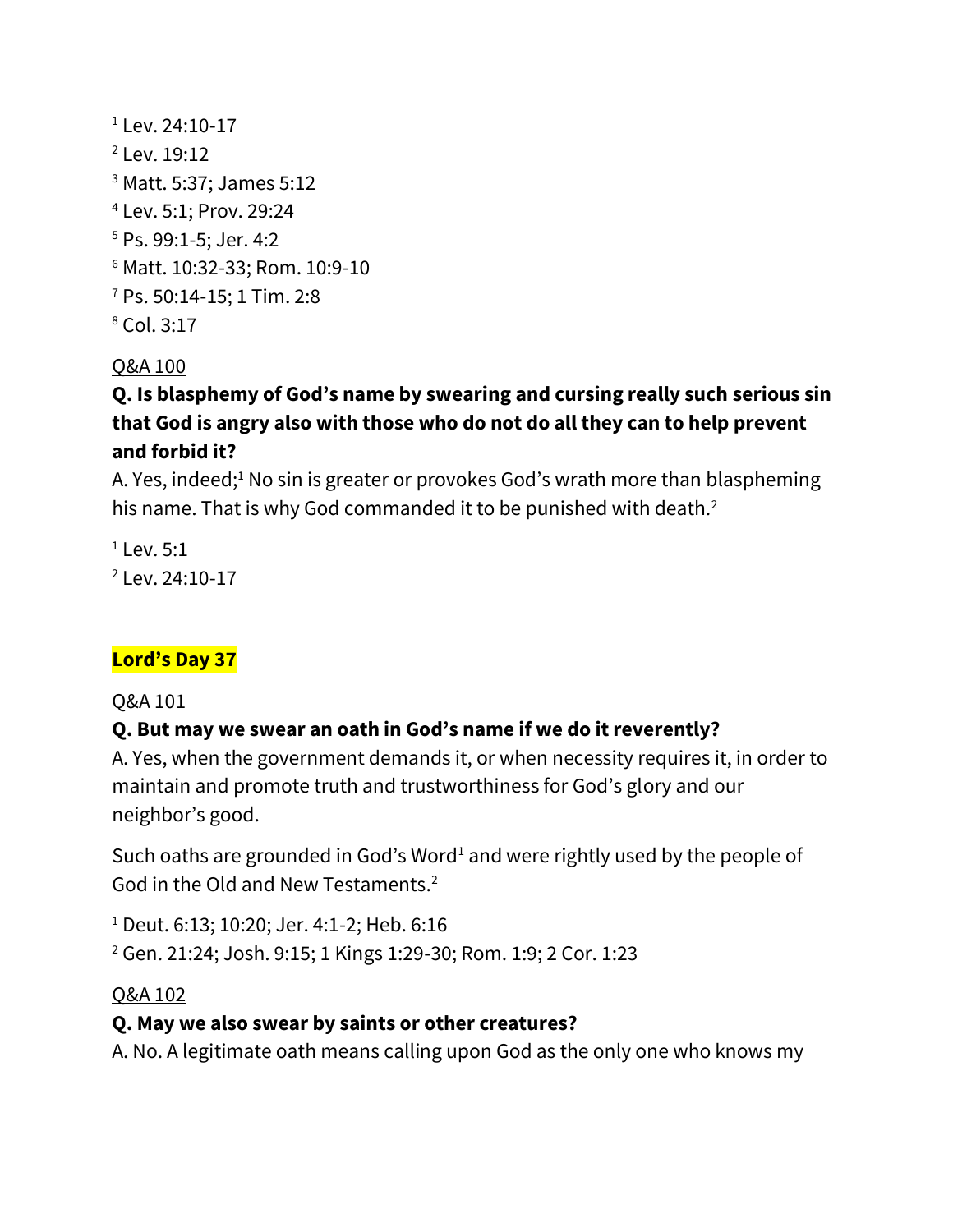heart to witness to my truthfulness and to punish me if I swear falsely.<sup>1</sup> No creature is worthy of such honor.<sup>2</sup>

<sup>1</sup> Rom. 9:1; 2 Cor. 1:23 <sup>2</sup> Matt. 5:34-37; 23:16-22; James 5:12

#### **Lord's Day 38**

#### Q&A 103

#### **Q. What is God's will for you in the fourth commandment?**

A. First, that the gospel ministry and education for it be maintained, $1$  and that, especially on the festive day of rest, I diligently attend the assembly of God's people<sup>2</sup> to learn what God's Word teaches,<sup>3</sup> to participate in the sacraments,<sup>4</sup> to pray to God publicly,<sup>5</sup> and to bring Christian offerings for the poor.<sup>6</sup>

Second, that every day of my life I rest from my evil ways, let the Lord work in me through his Spirit, and so begin in this life the eternal Sabbath.<sup>7</sup>

 Deut. 6:4-9, 20-25; 1 Cor. 9:13-14; 2 Tim. 2:2; 3:13-17; Titus 1:5 Deut. 12:5-12; Ps. 40:9-10; 68:26; Acts 2:42-47; Heb. 10:23-25 Rom. 10:14-17; 1 Cor. 14:31-32; 1 Tim. 4:13 1 Cor. 11:23-25 Col. 3:16; 1 Tim. 2:1 Ps. 50:14; 1 Cor. 16:2; 2 Cor. 8-9 Isa. 66:23; Heb. 4:9-11

#### **Lord's Day 39**

#### Q&A 104

#### **Q. What is God's will for you in the fifth commandment?**

A. That I honor, love, and be loyal to my father and mother and all those in authority over me; that I submit myself with proper obedience to all their good teaching and discipline;<sup>1</sup> and also that I be patient with their failings<sup>2</sup>—for through them God chooses to rule us.3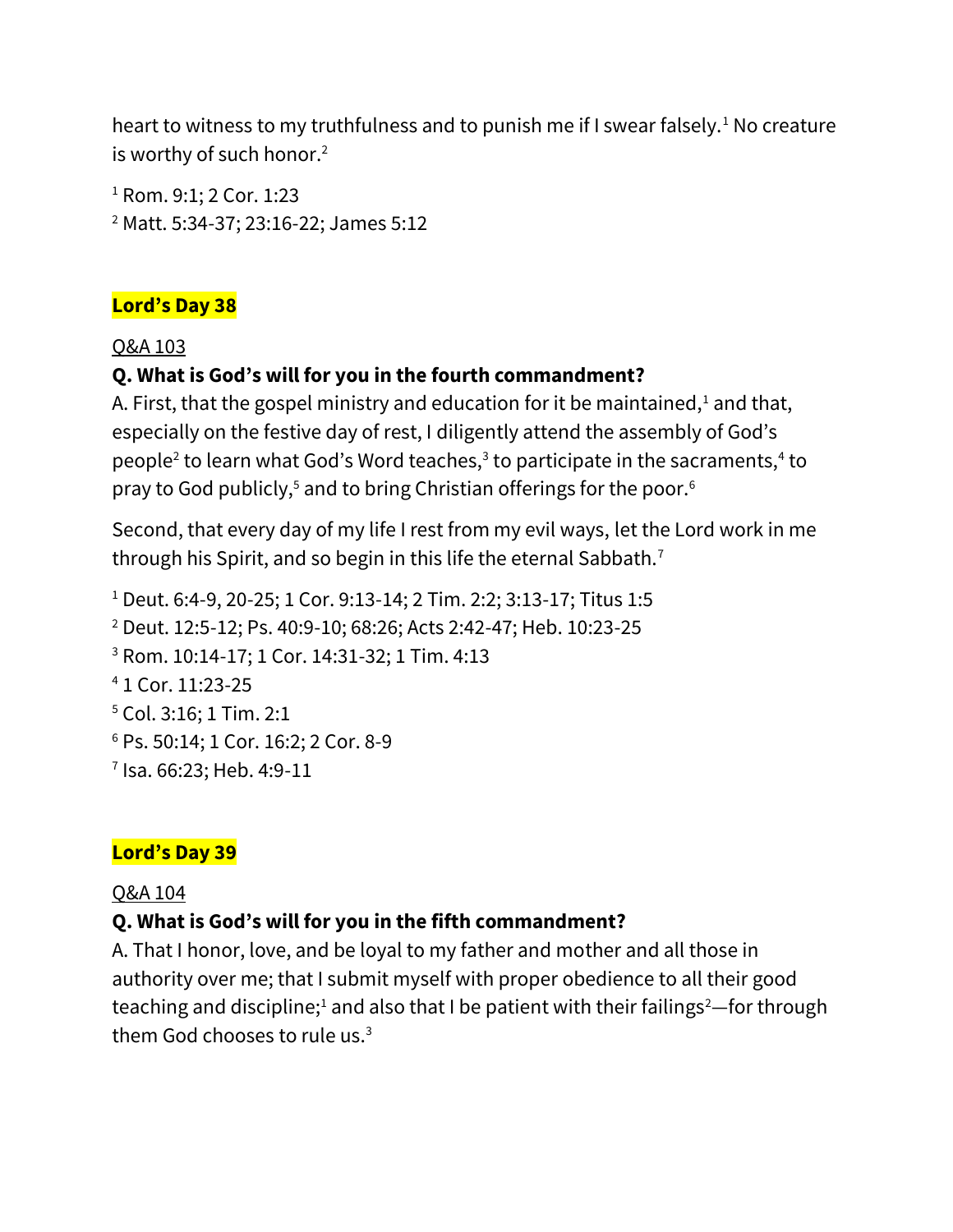<sup>1</sup> Ex. 21:17; Prov. 1:8; 4:1; Rom. 13:1-2; Eph. 5:21-22; 6:1-9; Col. 3:18–4:1 <sup>2</sup> Prov. 20:20; 23:22; 1 Pet. 2:18 <sup>3</sup> Matt. 22:21; Rom. 13:1-8; Eph. 6:1-9; Col. 3:18-21

#### **Lord's Day 40**

### Q&A 105

# **Q. What is God's will for you in the sixth commandment?**

A. I am not to belittle, hate, insult, or kill my neighbor—not by my thoughts, my words, my look or gesture, and certainly not by actual deeds—and I am not to be party to this in others;<sup>1</sup> rather, I am to put away all desire for revenge.<sup>2</sup>

I am not to harm or recklessly endanger myself either.<sup>3</sup>

Prevention of murder is also why government is armed with the sword.<sup>4</sup>

 Gen. 9:6; Lev. 19:17-18; Matt. 5:21-22; 26:52 Prov. 25:21-22; Matt. 18:35; Rom. 12:19; Eph. 4:26 Matt. 4:7; 26:52; Rom. 13:11-14 Gen. 9:6; Ex. 21:14; Rom. 13:4

### Q&A 106

### **Q. Does this commandment refer only to murder?**

A. By forbidding murder God teaches us that he hates the root of murder: envy, hatred, anger, vindictiveness. $<sup>1</sup>$ </sup>

In God's sight all such are disguised forms of murder.<sup>2</sup>

```
1 Prov. 14:30; Rom. 1:29; 12:19; Gal. 5:19-21; 1 John 2:9-11
2 1 John 3:15
```
### Q&A 107

# **Q. Is it enough then that we do not murder our neighbor in any such way?**

A. No. By condemning envy, hatred, and anger God wants us to love our neighbors as ourselves,<sup>1</sup> to be patient, peace-loving, gentle, merciful, and friendly toward them, $2$  to protect them from harm as much as we can, and to do good even to our  $enemies<sup>3</sup>$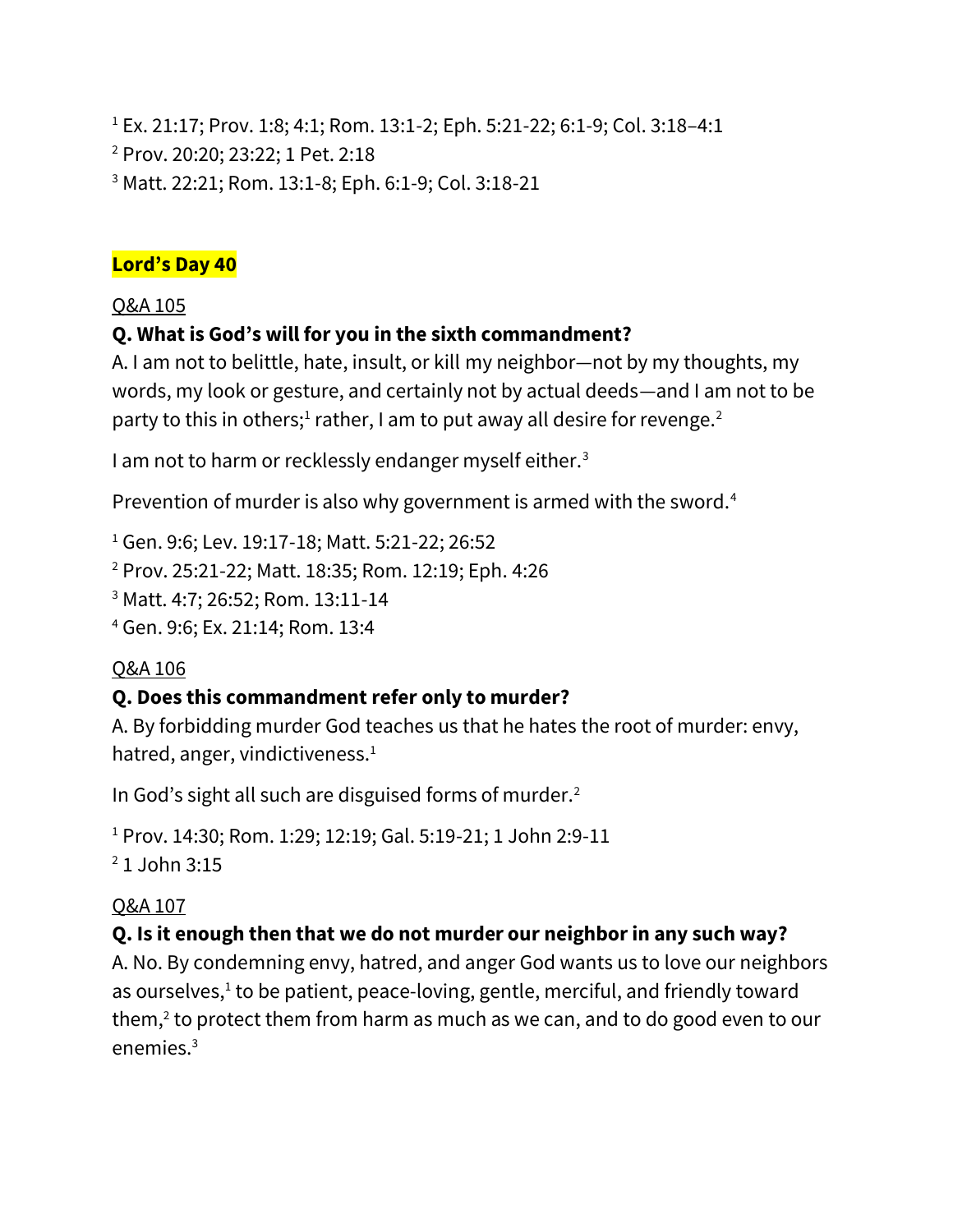<sup>1</sup> Matt. 7:12; 22:39; Rom. 12:10

<sup>2</sup> Matt. 5:3-12; Luke 6:36; Rom. 12:10, 18; Gal. 6:1-2; Eph. 4:2; Col. 3:12; 1 Pet. 3:8 <sup>3</sup> Ex. 23:4-5; Matt. 5:44-45; Rom. 12:20-21 (Prov. 25:21-22)

#### **Lord's Day 41**

Q&A 108

#### **Q. What does the seventh commandment teach us?**

A. That God condemns all unchastity, $1$  and that therefore we should thoroughly detest it<sup>2</sup> and live decent and chaste lives,<sup>3</sup> within or outside of the holy state of marriage.

<sup>1</sup> Lev. 18:30; Eph. 5:3-5 <sup>2</sup> Jude 22-23 <sup>3</sup> 1 Cor. 7:1-9; 1 Thess. 4:3-8; Heb. 13:4

### Q&A 109

### **Q. Does God, in this commandment, forbid only such scandalous sins as adultery?**

A. We are temples of the Holy Spirit, body and soul, and God wants both to be kept clean and holy. That is why God forbids all unchaste actions, looks, talk, thoughts, or desires, $1$  and whatever may incite someone to them.<sup>2</sup>

<sup>1</sup> Matt. 5:27-29; 1 Cor. 6:18-20; Eph. 5:3-4 <sup>2</sup> 1 Cor. 15:33; Eph. 5:18

# **Lord's Day 42**

#### Q&A 110

### **Q. What does God forbid in the eighth commandment?**

A. God forbids not only outright theft and robbery, punishable by law.<sup>1</sup>

But in God's sight theft also includes all scheming and swindling in order to get our neighbor's goods for ourselves, whether by force or means that appear legitimate,<sup>2</sup> such as inaccurate measurements of weight, size, or volume; fraudulent merchandising; counterfeit money; excessive interest; or any other means forbidden by God.3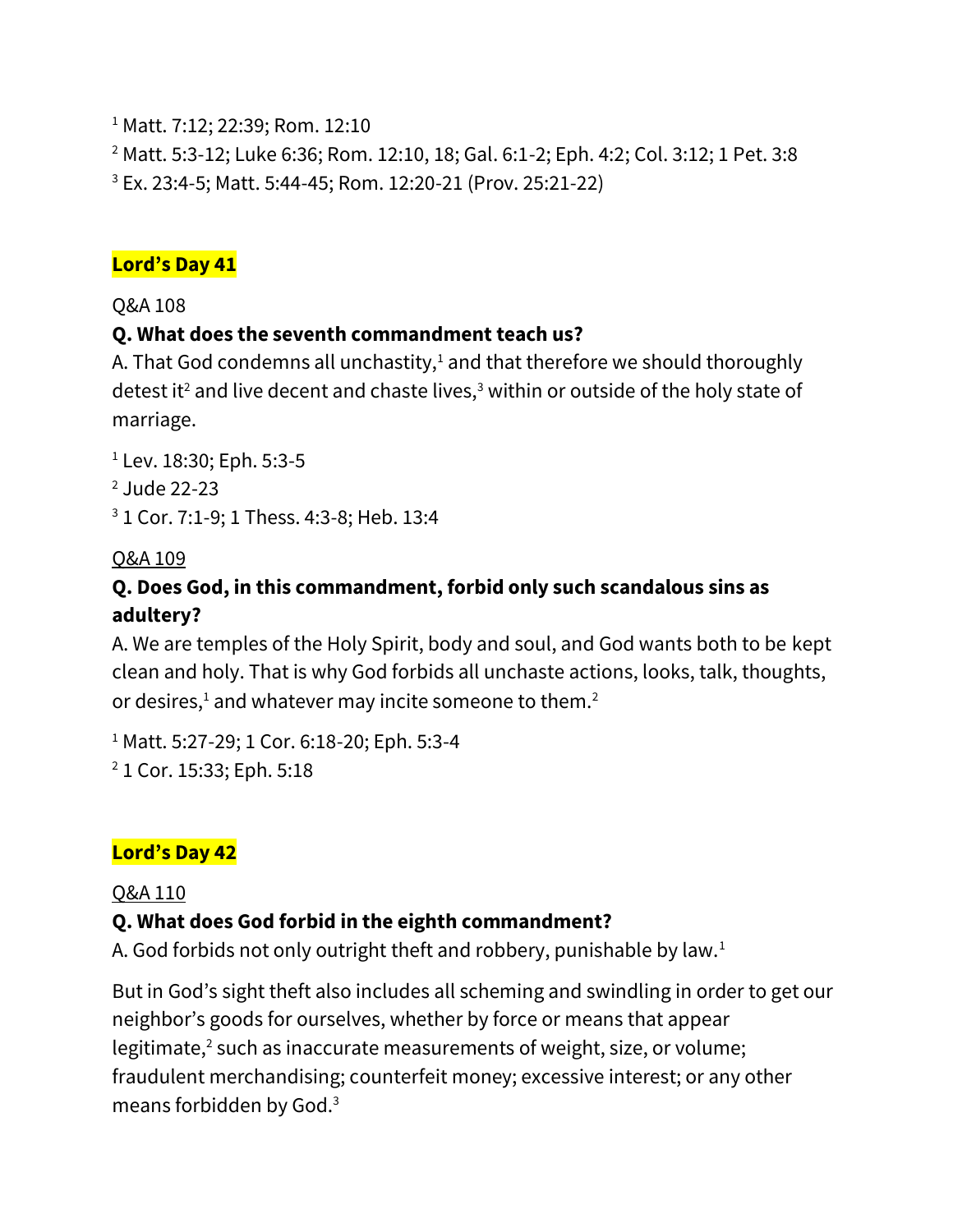In addition God forbids all greed<sup>4</sup> and pointless squandering of his gifts.<sup>5</sup>

 Ex. 22:1; 1 Cor. 5:9-10; 6:9-10 Mic. 6:9-11; Luke 3:14; James 5:1-6 Deut. 25:13-16; Ps. 15:5; Prov. 11:1; 12:22; Ezek. 45:9-12; Luke 6:35 Luke 12:15; Eph. 5:5 Prov. 21:20; 23:20-21; Luke 16:10-13

### Q&A 111

### **Q. What does God require of you in this commandment?**

A. That I do whatever I can for my neighbor's good, that I treat others as I would like them to treat me, and that I work faithfully so that I may share with those in need.<sup>1</sup>

1 Isa. 58:5-10; Matt. 7:12; Gal. 6:9-10; Eph. 4:28

### **Lord's Day 43**

#### Q&A 112

### **Q. What is the aim of the ninth commandment?**

A. That I never give false testimony against anyone, twist no one's words, not gossip or slander, nor join in condemning anyone rashly or without a hearing.<sup>1</sup>

Rather, in court and everywhere else, I should avoid lying and deceit of every kind; these are the very devices the devil uses, and they would call down on me God's intense wrath.<sup>2</sup> I should love the truth, speak it candidly, and openly acknowledge it.<sup>3</sup> And I should do what I can to guard and advance my neighbor's good name.<sup>4</sup>

 Ps. 15; Prov. 19:5; Matt. 7:1; Luke 6:37; Rom. 1:28-32 Lev. 19:11-12; Prov. 12:22; 13:5; John 8:44; Rev. 21:8 1 Cor. 13:6; Eph. 4:25 1 Pet. 3:8-9; 4:8

**Lord's Day 44**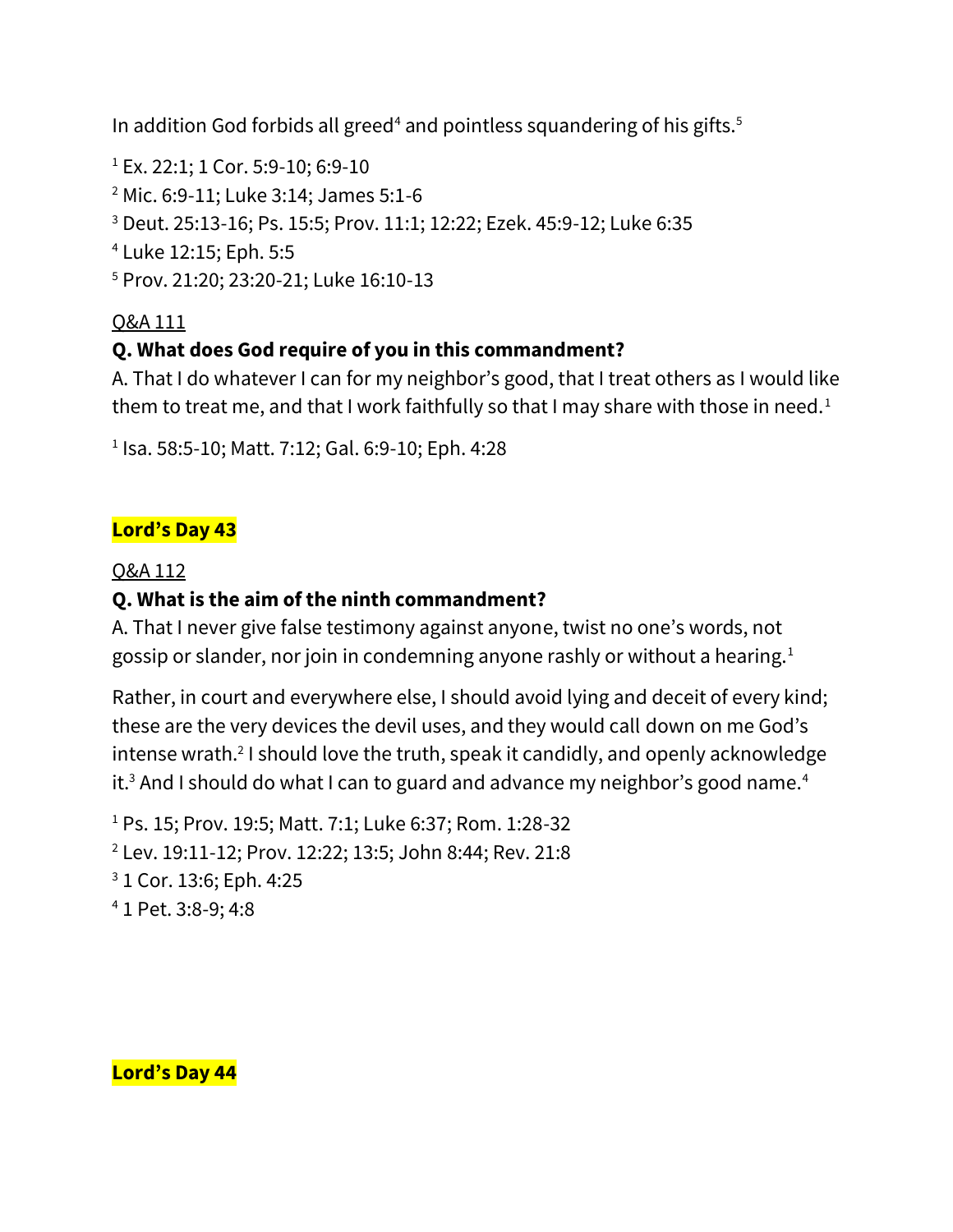### **Q. What is the aim of the tenth commandment?**

A. That not even the slightest desire or thought contrary to any one of God's commandments should ever arise in our hearts.

Rather, with all our hearts we should always hate sin and take pleasure in whatever is right. $1$ 

<sup>1</sup> Ps. 19:7-14; 139:23-24; Rom. 7:7-8

### Q&A 114

# **Q. But can those converted to God obey these commandments perfectly?**

A. No. In this life even the holiest have only a small beginning of this obedience.<sup>1</sup>

Nevertheless, with all seriousness of purpose, they do begin to live according to all, not only some, of God's commandments.2

<sup>1</sup> Eccles. 7:20; Rom. 7:14-15; 1 Cor. 13:9; 1 John 1:8-10 2 Ps. 1:1-2; Rom. 7:22-25; Phil. 3:12-16

### Q&A 115

# **Q. Since no one in this life can obey the Ten Commandments perfectly, why does God want them preached so pointedly?**

A. First, so that the longer we live the more we may come to know our sinfulness and the more eagerly look to Christ for forgiveness of sins and righteousness.<sup>1</sup>

Second, so that we may never stop striving, and never stop praying to God for the grace of the Holy Spirit, to be renewed more and more after God's image, until after this life we reach our goal: perfection.<sup>2</sup>

<sup>1</sup> Ps. 32:5; Rom. 3:19-26; 7:7, 24-25; 1 John 1:9

<sup>2</sup> 1 Cor. 9:24; Phil. 3:12-14; 1 John 3:1-3

*The Lord's Prayer*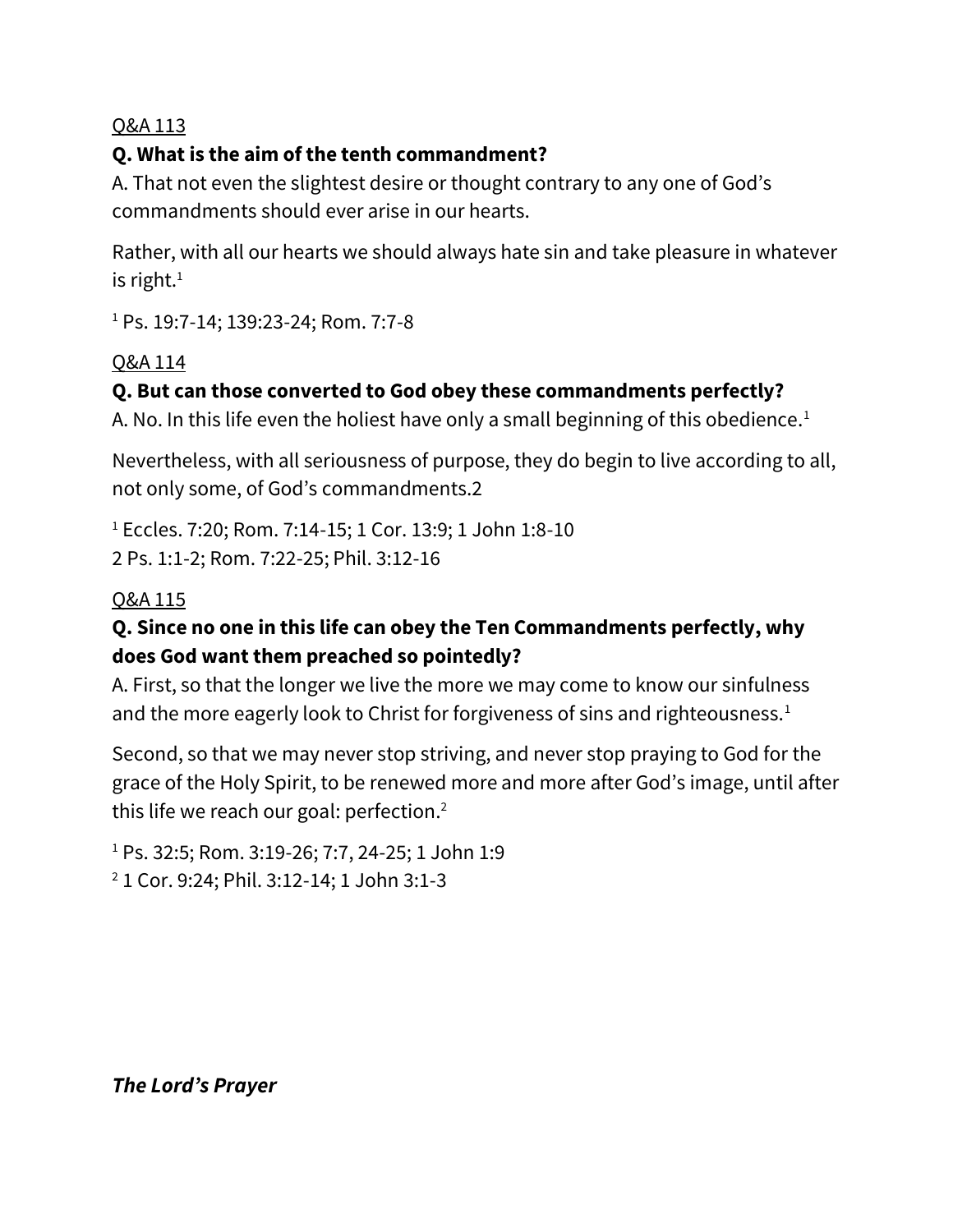# **Lord's Day 45**

#### Q&A 116

### **Q. Why do Christians need to pray?**

A. Because prayer is the most important part of the thankfulness God requires of us.<sup>1</sup> And also because God gives his grace and Holy Spirit only to those who pray continually and groan inwardly, asking God for these gifts and thanking God for them.<sup>2</sup>

<sup>1</sup> Ps. 50:14-15; 116:12-19; 1 Thess. 5:16-18 <sup>2</sup> Matt. 7:7-8; Luke 11:9-13

### Q&A 117

# **Q. What is the kind of prayer that pleases God and that he listens to?**

A. First, we must pray from the heart to no other than the one true God, revealed to us in his Word, asking for everything God has commanded us to ask for. $1$ 

Second, we must fully recognize our need and misery, so that we humble ourselves in God's majestic presence.<sup>2</sup>

Third, we must rest on this unshakable foundation: even though we do not deserve it, God will surely listen to our prayer because of Christ our Lord. That is what God promised us in his Word.<sup>3</sup>

<sup>1</sup> Ps. 145:18-20; John 4:22-24; Rom. 8:26-27; James 1:5; 1 John 5:14-15 <sup>2</sup> 2 Chron. 7:14; Ps. 2:11; 34:18; 62:8; Isa. 66:2; Rev. 4 <sup>3</sup> Dan. 9:17-19; Matt. 7:8; John 14:13-14; 16:23; Rom. 10:13; James 1:6

# Q&A 118

# **Q. What did God command us to pray for?**

A. Everything we need, spiritually and physically, $1$  as embraced in the prayer Christ our Lord himself taught us.

<sup>1</sup> James 1:17; Matt. 6:33

### Q&A 119

# **Q. What is this prayer?**

A. Our Father in heaven, hallowed be your name. Your kingdom come. Your will be done, on earth as it is in heaven. Give us this day our daily bread. And forgive us our debts, as we also have forgiven our debtors. And do not bring us to the time of trial,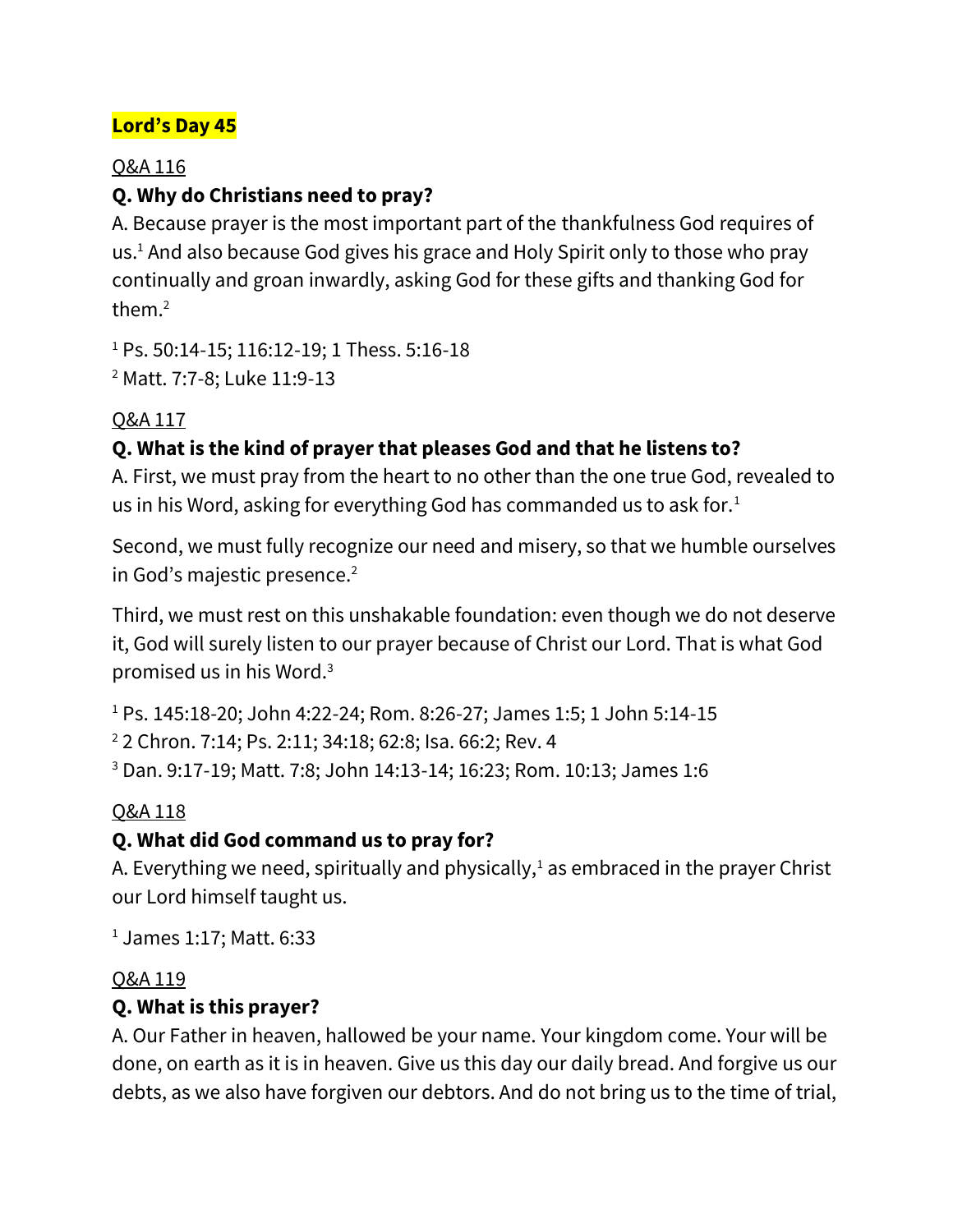but rescue us from the evil one. \* For the kingdom and the power and the glory are yours forever. Amen.<sup>1</sup> \*\*

```
1 Matt. 6:9-13; Luke 11:2-4
```
\* This text of the Lord's Prayer is from the New Revised Standard Version in keeping with the use of the NRSV throughout this edition of the catechism. Most biblical scholars agree that it is an accurate translation of the Greek text and carries virtually the same meaning as the more traditional text of the Lord's Prayer.

\*\*Earlier and better manuscripts of Matthew 6 omit the words "For the kingdom and …Amen."

# **Lord's Day 46**

### Q&A 120

# **Q. Why did Christ command us to call God "our Father"?**

A. To awaken in us at the very beginning of our prayer what should be basic to our prayer—a childlike reverence and trust that through Christ God has become our Father, and that just as our parents do not refuse us the things of this life, even less will God our Father refuse to give us what we ask in faith.<sup>1</sup>

<sup>1</sup> Matt. 7:9-11; Luke 11:11-13

# Q&A 121

# **Q. Why the words "in heaven"?**

A. These words teach us not to think of God's heavenly majesty as something earthly, $1$  and to expect everything needed for body and soul from God's almighty power.<sup>2</sup>

<sup>1</sup> Jer. 23:23-24; Acts 17:24-25 <sup>2</sup> Matt. 6:25-34; Rom. 8:31-32

# **Lord's Day 47**

#### Q&A 122

# **Q. What does the first petition mean?**

A. "Hallowed be your name" means: Help us to truly know you,<sup>1</sup> to honor, glorify,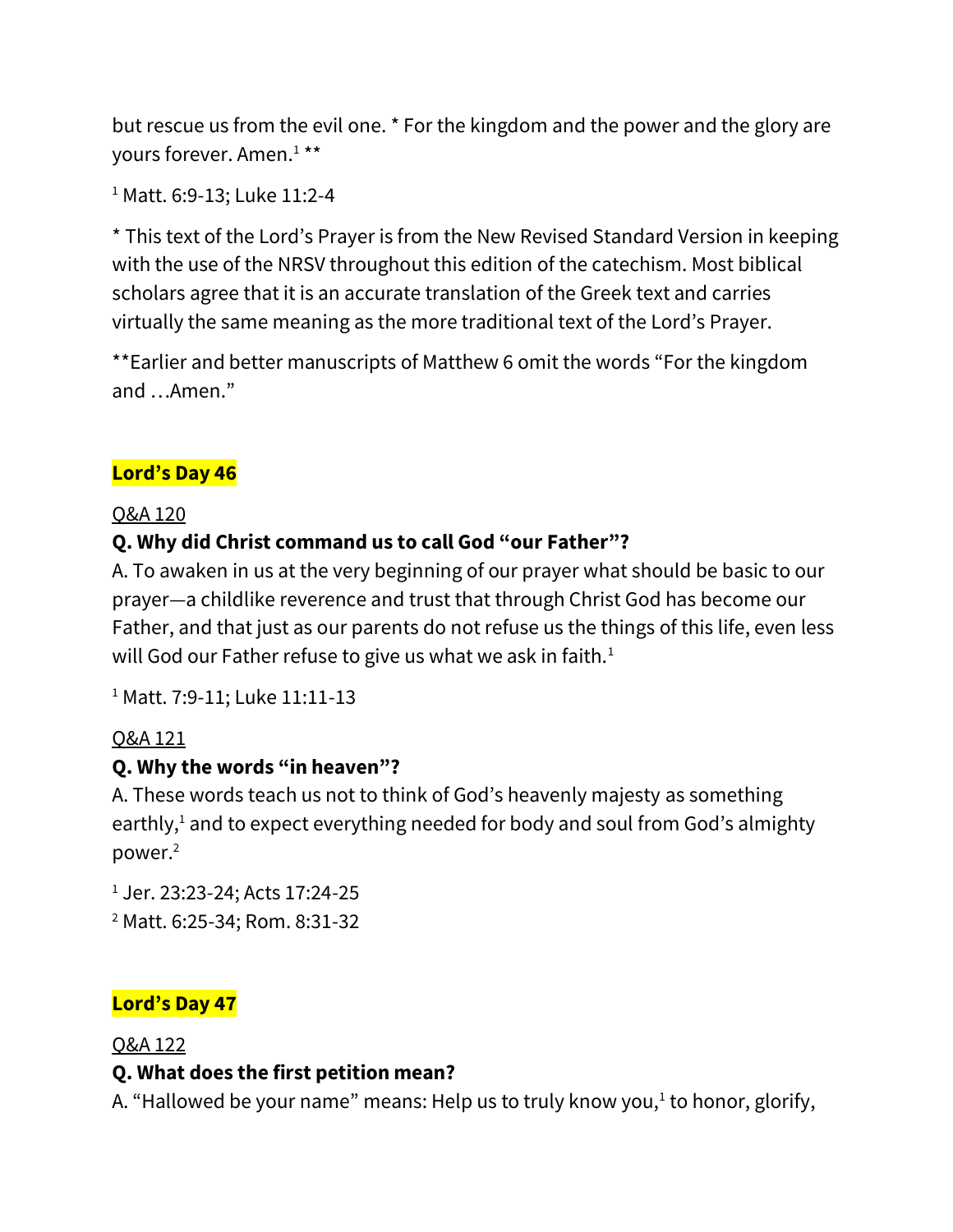and praise you for all your works and for all that shines forth from them: your almighty power, wisdom, kindness, justice, mercy, and truth.<sup>2</sup>

And it means, Help us to direct all our living—what we think, say, and do—so that your name will never be blasphemed because of us but always honored and praised.<sup>3</sup>

<sup>1</sup> Jer. 9:23-24; 31:33-34; Matt. 16:17; John 17:3

<sup>2</sup> Ex. 34:5-8; Ps. 145; Jer. 32:16-20; Luke 1:46-55, 68-75; Rom. 11:33-36 <sup>3</sup> Ps. 115:1; Matt. 5:16

#### **Lord's Day 48**

#### Q&A 123

#### **Q. What does the second petition mean?**

A. "Your kingdom come" means: Rule us by your Word and Spirit in such a way that more and more we submit to you. $1$ 

Preserve your church and make it grow.<sup>2</sup>

Destroy the devil's work; destroy every force which revolts against you and every conspiracy against your holy Word.<sup>3</sup>

Do this until your kingdom fully comes, when you will be all in all.<sup>4</sup>

 Ps. 119:5, 105; 143:10; Matt. 6:33 Ps. 122:6-9; Matt. 16:18; Acts 2:42-47 Rom. 16:20; 1 John 3:8 Rom. 8:22-23; 1 Cor. 15:28; Rev. 22:17, 20

#### **Lord's Day 49**

#### Q&A 124

### **Q. What does the third petition mean?**

A. "Your will be done, on earth as it is in heaven" means:

Help us and all people to reject our own wills and to obey your will without any back talk. Your will alone is good. $1$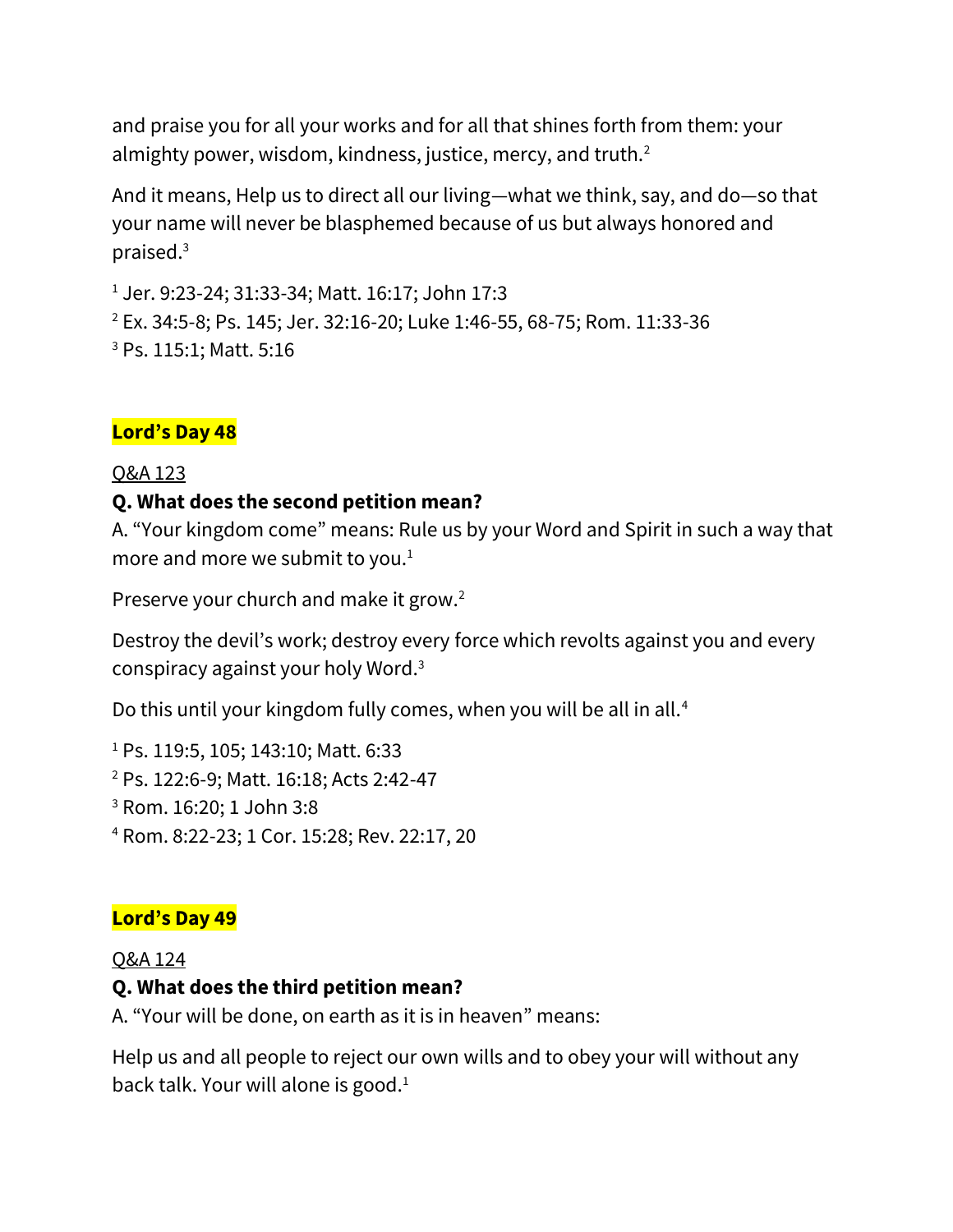Help us one and all to carry out the work we are called to, $2$  as willingly and faithfully as the angels in heaven. $3$ 

<sup>1</sup> Matt. 7:21; 16:24-26; Luke 22:42; Rom. 12:1-2; Titus 2:11-12 <sup>2</sup> 1 Cor. 7:17-24; Eph. 6:5-9 <sup>3</sup> Ps. 103:20-21

#### **Lord's Day 50**

#### Q&A 125

#### **Q. What does the fourth petition mean?**

A. "Give us this day our daily bread" means:

Do take care of all our physical needs<sup>1</sup> so that we come to know that you are the only source of everything good, $2$  and that neither our work and worry nor your gifts can do us any good without your blessing;<sup>3</sup>

And so help us to give up our trust in creatures and trust in you alone.<sup>4</sup>

<sup>1</sup> Ps. 104:27-30; 145:15-16; Matt. 6:25-34

<sup>2</sup> Acts 14:17; 17:25; James 1:17

<sup>3</sup> Deut. 8:3; Ps. 37:16; 127:1-2; 1 Cor. 15:58

<sup>4</sup> Ps. 55:22; 62; 146; Jer. 17:5-8; Heb. 13:5-6

### **Lord's Day 51**

#### Q&A 126

### **Q. What does the fifth petition mean?**

A. "Forgive us our debts, as we also have forgiven our debtors" means:

Because of Christ's blood, do not hold against us, poor sinners that we are, any of the sins we do or the evil that constantly clings to us.<sup>1</sup>

Forgive us just as we are fully determined, as evidence of your grace in us, to forgive our neighbors.<sup>2</sup>

<sup>1</sup> Ps. 51:1-7; 143:2; Rom. 8:1; 1 John 2:1-2 <sup>2</sup> Matt. 6:14-15; 18:21-35